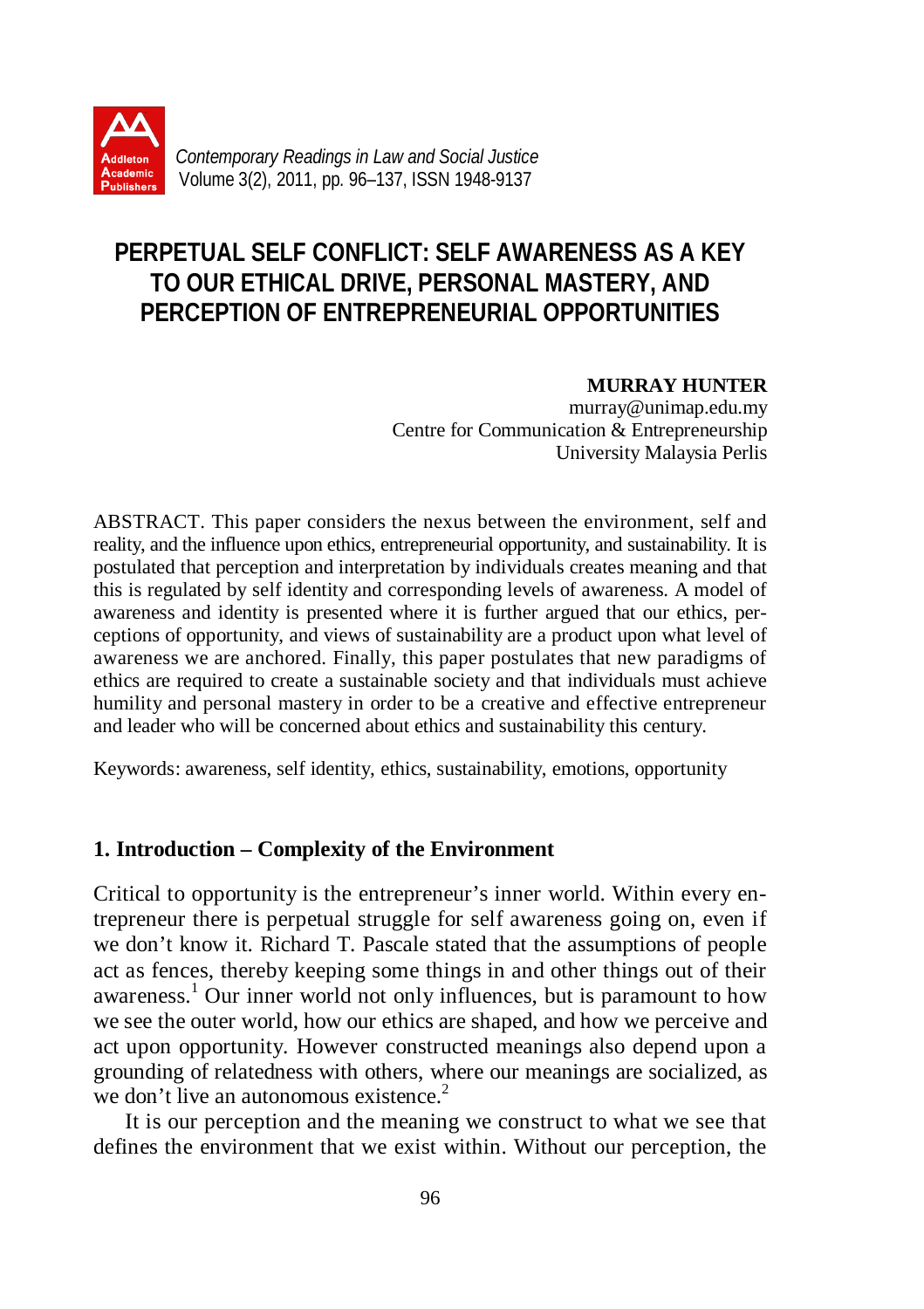environment has no definition and no meaning; the meaning originates from our social relatedness and consciousness. For example, if one views a cube like the one in figure 1. in a relaxed way, one can see two very different perspectives.<sup>3</sup> In one perspective viewing the cube from a slightly lower elevation, we can see the left hand side panel sloping downwards from the front panel and can also see the outer side of the bottom panel. From the other perspective, we can see the right hand side panel sloping upwards from the front panel, and can also see the outer side of the top panel. Thus two independent views of the same thing exist. Both views are real and have inherently independent existences, but are actually one and the same thing. As we will see in this paper, we project our own versions of reality onto the environment and make interpretations through introspection, and this is what defines the nature of the environment. The cube also shows us that even the simplest environments are complex, something we usually don't consider, having multiple meanings for us to interpret and understand. When it comes to our reality, our self and environment cannot exist without the other. Our individual perspectives can only be the partial truth.



**Figure 1** A simple cube metaphoric of the complexity of our environment

A person is in a perpetual struggle for self awareness. This begins as Melanie Klein describes straight after birth where an infant's first relationship is with the mother's breast. At this time the only object within the infant's environment is the breast, where it is identified as *'good'* when he or she can feed upon it and feels secure and nourished. When there is trouble feeding or the breast is not available, it becomes the *'bad'* breast. Thus perpetual conflict first begins where the infant unconsciously splits the breast into two; the *'good'* breast and the *'bad'* breast*.* These experiences create a range of feelings, object relations, and thought processes, where the infant feels ecstasy, happiness and joy in the *'good'* and anxiety, sorrow, and a persecutory fear of annihilation, giving rise to the emotions of anger and even a destructive *'death wish'* for anything that threatens their survival with the *'bad*.*'* 4 Psychotherapy and psychology are based upon the concept of perpetual conflict and learning how to deal with it.

If opportunity is related to our nature, then many streams of thought, conjecture, argument, metaphor, philosophy, mythology, science, metaphysics, and naturalism become relevant. In the area of psychology, cognitive theory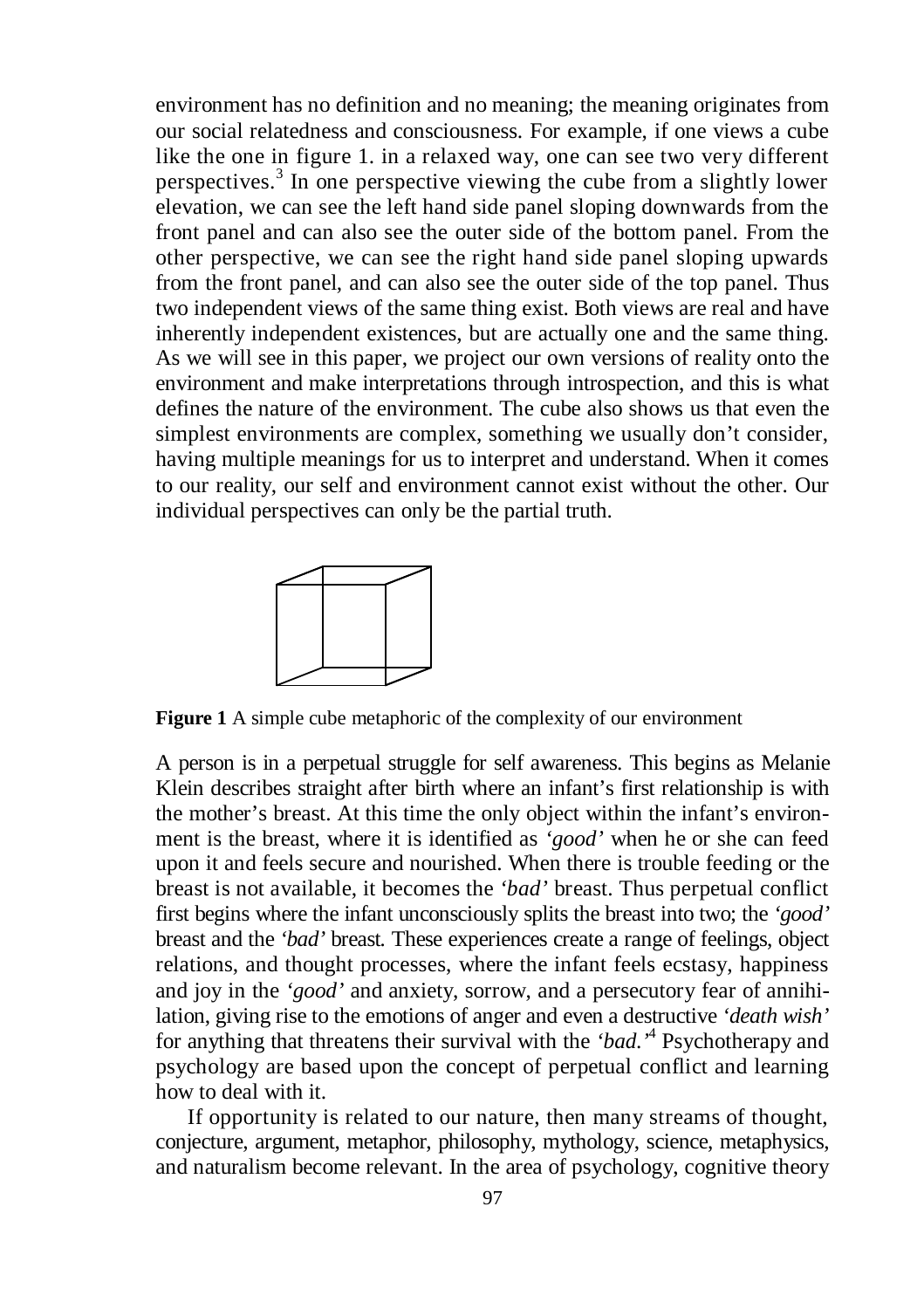is very quickly superseding psychoanalysis and other psychology theories of perception, the mind, and behavior. Schema models are slowly taking over from the concept of the ego and archetypes in explaining our perceptions, self and behavior. Any complete view of self and the psych requires a synthesis of views from evolutionary, social, and behavioral psychologies, neuroscience, biology and genetics, because of the richness multiple metaphors can add to explanations. However the advancement of cognitive science risks becoming a soulless and mechanistic approach towards psychology. In a clinical way, it may isolate the subject away from some of the *great* philosophies of the ages. Metaphor and analogies as a way to explain the psych may disappear. Only the fact that we exist within a cocoon of emotion prevents this. Our emotions and emotional behavior are still probably best explained through metaphor. Even schema therapy still relies upon metaphor*.* 5

Currently there is also an increasing consensus and mutual understanding between quantum mechanics and theology, particularly Eastern theology. Each stream of thinking is coming to some accommodation with the other,<sup>6</sup> although this is not abetted by grave criticism from some quarters.<sup>7</sup> Nonetheless the meaning of our very existence and self identity, awareness, and consciousness has become a very popular subject, not from the  $19<sup>th</sup>$  Century philosophical perspectives, but from the spiritual viewpoint, free of institutional religion. A crisis of faith and rapid political and socio-economic structural transformations are taking place which is leaving the classical ethical philosophies to the history books, as if they are deemed not relevant to today's post industrial societies. Obedience to traditional authorities and institutions have waned in favor of geographical and social mobility where urbanization, new emerging technologies, media and peer opinion. Membership and identity is anchored to different symbols, values, and institutions than was the case twenty, thirty, and fifty years ago.

In a similar manner to cognitive science, quantum mechanics is on the verge of new understanding of the universe, totally changing the way we understand it. The Newtonian paradigm of a set order, place, and independent existence, where objects are tangible, definable, solid, existing, and where interaction with other objects was of secondary importance has influenced our comprehension of conceptual reality. Independent reality prevailed. However within the quantum world objects exist in a relational manner to each other in a phenomenal reality, far from being the static entities that Newtonian physics envisaged.<sup>8</sup> This relational manner infers interdependence for existence, rather than independence.

These relational concepts are difficult to comprehend within industrialized occidental society, where orientations have been towards independence rather than interdependence, probably a paradigm that blocked physicists' awareness of quantum interdependencies for many years. 9 When relational principals are applied to the humans, we see the inter-connectiveness of our body where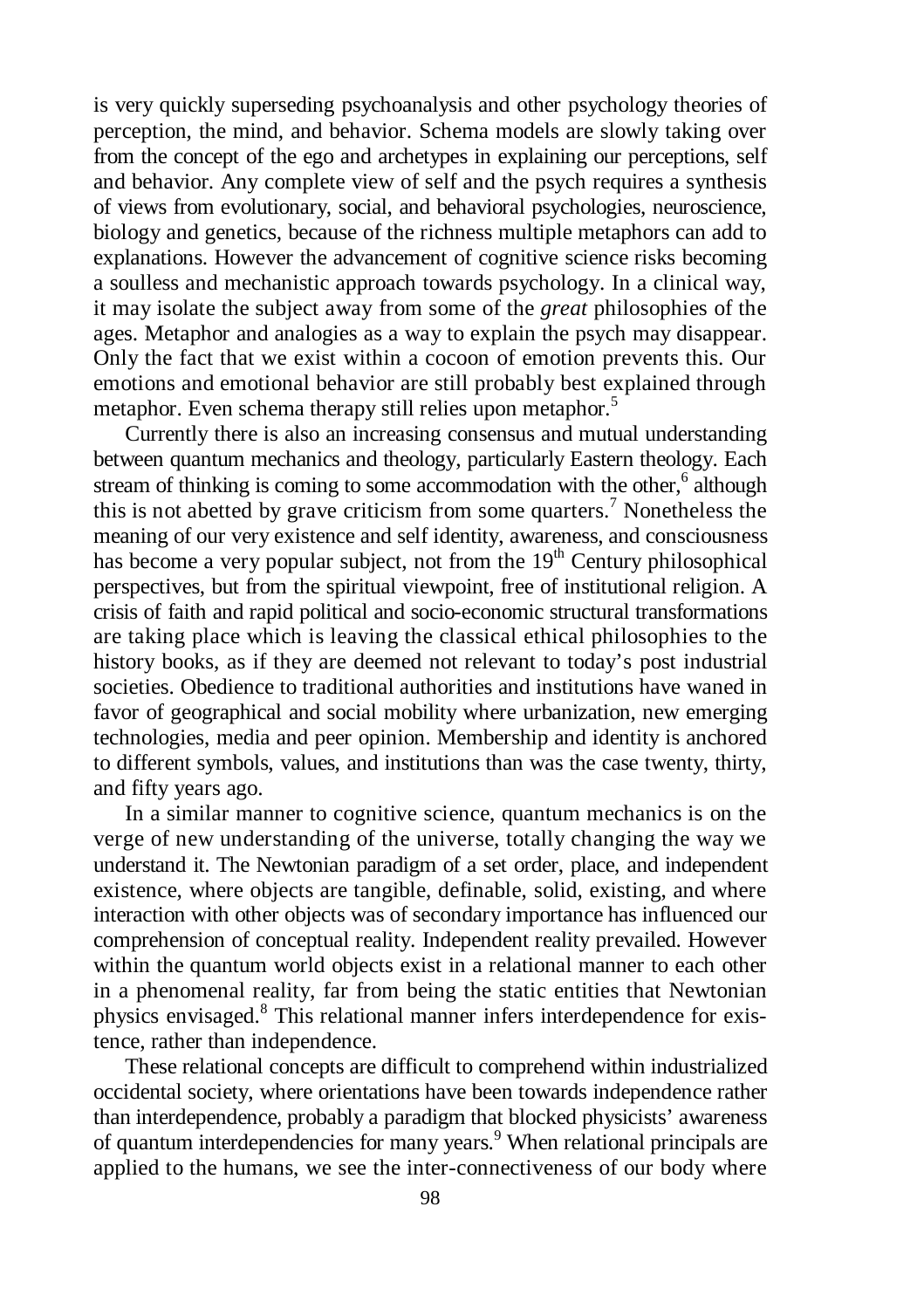all organs are somehow linked and must work together to create continuous interactive processes or else we will not exist as a person. Humanity itself lives within an interconnected Earth that is able to seek self-balance, as if it were a living entity.<sup>10</sup> Humankind, the Earth, and the universe are interconnected and only exist through our perception. Our realties are culturally defined which connects us as a society.<sup>11</sup> According to Daniel Goleman, our brain has developed where our interrelationships develop a brain to brain link up, primarily through the communication of emotions.<sup>12</sup> Even our thinking and reasoning depends upon socially manifested language for meaning. We are not independent of anything.

This complexity is contrary to how the brain tries to order things, as our cognitive architecture is limited. The French philosopher Pierre Teilhard de Chardin's postulation that we are not human beings having a spiritual existence; we are spiritual beings having a human existence brings us into the metaphysical esoteric, which cannot be avoided in such subject material.<sup>13</sup> What we must ask here is whether we are really getting closer to understanding the concept of our true self reality, or are we just creating another paradigm to explain our identity in a different way.

What is important to this argument is what is our *"true nature"* and how does our *"true nature"* link to ethics and sustainability? Is this a socio-cultural link? Or is this a link of universal nature? In other words are there inner assumptions and values inherent within us or are they completely socialized? How are they relevant to the phenomenology of our thinking, opportunity, action, strategy, and the universe of objects within our environment?

We must identify the phenomenon that blocks us from seeing our true self, so we can understand the interrelationships between self, ethics, sustainability, and opportunity and strategy. What gives us our ethical outlook? Are our ethical bondages associated in any way with our true nature? How have they been covered up by our society, civic and religious values? And, if so, how do we handle them? Are we just encoded biological robots, or is there something much more substantive in us?

What gives us our views about sustainability? Why do we believe in the human mythology about our immortality, superiority of the human species, and our ability to dominate nature? Is the realization of our *"true nature"* going to change anything? Is our awareness important to survival as we know it? Why do we create defense mechanisms to deny these realities? Why do we continue to deny these realities that conflict with the myths we live by?

The rest of this paper argues that ethics and our views towards sustainability come from our "true nature", which is usually lost during our living within our myth laden society. We need to develop our own "true nature" that manifests our self with a sustainable identity, free of ego and negative emotion to achieve the essence of personal mastery.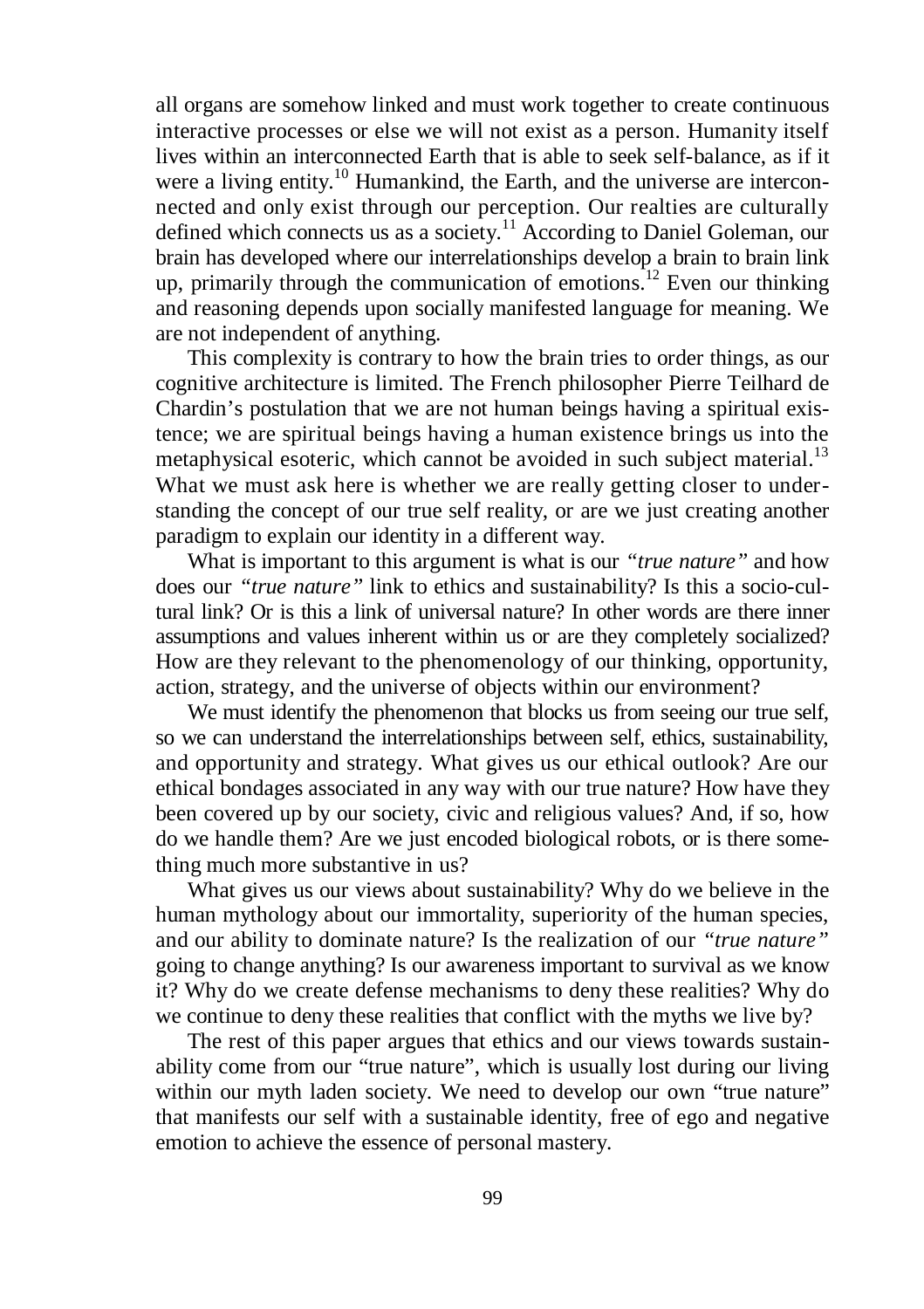### **2. Awareness and the Self**

Multiple aspects, terms, and views exist about the subject of self. These come from philosophy, religion, spiritualism, popular and academic writers, psychologists, and cognitive scientists. Much myth and knowledge about the self has been reframed, reemphasized, reformatted, re-orientated, reworded, reprioritized, re-metaphorized, and rewritten in different analogies, where anyone who starts to read widely very easily becomes confused. Ever since the "I'm  $OK - Your$  OK" awakening of the 1960's,<sup>14</sup> more than half of Americans have embraced to varying degrees some form of *'off the shelf'* self-fulfillment spiritual philosophies, that in itself has become a society related pursuit. <sup>15</sup> To a great degree *'soapbox'* spiritual philosophy is the *'quick fix'*  alternative to seemingly authoritative institutionalized religions.

How we sense, perceive, acquire knowledge, think, and reason is governed by cognition. The advent of functional magnetic resonance imaging (*f*MRI) and position-emission tomography (PCT) which can measure cerebral blood flow in the brain through sensing magnetic signals or low level radiation respectively to determine brain activity levels has greatly deepened our understanding of the process of cognition. Quite remarkably, the cognitive process has many similarities with computer information processing steps of acquisition, storage, retrieval, processing, data organization, and artificial intelligence structures. <sup>16</sup> That is until we factor in emotion.

Our emotions play a major role in cognitive appraisal, deciding our likes and dislikes, what is agreeable and disagreeable to us and the decisions we make. Many of our emotions are primal in origin, once vital when we were hunter gatherers. Upon any sign of danger the emotional system would take over from the cognitive system and prepare us for fight, flight, or freeze stances against any external threat.<sup>17</sup> Emotions would physiologically prime us by pumping adrenaline into our blood, releasing our bowels to make us lighter for flight, move blood to our arm and leg muscles and raise our blood pressure, ready for the next move we make for our survival. Primal emotions, independent from our thought and reasoning processes focus our attention to what we see in the environment.

Emotions can have a great advantage in making quick decisions without the need to make lengthy deliberations. However at the extreme, emotions can distort perception, reason, and result in less than optimal decision making. As we will see emotions play a major role in the development of our self identity.

Emotions can also trigger memories and memories can also trigger emotions. Memories are orientated around *"I"* and constantly redefine the nature of our existence relative to the past and future, and our sense of power over any situation. Thus memories have an important influence in forming our identity and guiding our behavior according to our perceived nature.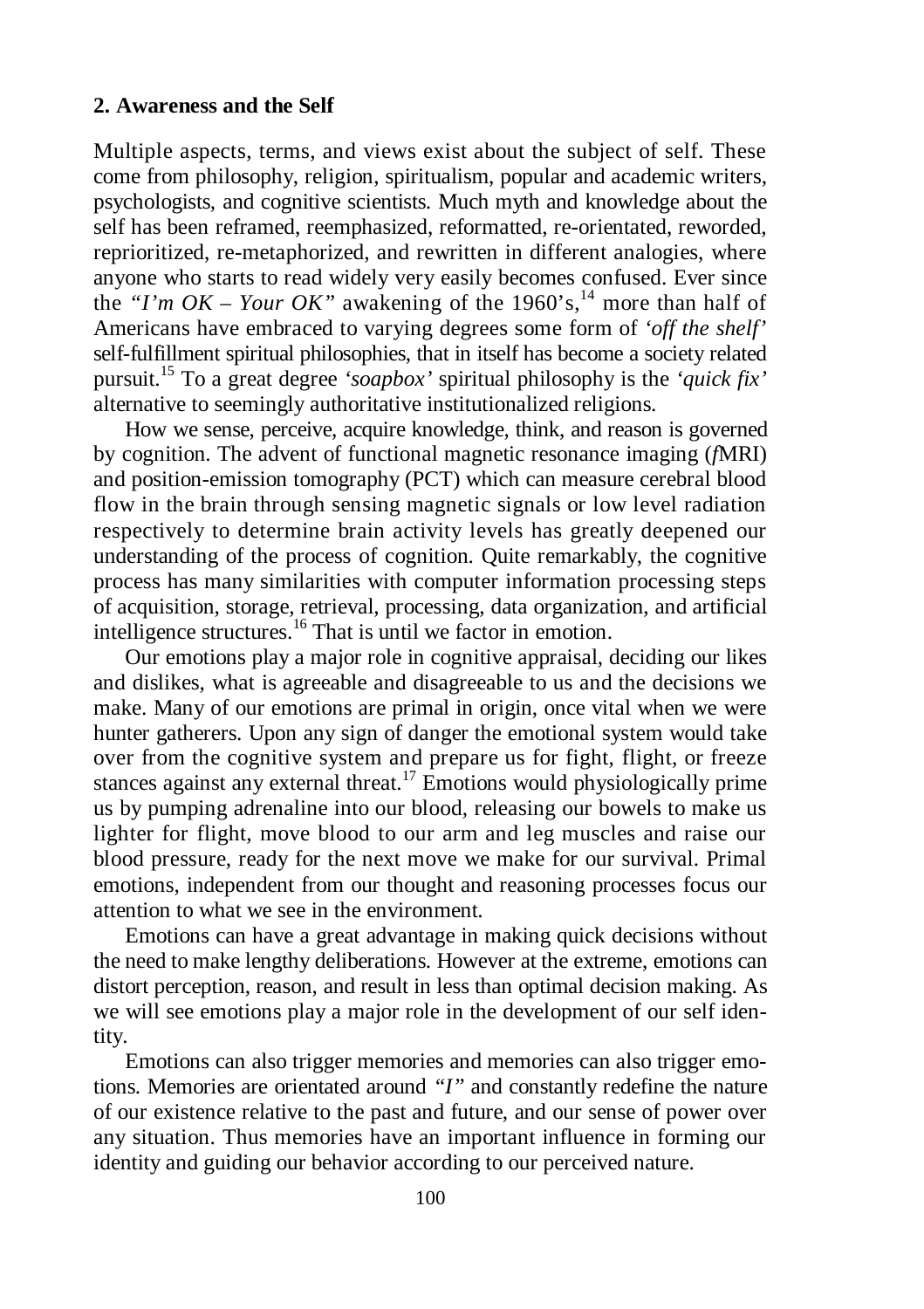The questions of *who are we really?* and *what is our purpose in life?* have been pondered upon by humankind through the ages. Since the time of René Descartes in the 17th Century, scientists and philosophers in the *modern era* have been contemplating the concepts of consciousness and reality. Descartes concluded that thought is the essence of consciousness.<sup>18</sup> He also eluded that reality only exists through ideas coming from the external environment and without thoughts, there can be no meaning. Gottfried Wilhelm Leibniz during that same period applying his mathematical work on differentiation and integration postulated that consciousness had many levels and degrees. 19

Numerous scientists, intellectuals, and philosophers have offered accounts of consciousness from the philosophical, religious, psychology, metaphysical, naturalist, neuroscience, quantum mechanics, and esoteric paradigms. Each account is limited in explanation due to the non-physical nature of consciousness, the absence of any particular area of the brain that houses consciousness, the multidimensional nature of consciousness, and the lack of any agreement about what consciousness really is. In fact, some people believe that the human mind is incapable of explaining itself<sup>20</sup> and we can never have an objective account of consciousness. <sup>21</sup> Although consciousness is one of the major questions of science, we are still not really too sure what we need to ask.<sup>22</sup> Although no complete explanation of consciousness, self, and meaning of life has been provided, various works and authors have offered a number of different perspectives.

Consciousness needs meaning and humanity's search for meaning posed another important question. An Auschwitz inmate and psychotherapist Viktor Frankl believes that man's deepest desire is to search for meaning and purpose in life. Frankl postulates that meaning and purpose can be found through work and deeds, experiencing people and things, or through unavoidable suffering where everything has been taken away, except for one's ability to choose their attitude.<sup>23</sup> The ability to wonder is perhaps one of the great cognitive abilities any individual has.

Ernest Becker saw that all human meaning is based on factiousness and dependent upon the contrived social nature of our civilization. Man is a social animal and therefore his meaning and reality is built from the outsidein, rather than the other way around.<sup>24</sup> Our reality is therefore cultural, based upon the myths and meaning society has created. Further, Michael Polanyi postulated that the total basis of our meaning is through our creative imagination, where this is metaphorically experienced in poetry, art, stories, myths, symbols, rituals and routines, and religion.<sup>25</sup> Through our imagination we assemble meaning and truth from our chaotic and disjointed lives.

The experience of having no meaning can be depressing and even terrifying if one realizes that their whole life has come to have no meaning. <sup>26</sup> Ideas about meaning and self are rampant in popular literature and experiential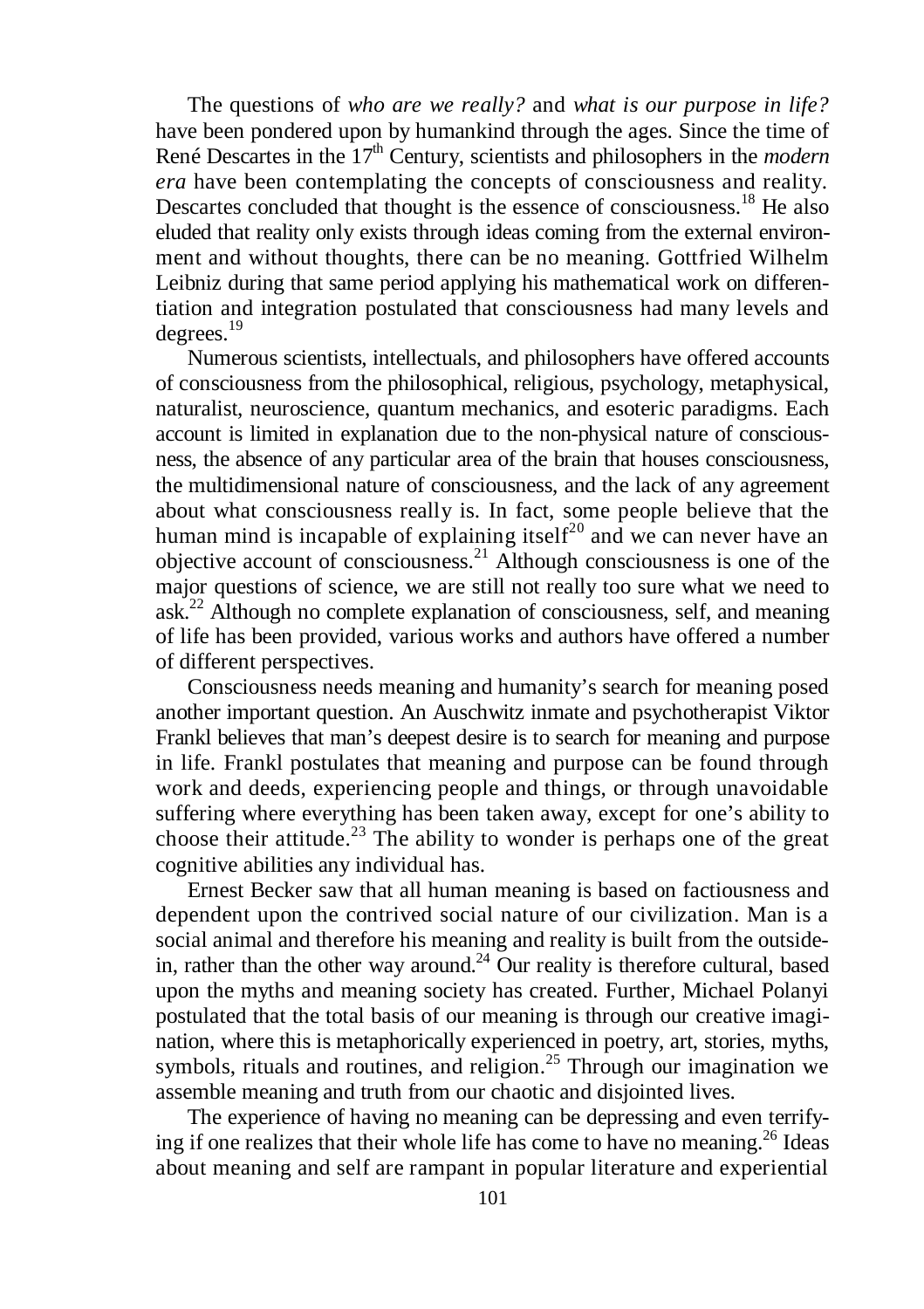workshops that create *magical, mystical, universal* connotations about consciousness that may or may not be really there.<sup>27</sup> Religious and quantum consciousness concepts about the non-physical offer a basis of faith, a commitment, a path to follow or a *security blanket* that people can embrace and cling to, in a quest for spiritual immortality, once they realize that physical immortality is impossible. Because of humankind's fear of death, the concepts of consciousness may have been elevated to a new *mythology* that provides unsubstantiated promises based on faith and belief alone.

The average person, most of the time is not consciously aware of their *'self'.* Their awareness is like a fish in a fish bowl, where the fish can't see the water they are surrounded with. We are aware of *"I"* and *"me"* and associate our identity with *'who we are'* and *'what we do'*. I am a parent, I am a husband, I am a teacher, I am a Christian or Muslim, I am an American, Japanese, or Australian, etc. These identities also create barriers between us and compartmentalize society, i.e., I am female, they are male, I am black, they are white, I am heterosexual, they are homosexual, etc. These barriers or separations are sources of emotion, our sense of self-esteem, power, social positioning, and locus of control. Self concept is a combination of our cognitive, emotional and social orientation.

### **3. The Self Concept**

Our self concept is not a single, unitary identity. It is layered and complex, developed through our interaction with society and personal experience throughout our lives. Some aspects of our identity dominate, while other aspects are suppressed. These influence the level of our consciousness, filtering our awareness. Everything a person experiences creates their own reality and sense of *"I"* or *"me"*. In other words, *"I"* and *"me'* is a construction of our self.

Our self concept could be considered to begin with the environment. At the beginning of this chapter we discussed Melanie Klein's concept of object relations, the first experiences outside the mother's womb that give us a sense of identity, related to objects outside of our self. We experience streams of sensation through our feel, sight, hearing, sense, and taste. These all provide relativity, helping us to define the internal and external. Emotions are generated with these sensations which begin to create the first aspects of our identity. In this early infancy all our actions are based upon our emotions, thus setting emotion as a driver of our behavior in the absence of reason.

We are not born with any sense of social identity and emotional bias. Emotions stimulated from sensations very quickly suppress our true inborn essential nature, which in most cases is lost forever as people are nurtured and brought up in the environment around them. From our infancy, *who we are*, *how we are*, and *who we will become* greatly depends upon this process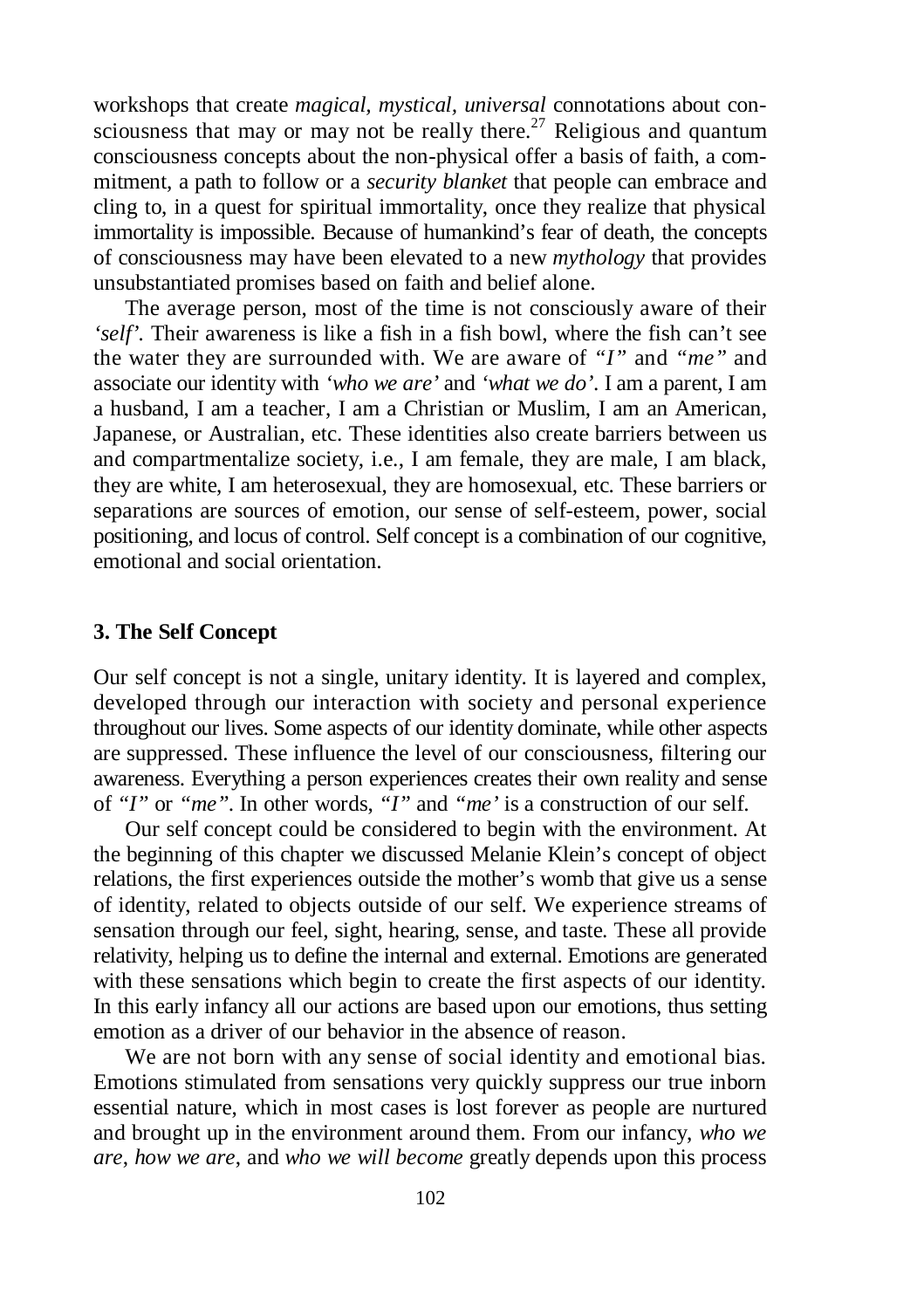of cultivation. Many of our personality traits will develop at this stage, where for example, an infant often neglected in feeding may develop a sense of insecurity, which may lead to aggressive tendencies in later life. In contrast, a person well nourished and weaned may become a contented person in later life. However the causes of personality development and behavior still until today remain more conjecture, as we still can't explain these processes in their entirety.

# **4. Perception**

It's very important to have a basic understanding of the perception process because of the influence over our awareness. Perception is such a complex brain activity that a large part of the brain is totally dedicated to these processes. All external stimuli are detected by the five senses and environment energy is transformed through enzymatic processes into neural electricity called transduction. Neural electricity carries information within its original format, cell to cell to the sensory stores by the process of transmission. The sensory store is not a single area within the brain, as different areas of the brain process different types of sensory information. These sensing stores can only keep unanalyzed sensing information for very brief periods of time for identification and pattern recognition. Information that cannot be identified by the pattern recognition process is lost.

Many stimuli can enter the sensory store at one time but only one pattern at a time can enter the pattern recognition stage. This is controlled through perpetual limitation which prevents people from becoming overloaded with too much information at any one time. $2^8$  The attention function determines the sequence and amount of information that will be identified at any one time, which restricts the amount of information that can reach the memory, like a bottleneck.<sup>29</sup> This bottleneck occurs at the entrance to the to the pattern recognition stage, where only one piece of information can be processed at any one time, thus preventing information overload. <sup>30</sup> This is metaphorically shown as marbles being poured down a funnel in figure 2.



103 **Figure 2** Limited Capacity Entrance Channel into the Pattern Recognition Stage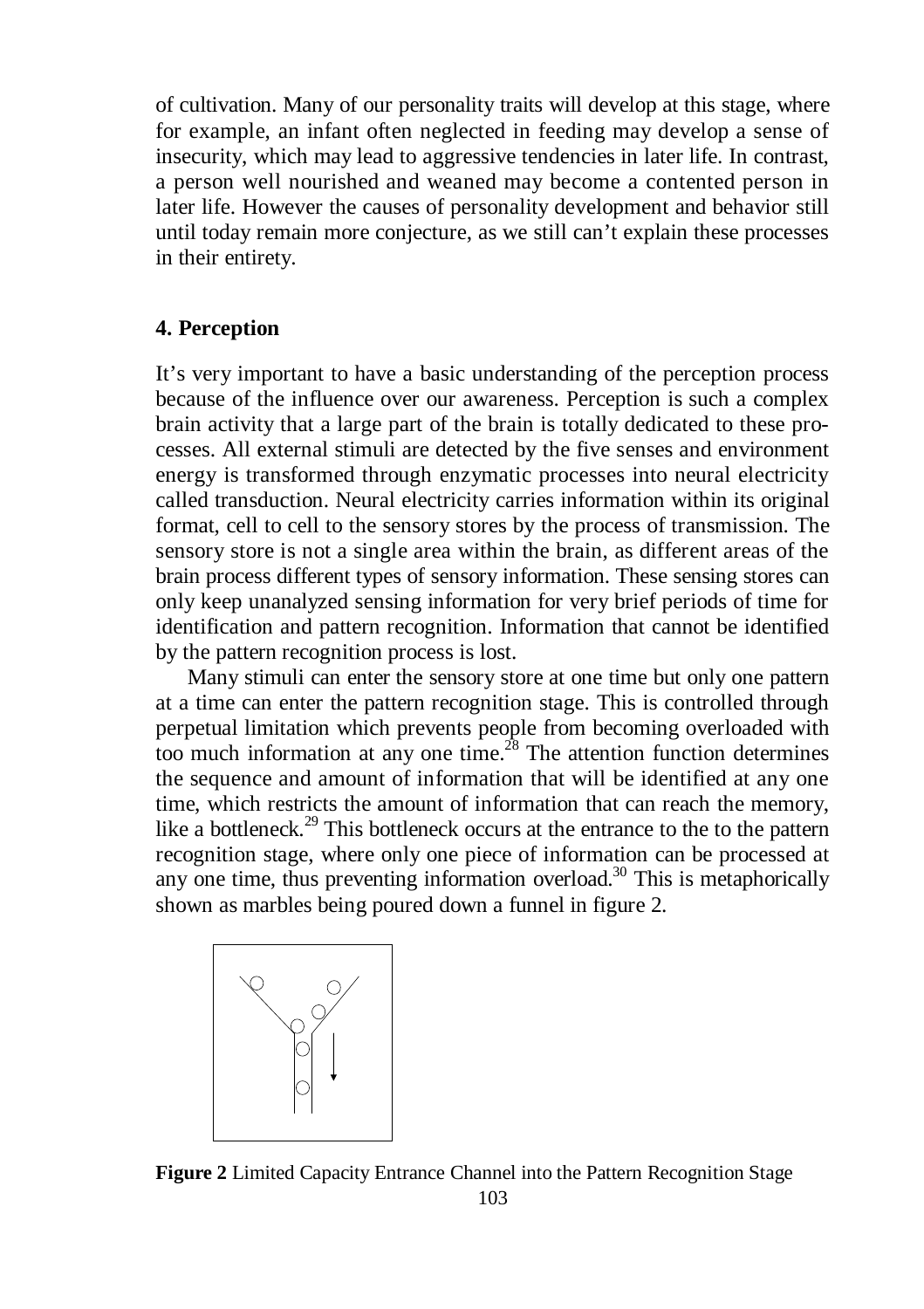Within the pattern recognition stage, incoming information is matched against known patterns through a number of methods, of which all we do not understand at this point of time. Perception also takes place consciously and unconsciously, competing for limited capacity. Some tasks are so routine they are processed automatically. However when one comes up against unusual objects, then a great conscious effort is required to process and make recognition. For example, when we learn to drive a car we must initially concentrate on every decision and action we take. Once we are familiar with the skills of driving a car, we do this without taking any conscious actions. This is the advantage of patterning.

What information finally enters into our limited capacity short term working memory depends upon current memory capacity at the time, enduring dispositions, momentary interventions, and conscious and unconscious evaluations. <sup>31</sup> Our basic patterning mechanism is biased and distorts information in particular ways depending on our knowledge structures we already have. Thus our previous knowledge of the environment influences our perceptions. Therefore our perception is influenced by prior knowledge and the heuristics and cognitive biases they create. This is how the brain cuts down on information overload and assists a person make sense out of the confusion and uncertainty of the environment where thinking is focused upon finding thinks that we are already familiar with, i.e., *assisting a person to drive an automobile*. Thus our thinking is really based upon hindsight rather than foresight in gaining insights and ideas about the world.<sup>32</sup>

The patterning mechanism may partly explain why people have different perspectives from the same stimuli and may also partly explain why some people see opportunity while others don't,  $33$  although this process is still far from understood.

Our emotions influence our patterning through diverting our attention, which distorts our perceptions. It is the ability to manipulate of change these patterns, which are like colored lenses that we look through,<sup>34</sup> that gives us the ability to look at the world in different ways.<sup>35</sup> Patterning influenced by bias, delusion, distortion, heuristics, and socio-cultural influences on our schemas, guide our approaches to reasoning, decision making, and problem solving.

# **5. The Primal Self**

The outer level of our self awareness is the *"primal self".* The *"primal self*" is concerned about the basic physiological needs required for existence including food, water, shelter, sleep, sex, safety, and security. The "*primal self's"* awareness is physical and immediate, concerned about the now. Associated with the *"primal self"* are the basic primal emotions concerned with survival,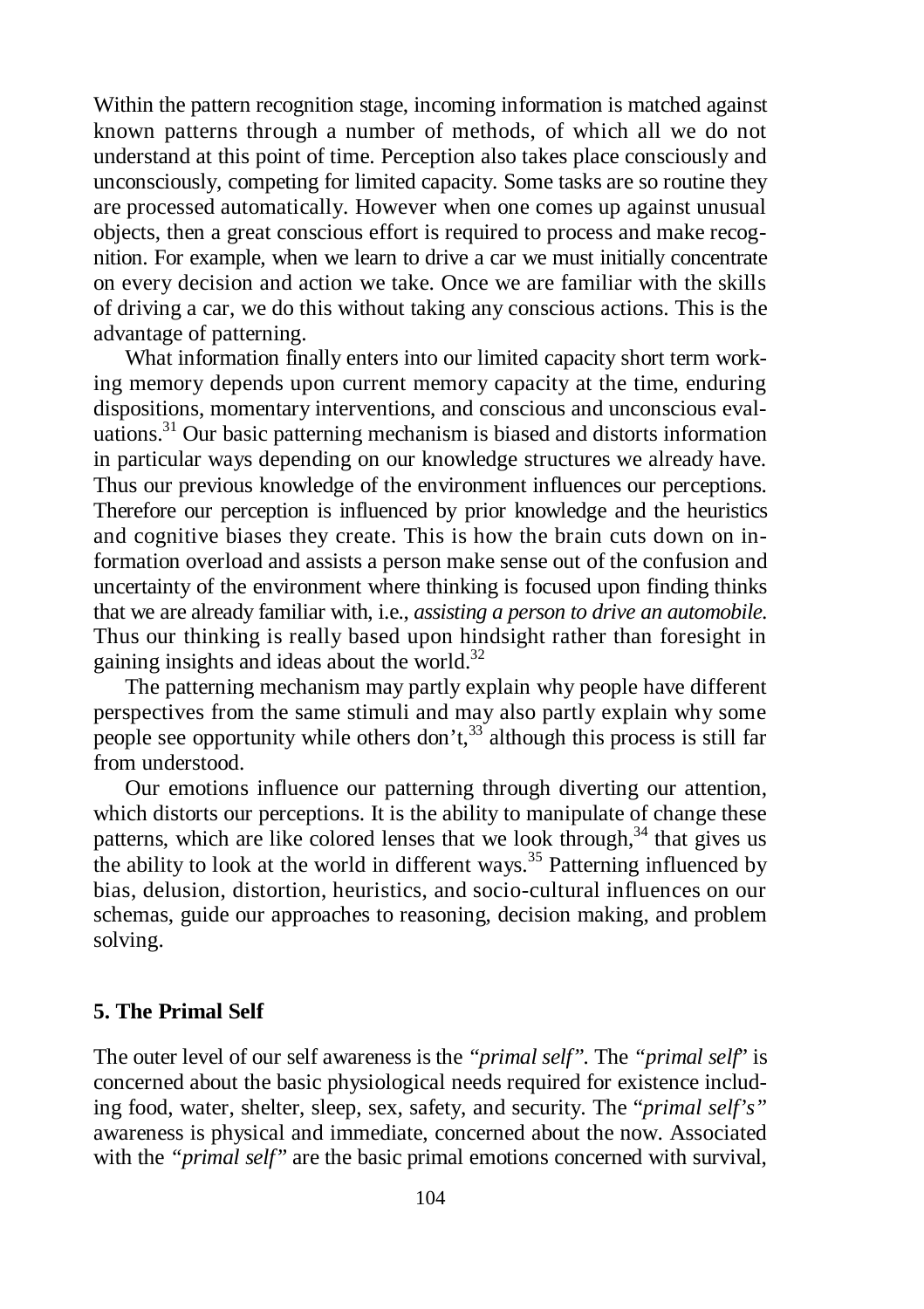physical fulfillment and contentment. These range from the emotions of ecstasy, joy, contentment, and lust, to anxiety, fear, and anger. These emotions are usually short lived as they automatically activate through the amygdala, separate from our cognitive architecture, previously important to protect a person in a hunter gatherer environment. Behavior is almost controlled by primal emotions which focus attention on objects of physical fulfillment and drive almost instinctive behaviours.<sup>36</sup> Research has shown that when people are deprived of their physiological needs, they will go to the extremes to fulfill them, even if that means breaking social morals, culturally accepted behavior, civic codes, and religious morals.<sup>37</sup> Although the primal self is very powerful, as a person's instinctive survival is hardwired into the primal emotional level, a person learns that other levels of the self are better able to fulfill their needs in more sophisticated ways.

# **6. The Material Self**

The "*material self"* is concerned about pleasure, comfort, and the avoidance of pain. Goods and other material things metaphorically extend the boundaries of a person through the things that they own. These may include real estate, land, cars, and also extend to intangible things like degrees, honors, social status, and other things that bring notoriety and respect. Even a marriage partner is important to the *"material self".* The mythology of the trophy wife comes from the times when ancient warriors captured the most beautiful women during times of battle to bring them back to their village as wives. This is still a part of many cultures today, often encouraged by the media attention the wives and girlfriends (WAGs) of celebrities receive. This layer of the self is influenced by both the primal and social emotions as motivators including greed, envy, jealousy, and attachment. Thus at one end of the continuum a person desires objects for the satisfaction of greed, while at the other end of the continuum objects are desired for the social status. Self worth is perceived through the things that a person owns, where valued objects provide comfort, pleasure, prevent pain, are attractive, socially desirable, and a rarity in society.

The *"material self"* is the source of narcissism, where an individual requires a continual source of nourishment in the same way an infant requires a supply of food. <sup>38</sup> The *"material self"* can be envious and even depressive when needs are not fulfilled. However when the individual is in possession of prized and valued items, he or she can verge on a narcissistic disposition. In some cases the material self can also exhibit attention seeking and dramatist behavior in order to attract attention to themselves,<sup>39</sup> where attention itself can be considered a valuable commodity. On the positive side, the material self will tend to be highly motivated and very hard working to fulfill their perceived need for material possessions. The "*material self*" is easily sup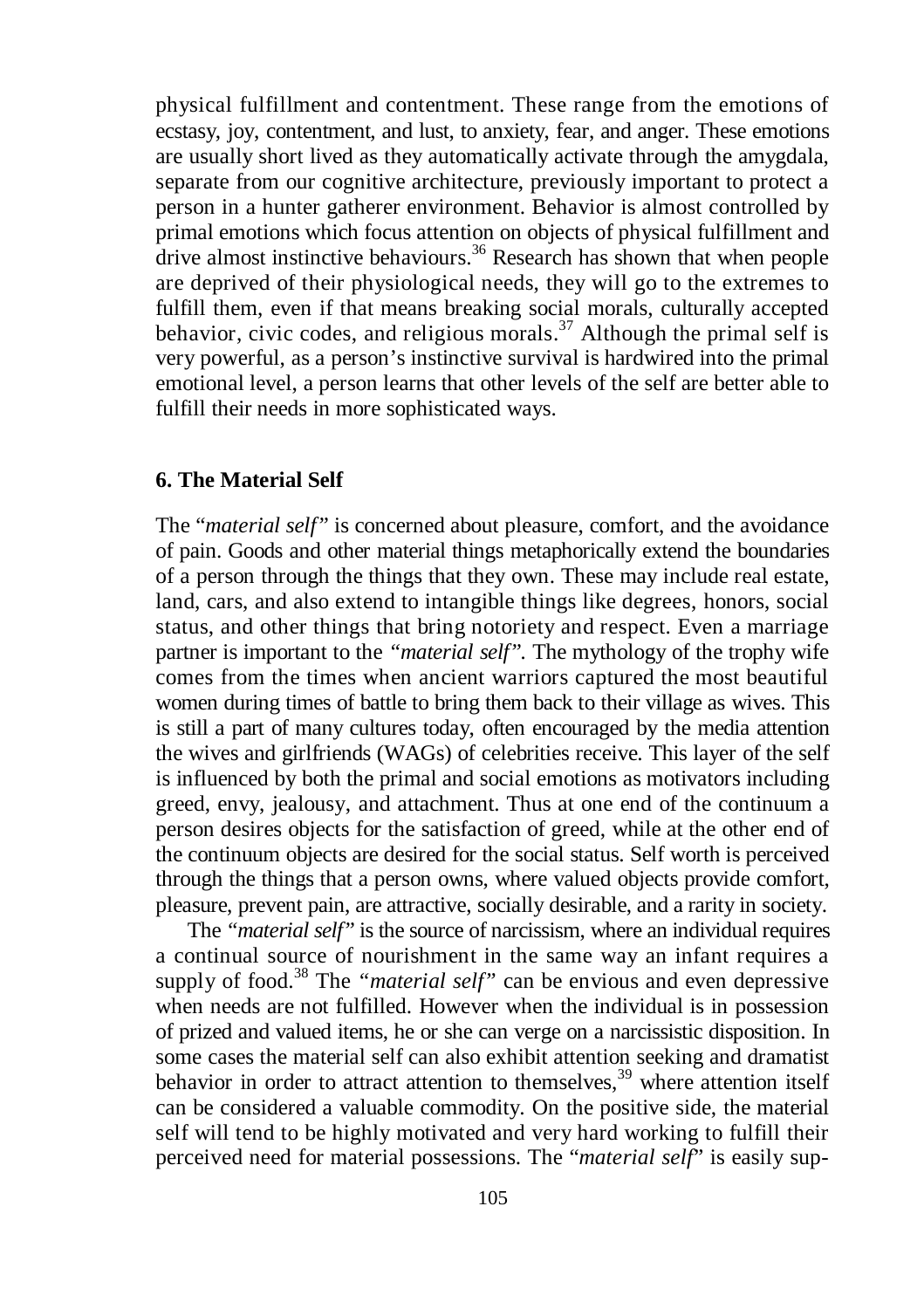pressed by the higher levels of the self which can achieve the desired objectives for fulfillment through more sophisticated strategies.

The *"material self"* can be a trend setter, as setting trends is a sophisticated form of status. However the majority of those dominated by the material self paradigm are impulsive followers, influenced by peers, and usually adopt likes and dislikes of trend setters. Trend following therefore occurs over the whole range of material goods, fashion and brands, and also include preferences for the types of work desired.

The *"material self's"* awareness is a social one where what others like and dislike, do and follow is of extreme importance. This is a lower form of imitative behavior that has not developed into full empathy. This may be a very good quality for picking up new consumer product and service opportunities within the environment, but the majority of people pick up the collective norms of society and can't see outside this social cocoon. Collective awareness suppresses a person's ability to see things that are different until someone else brings attention to it. This can hinder innovation in firms led by a person dominated by the *"material self"*.

# **7. The Social Self**

The *"social self"* plays a very complex but vital role in one's self concept. Self concept is very much relative to others. The essence of humankind is a social existence, where people have a strong need to identify and belong to groups.<sup>40</sup> Being accepted by others seems to be a more important driver of the self than physical and material needs. Autobiographical accounts of hermits, prisoners, and those deprived of human contact show the pain of isolation that individuals feel over time. <sup>41</sup> This need for affiliation can be seen in the way societies have organized themselves throughout the centuries by the creation of families, extended families, clans, guilds, unions, specific interest groups, and ethnic groups, etc. This atmosphere of identification and belonging existed in small towns and parts of larger cities right up to recent times. Many sports codes and competition is based upon group belongingness, i.e., cricket, football, and basketball, etc. Belongingness can also be seen in today's social media where particular special interest groups bond together and thousands of people participate on mass in online games interacting with each other through fantasized *personas* or *avatars*.

Aloofness and aloneness is generally considered abnormal behavior by most of society, and one of the most punitive sanctions a group can put on a person is exclusion from the group. Many disputes and wars have occurred because of differing group ideas, objectives, and philosophies. Outside groups have often been used as objects of hate, and idealization projection and introspection to justify a sense of right, superiority or hope. German society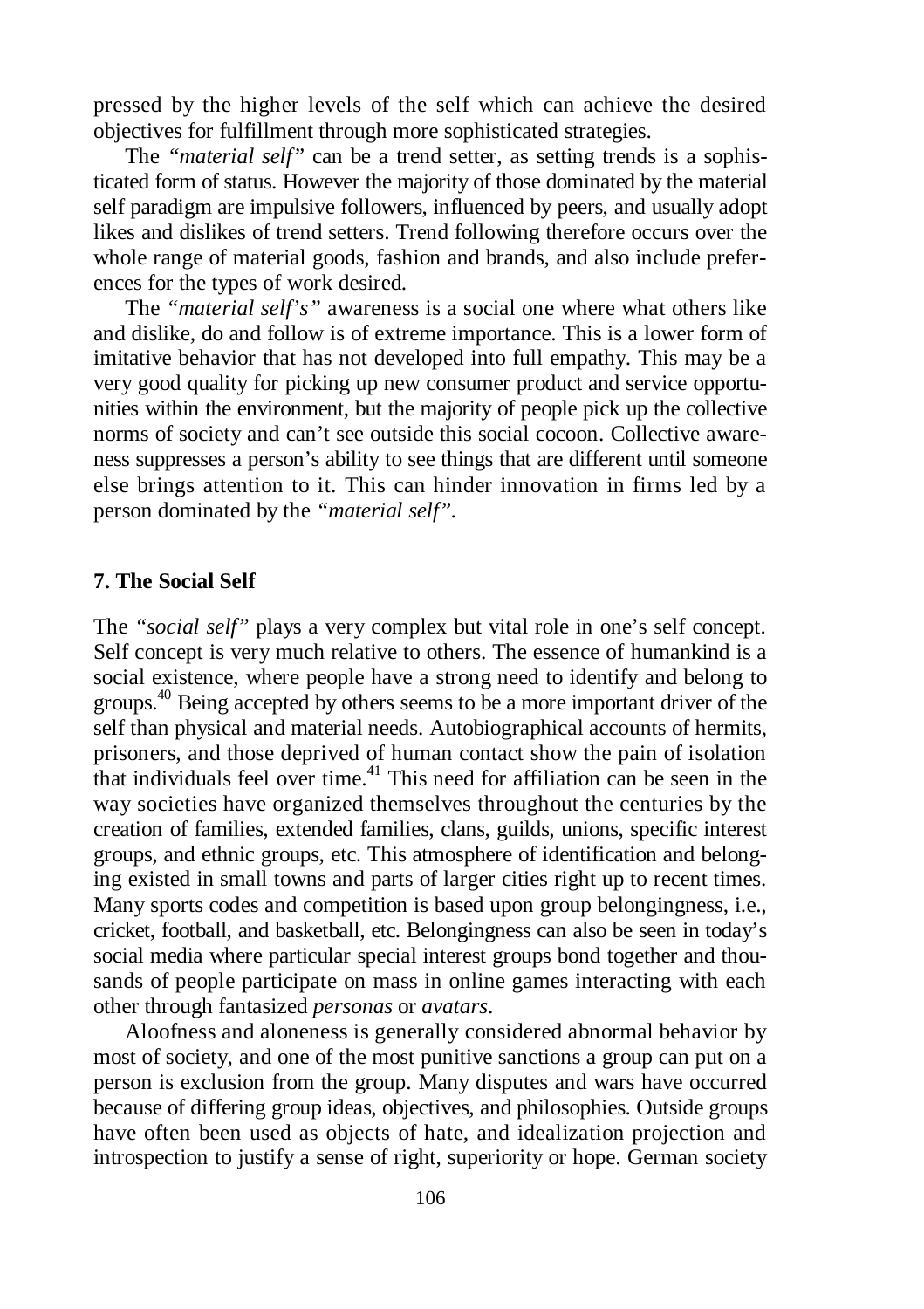made categorical judgments and projected all their blame and hate on the Jews in Nazi Germany during the 1930s. People projected so much hope and idealization on Princess Diana and so publicly mourned her loss. Minority groups like homosexuals are often persecuted because they remind us of the shadow within ourselves which we cannot bear to see.<sup>42</sup>

There is probably a relationship between disassociation, dislodgement, or disconnection and anxiety and fear, which can lead through projection into hate. Street gangs offer the opportunity to those who feel oppressed or otherwise feel alienated by society or feel inferior to others to gain strength through the sense of belongingness a group provides. Fear itself is a powerful social bonding mechanism which can unite groups together in the face of a common enemy, whether real or imaginary. Many of our social struggles are seen in *black and white*, where both sides see right and the high moral ground or "God" behind them.

Social awareness is extremely important to the concept of cultural capital where empathy is important toward, to appreciate, or to have competence in working within cultural rules and norms within society.<sup>43</sup> Empathy is a powerful component of our imagination in enabling us to understand others, their situations, predicaments, and outlooks. Empathy links the individual to the larger community. Empathy can assist a person's awareness move into the spiritual awareness domain.

Empathy is also a way of learning. Empathy is the ability to enter into the world of another and understand it.<sup>44</sup> However, too much empathy may lead to deep emotions triggered by observing the suffering of others and in the extreme lead to depression and lethargic states. Lack of empathy into the needs and feelings of others is a trait of ego-centricity and narcissism which destroys the potential for insightful thinking, where in extreme cases the destructive forces of social prejudice, conflict, anger, and depression may occur. The absence of empathy will leave a person within the primal and material domains.

# **8. The Ego Self**

The *"ego self"* is the most common domain people exist within. <sup>45</sup> The *'ego self'* is primarily concerned about self survival. This continuum includes the domains of *how people see themselves,* and *how they want others to see them.* How a person sees him or herself is often suppressed and they live within the *"idealized self".* If the real self emerges and is too different from the *"idealized self"*, great conflict will occur within the person. The *"idealized self"* gives a person confidence to deal with and cope with all the dramas that go on within their world. How a person wants others to see them is like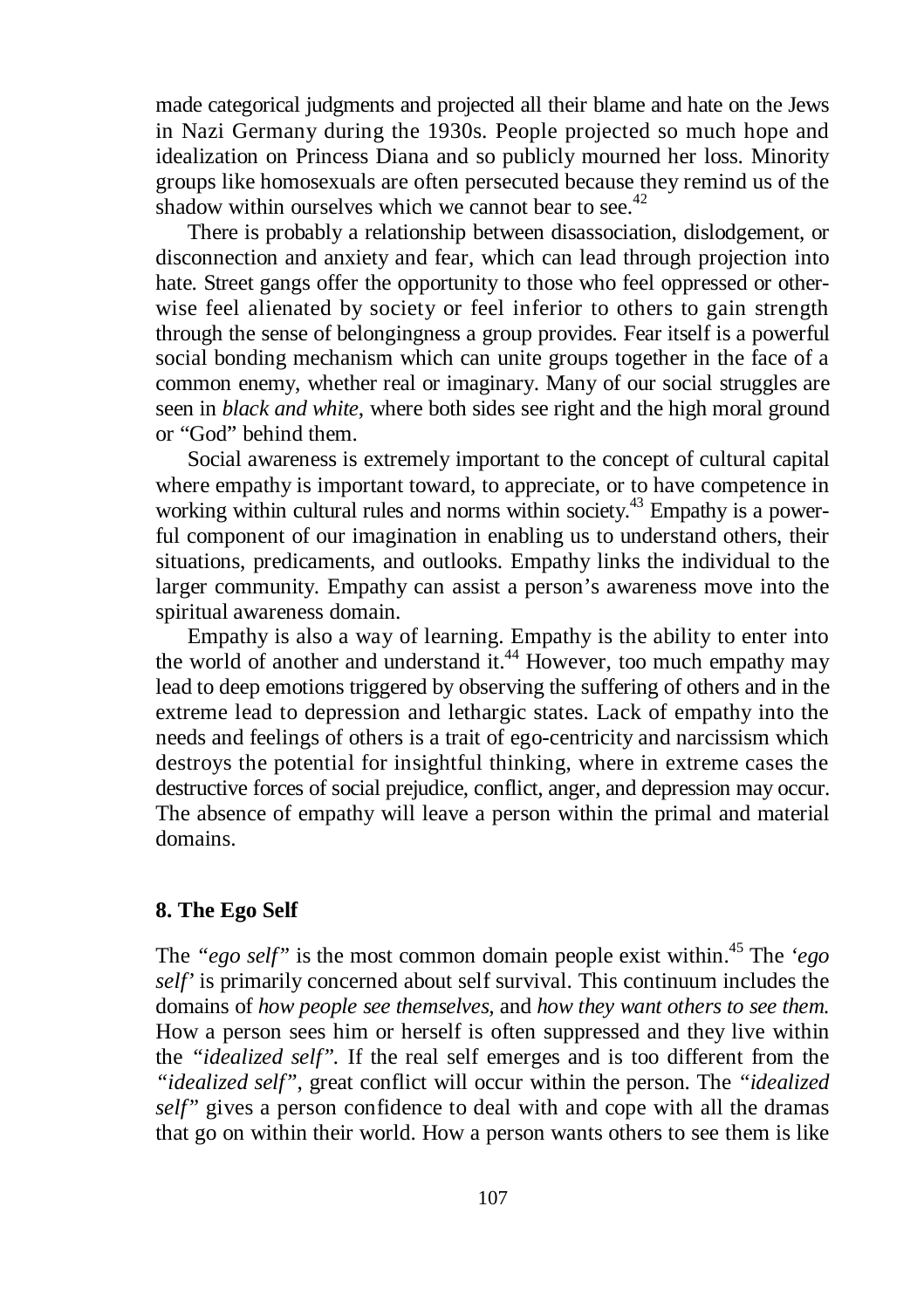a shell that protects a person's self esteem. It is within the ego self that we develop the labels that give us our identity.

The ego self is the part of our self the which develops sophisticated coping mechanisms to deal with realities that don't fit into a person's self view and view of the world. For example, if a person enters into a community 10 KM run and expects to complete the distance in 45 minutes but actually takes just on one hour, the ego will try to explain not meeting personal expectations away through self excuses like *"it was too hot", "I didn't have time to prepare for the run",* or *"it really doesn't matter anyway".* The *"ego self"* copes with fears, anxieties, and disappointments through defense mechanisms like acting out, altruism, anticipation, denial, devaluation, displacement, distortion, fantasy, fixation, humor, idealization, identification, introjections, intellectualization, passive aggression, projection, rationalization, regression, repression, splitting, sublimation, and suppression. The individual learns the boundaries and how to control complex emotions so they can interact within the social environment without endangering their affiliations or harming others. They live an emotional life which links them to others with shared values important to their own self identity.

Within the *"ego self*" there is a need to glorify ourselves and distance ourselves from the feelings of not being good enough. This is the idealized self that exists within the *"ego self"*, nurturing and evolving through the journey of our lives. For example, if we rebel, we see our combative ways as heroic and standing up for what is right. If we are compulsive, we see ourselves as hard working and diligent and if we are clingy, we see ourselves as very loyal and faithful. This is what we call our survival personality which assists us to cope with our anxiety, insecurities, and fears. However if we continually fall short of our expectations, this may lead to deep depression. Likewise if our coping mechanisms one day fail with a relationship break up for example, we are likely to suffer a traumatic shock and go into denial, rage or even develop suicidal tendencies. These types of shocks can cause fundamental crisis of our self identity.

The whole purpose of the ego self is to give us an identity. We develop social identities with a fitting socialized world view where *"I"* and *"me"* is in the centre. Everything that occurs and everyone we interact with is relative to the *"I"* and *"me"* stance. We become lost within this socialization and don't even realize it, accepting this as *"who we are".* In this way the *"ego self"* controls how we perceive, feel, think, and act. We are strongly driven by our social emotions, not being able to think or reason without their influence. Awareness is our thoughts, feelings, and behaviors. This becomes our self – *a person who is a member of a family in a particular role, with a particular occupation, with an affinity to a particular group,* with its own set of thoughts and feelings based on a cocktail of emotions created from fear, trust, happiness, curiosity, anger, inspiration, etc. The ego self is not interested in higher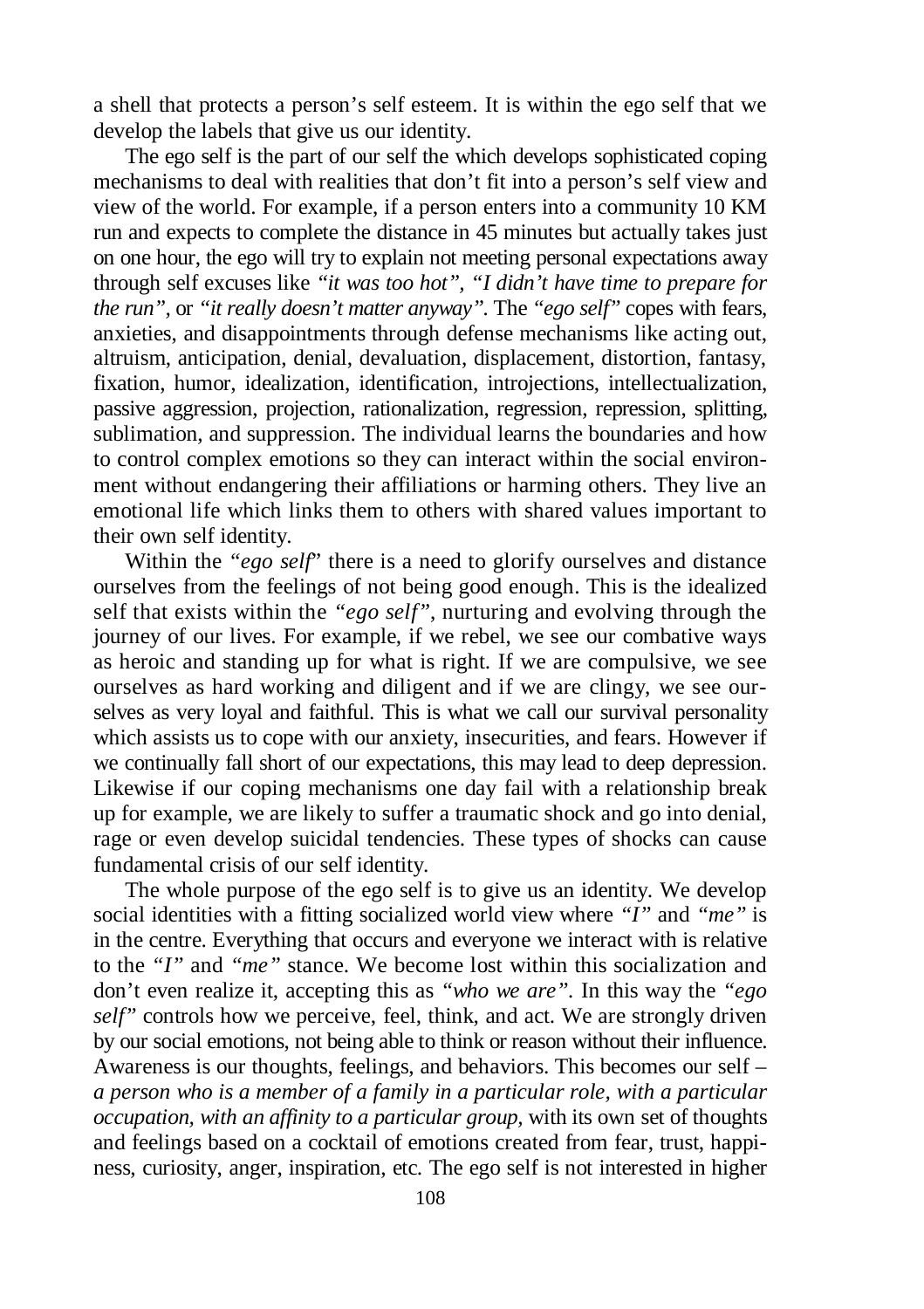awareness and often utilizes intelligence as a block against a person becoming spiritual. 46

Emotion has a strong determination upon our actions where we become sociologically ideological-ized with feelings of righteousness, superiority, pride, with stereotyped judgments about people, objects, and events. What we do becomes *who we are* giving us the identity of *"I am".* We are a creation of our own mind and the mind is partly a creation of the events and history that we have experienced. Through this identity we see the world from a biased position, attentive to how people, objects, and events will affect the *"me".* Our identity and role in life demand that we act out these identities, thus locking us into a certain view and place within the world, where we are largely unable to see outside of it. We take society's measures of success, i.e., *education, career, net worth, real estate holdings,* rather than what we might individually like. Society has indoctrinated us to the point where we tend to think alike within an acceptable continuum of thought. Our morals, ethics, and views are formed, shaped, and supported by our socialization within these continuums. How we act is also socialized – we can never be who we really are within the ego self.

Socialization forces are so powerful that it is difficult for anybody to free themselves from society's defined positions, thinking, and identities. However the *"ego self"* can operate along a continuum of self awareness. At the lower end some people are more concerned about materialism, while others within the middle ranges are concerned about their social esteem within the community. At the higher end there are those who are concerned about high achievement and working for causes that don't directly benefit themselves. Of course various actions may be based upon different motivations from seeking genuine self satisfaction or need to achieve, to undertaking compulsive behavior to suppress some form of feeling within themselves like neglect, non acceptance, or feeling of inadequacy.

The ego self is most powerful during times of success. When one is successful and attributes this success to themselves, their innate awareness and humility can be totally suppressed. This is the time when many business partnerships of long time friends can break up over monetary issues and disagreements about shared efforts. This often brings out selfish ruthlessness that is new behavior on the part of these individuals.

# **9. The Spiritual Self**

It was the evolution of our frontal lobes that gave humankind the ability to communicate giving rise to symbols and language thereby enabling our search for meaning in our lives. <sup>47</sup> Human beings are creatures of meaning. Without meaning people very quickly become ill and die, which is a fate installed for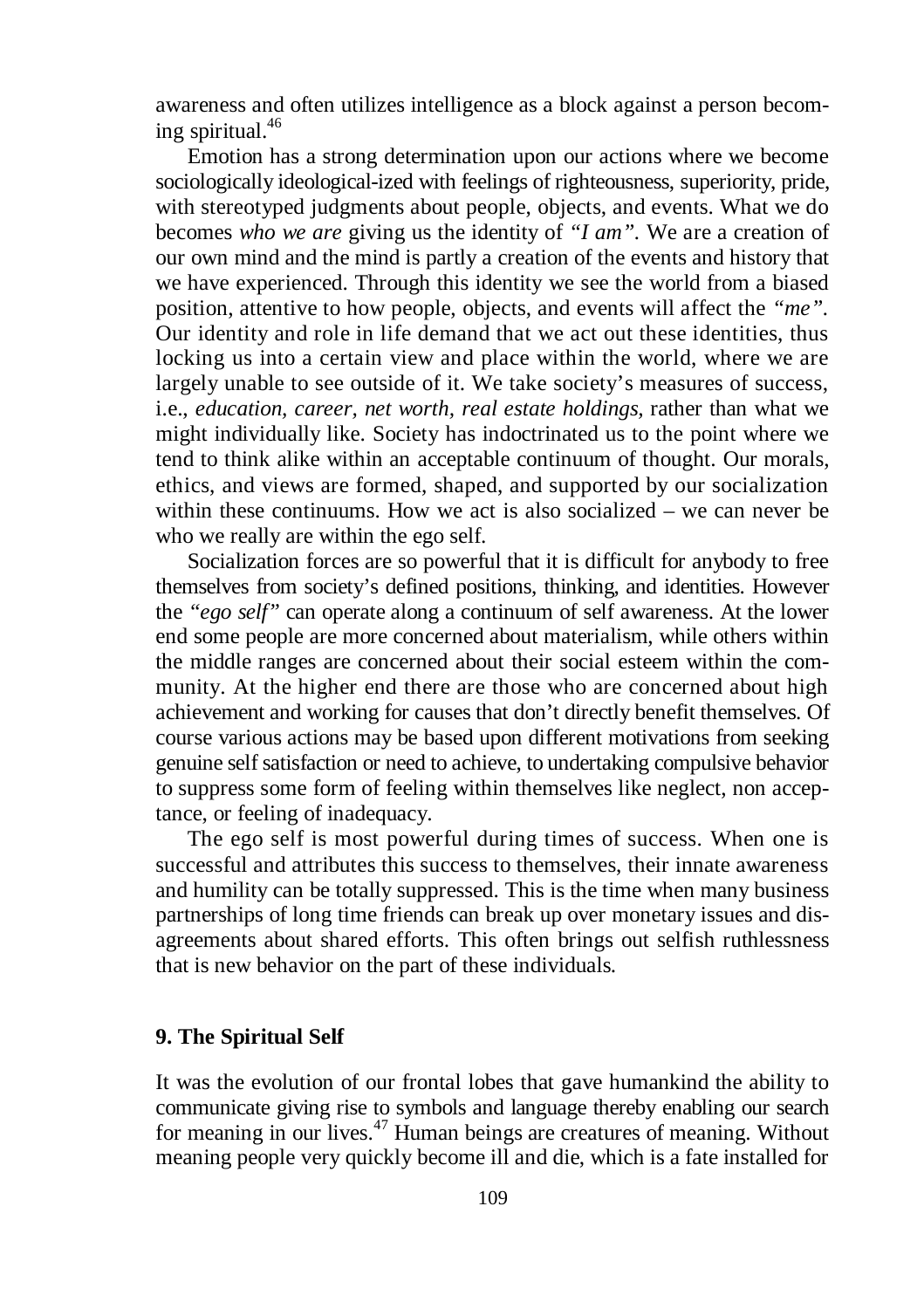many retirees if they have not planned out meaningful activities for their retirement. 48

Within the continuum of the *"spiritual self"* people attach different values to the concept of *"I"* and *"me".* Only a very small percentage of people in society reach this stage as most people are trying to achieve personal, career, and financial security, work on developing relationships with their families and others, satisfying their primal needs for sex, or seeking esteem from the their peers and the rest of the community. Under the other continuums individuals are not well acquainted with themselves, however within the spiritual self, people begin to feel integrated, more deeply question *"who they are"* and *"their meaning and purpose"*.

The *"spiritual self"* represents the culmination of all other continuums of self where a person looks for self actualization and some form of intrinsic self fulfillment. At this awareness level, self esteem comes from a person doing what they believe is right. A person who is spiritually aware is willing to sacrifice themselves for what they believe are higher causes than themselves. This is part of the psychology some social entrepreneurs and also ironically of suicide bombers. There is a distinct move from the trait of selfishness, common in the lower continuums to selflessness and giving.

The higher awareness of the *"spiritual self"* drives a different set of behaviors than people orientated around the other continuums. Individuals are able to transverse the basic emotions of excitement, fear, anger, and anxiety, etc., avoiding being trapped within defense mechanism centered behavior patterns. For example a person will not play out games to seek affection from their spouses and loved ones, motivated by the fear that they may lose them. A person will not love someone out of fear of being alone, or of the fear of having no one to love them. Instead they overcome that fear and are able to carry out much more mature behaviors.

Within the lower continuums, peoples' streams of thoughts tend to be negatively based where fear manifests itself in worry, anger, judgment, and general anxiety, leading to generally pessimistic and negative narrative, i.e., "you can't get away with doing that", "that's so difficult to do", and "they *don't want you to do that"*, etc. Within the spiritual continuum there will be little negative narrative on the part of a spiritually aware person. Spiritually aware people are aware of their patterns of thought and can consciously change these patterns when they notice that they become negative. He or she will be curious, reflective, exercise great patience and be a good listener before personally jumping to quick conclusions about matters. Discussions will take the form of dialogues rather than opinionated and advocating debates. A spiritually aware person still experiences emotions but the difference is that they are aware of them, and the consequences of blindly following the whims of these emotions. They will be able to reframe their thoughts from something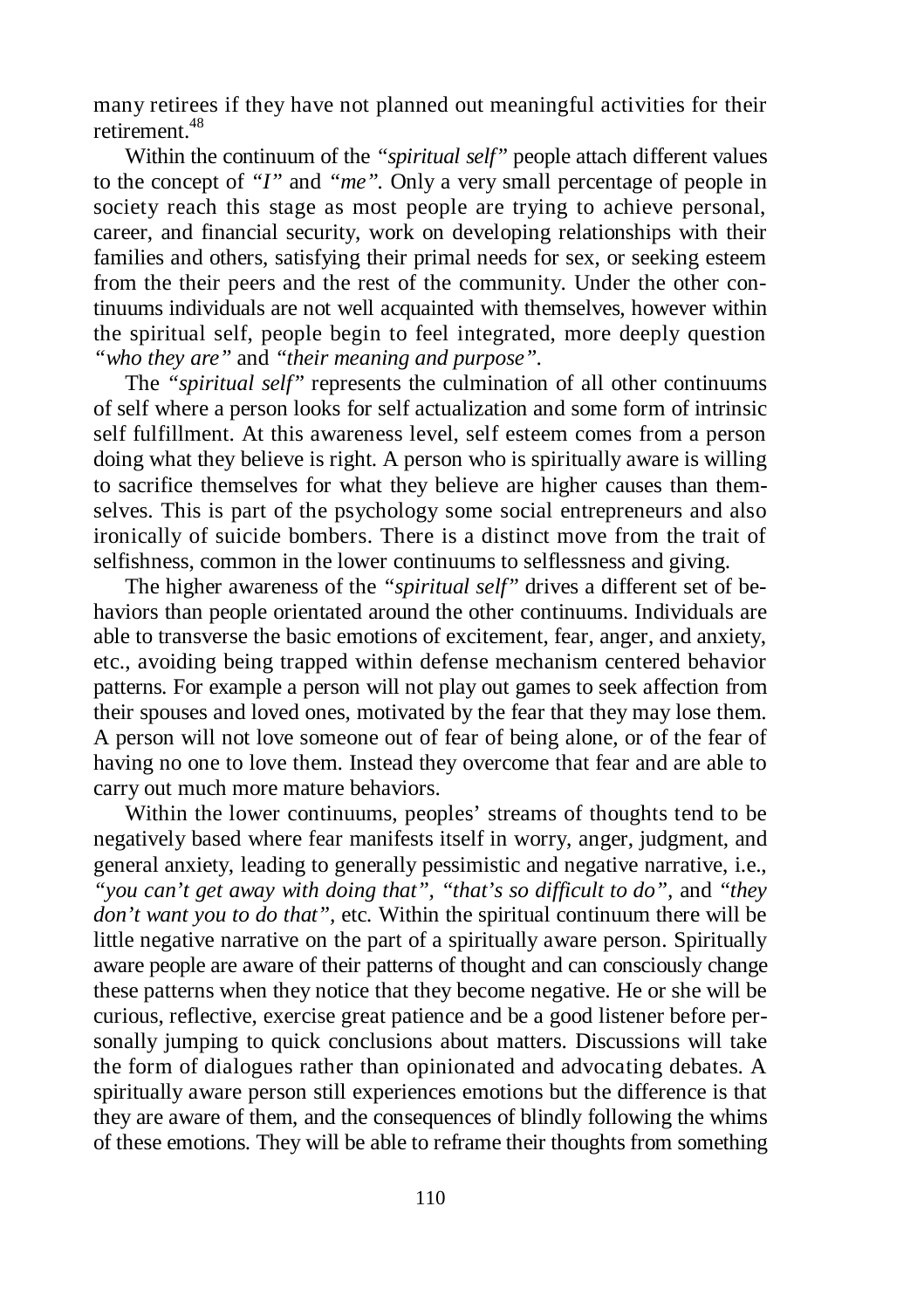like *"I don't know how to do this"* to *"this is a great opportunity to learn something".* Therefore a spiritually aware person is self disciplined.

The *"spiritual self"* enables one to examine information and knowledge without the bias of emotion in deep wisdom. A spiritually aware person should possess some of the traits and abilities listed below:

 A relatively unbiased view of the realties within the environment, aware of their own wishes, desires, and emotions that may influence their perceptions;

 An acceptance of themselves, others, and the nature or fate, realizing that things are not perfect and that people, including themselves will make mistakes, which they can accept. They see setbacks, natural events, and disasters as part of life;

 Adversity becomes a positive frame where it is seen as a challenge rather than a setback;

 Their life is simple and honest. Spiritually aware people don't need to put on airs and acts;

Spiritually aware people trust their own intuitions;

• They know their own strengths and weaknesses;

 They are very responsive to changes within people, events, and the environment;

They revel in diversity and contrast, rather than uniformity and sameness;

 They like to learn and wonder about new things and the *big questions* of life<sup>.</sup>

They are interested in the larger philosophical and ethical issues of the time;

• They feel comfortable about being alone and don't need company just for the sake of having company;

• They tend to think independently from the prevailing culture, continuum of ideas and thinking of contemporary society, and consequently are often non-conformists to cultural rules and norms;

 They have their own predetermined interests and commitments that they deeply believe in;

 They are willing to serve the community, humanity, and causes greater than themselves;

 They are able to hold these convictions against the differing opinions of others;

They appreciate challenges and see them from a resolute freshness;

 They have a deep sense of compassion, a desire to help others and contribute to the human race;

 They have close ties to a relatively small number of people rather than loose ties with a large number of people;

 They have a profound sense of fairness, not prejudiced, and don't stereotype or look at people superficially;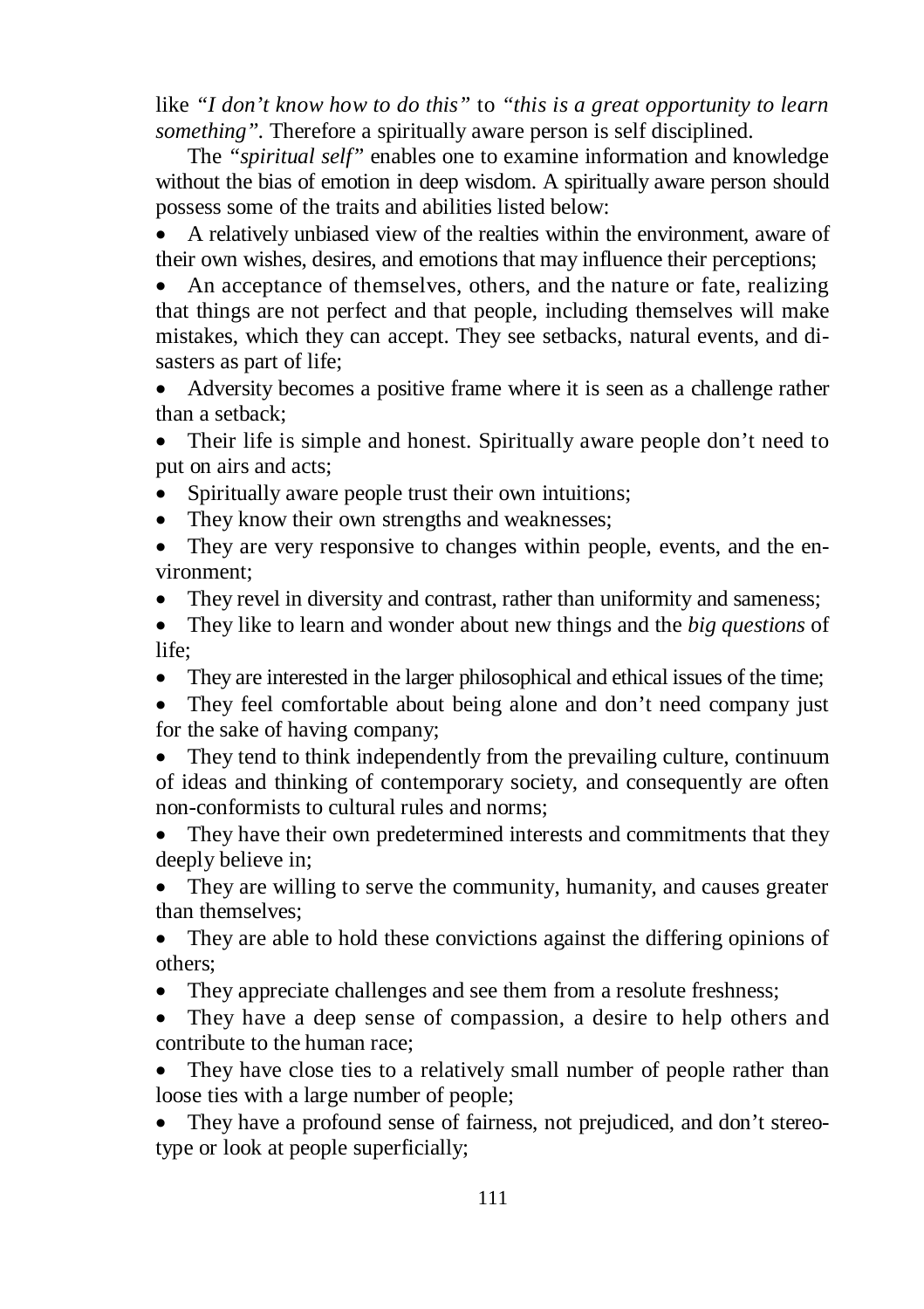- They value the journey rather than the achievement;
- They have the ability to reframe, look at things differently, see connections in a holistic manner and are thus creative people;
- They have a great sense of gratitude to those that help them, and
- They have a sense of humility and are on the whole humble people. $49$

The big test for the *"spiritual self"* is the ethical dilemma one would face when their values are challenged. For example, a person who upholds life and is against abortion may face a massive moral dilemma if they become or make someone become pregnant outside of a married relationship. It is only the decisions made at these times that truly show whether a person has reached the level of *"spiritual self",* or not.

# **10. The True Self**

There is one final level of awareness, the *"true self"* which is something like the eye of a hurricane, peaceful, harmonious, and averse of emotion. This centre of contentment is surrounded by the turbulence of crisis, emotion, distortion, culturally based ideas and practices, prejudices, and orientations of the other levels of self. The *"true self "* is full of humility, empathy, forgiveness, compassion, deep trust in life, love for the moment, gratitude, joy, and wonderment.<sup>50</sup> A person becomes very humble, knowing that they don't know, curious and eager to learn as much as they can. These are the innate qualities of children who haven't learned the deceptive ways of we develop our social identities. They are free of guilt ridden emotions and spontaneous towards life. We can feel some of our true self when we hear of kind acts and shed a tear – this is a sign that there is a true self within us, even though our experience of it is very short. This is our inborn essential nature which has been covered up through our socialization by society and layers of emotions we have accumulated through life. Only a very small percentage of people ever reach this level, and only for short periods of their consciousness.

The concept of the *"true self"* shares an analogy with the concept of *"emptiness"* in quantum physics. Critical to this is the nature of *"the first act of symmetry breaking"* that acts upon the *"empty"* informational ground of potentiality.<sup>51</sup> A soul or self of purity connected to the mind, body, and environment – one's true nature – will reflect the images of nature around the self. Our "*worlding"* is an ongoing process of constructing and enhancing our world views and realities through movement, openness, and perpetual *becoming.* Through *worlding* our structure of knowledge and understanding emerges.<sup>52</sup>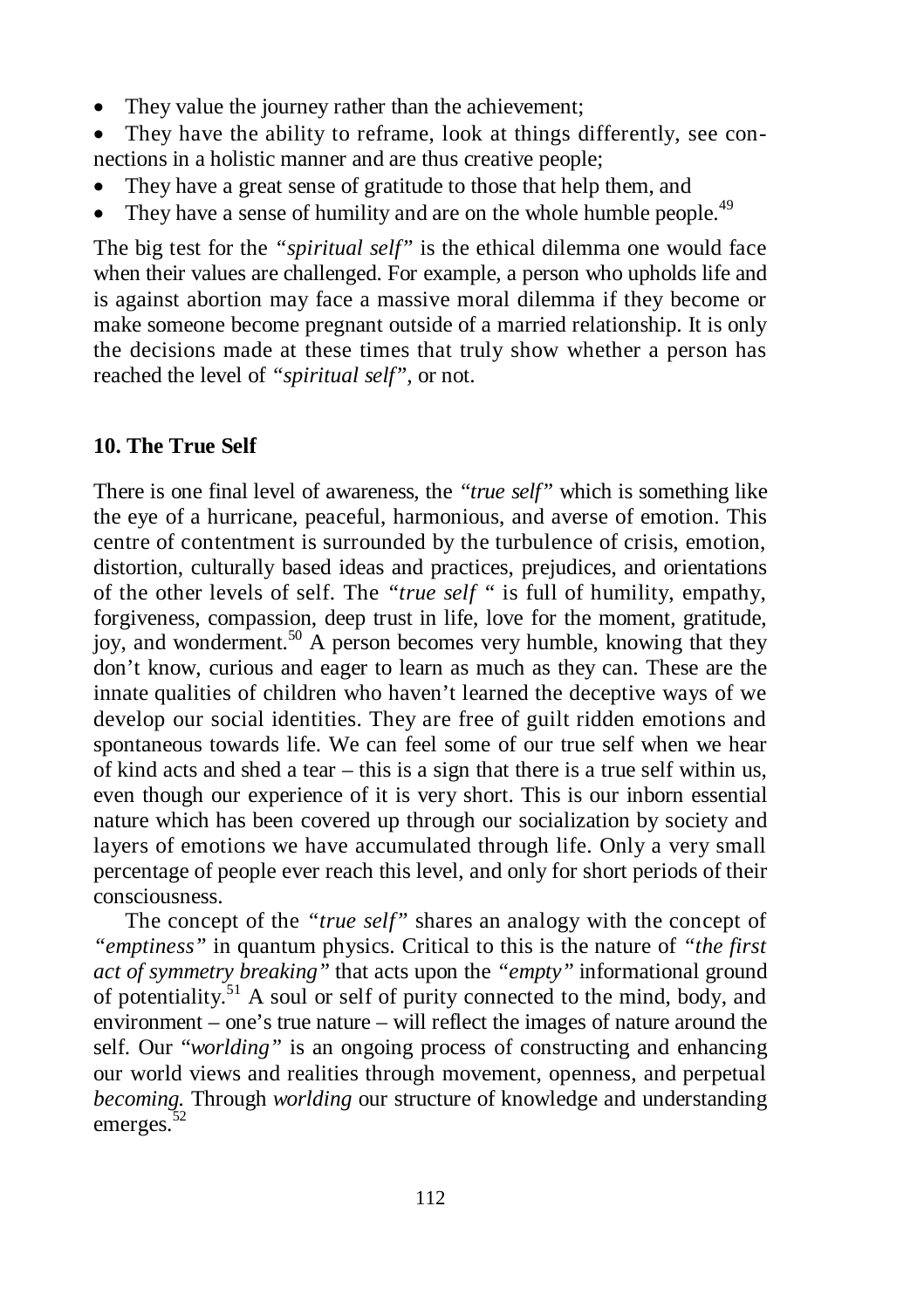The *"true self"* is awareness without labels, feeling without thinking, learning with an unbiased innocence, orientated within the present moment. We find out that the true self does not have any tangible *"I'* or *"me".* If one experiments with meditation and escapes thinking and emotion, they may feel the sensation of *emptiness* where *"I'* and *"me"* doesn't exist. In the true self there is an emptiness when searching for *"I am"* in both mind and body. We cannot locate the source of our self, which is consistent with the brain not having a specific location associated with the self.<sup>53</sup>

This is the height of emotional sensitivity or state of mindfulness where one is aware of what is happening as opposed to letting things dwell in the semi-consciousness as emotions. Thus one is able to see the environment without the baggage of assumptions, heuristics, and other cognitive biases. One sees what is actually in front of them. Emotional sensitivity involves unbiased perception to stimuli within the environment of any particular situation that may house potential opportunities or require decision making.<sup>54</sup> Most people's emotional sensitivity is inhibited by past categorizations, rules, and routines that cloud the ability to view any current situation with novel distinctions.<sup>55</sup> Therefore the greater the emotional sensitivity or more mindful a person is, the more open to the environment they will be. Emotional sensitivity is a tool that can be used to discover opportunity, due to the nature of opportunity being a nexus between the self and the environment.

The more one is mindful, the better the potential perception of opportunities, however other facets such as prior knowledge are still vitally important, which without any individual will not be able to perceive opportunity for new ventures, products, and services. <sup>56</sup> Langer proposed that mindfulness may enhance the ability to perceive and shape new opportunities through five components that have been empirically tested;

 Openness to novelty – the ability to reason with relatively novel forms of stimuli,

 Alertness to distinction – the ability to distinguish minute differences in the details of an object, action, or environment,

 Sensitivity to different contexts – tasks and abilities will differ according to the situational context,

- Awareness of multiple perspectives the ability to think dialectically, and
- Orientation in the present paying attention to here and now. $57$

At the other awareness levels we find that *"I"* and *"me"* are associated with labels of what we do, who we are relative to others, and who we identify with. *"I"* and *"me"* is part of a bundle of emotions, which mentally construct who we are, *i.e., I am an angry person, not satisfied with the job done, I am a wealthy person, driving a luxury imported European car.* To many, not having these identities is like being naked and feeling defenseless. Our constructed identities protect us from the environment, relationships, and events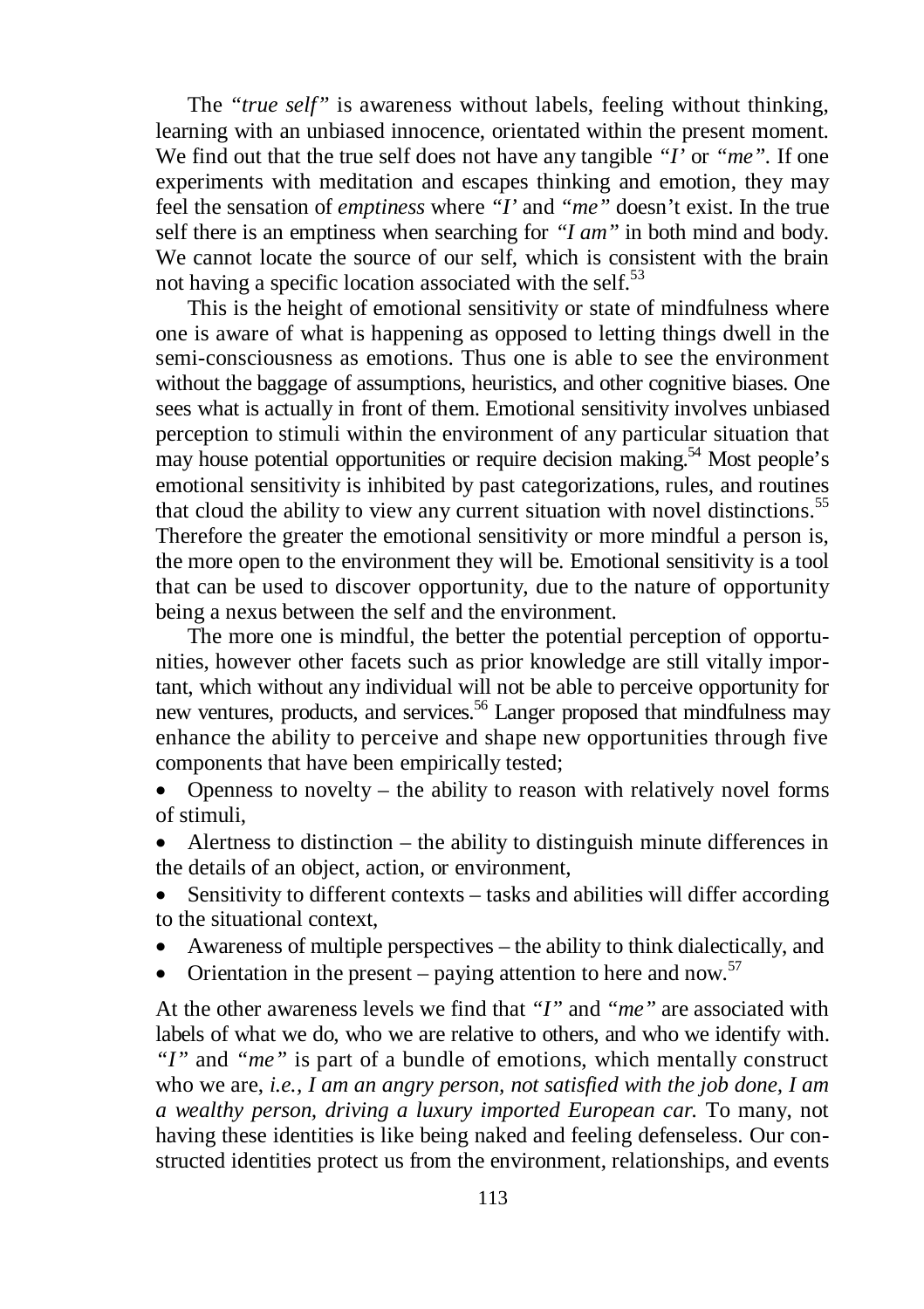we feel anxious and apprehensive about. These are the *personas* or false identities we live by that cover up our true nature and drive our behavior in certain ways to alleviate our anxiety and satisfy whatever we desire; mistakenly thinking this is self fulfillment.

If we internalize a positive sense of self within us, we would tend to have a more trusting relationship with the world around us. If however, we internalize a sense of fear and distrust, then the world around us will seem threatening and we will tend to seek ways to protect ourselves. Thus we respond to the world through what Virginia Satir called survival stances, such as placating others when feeling helpless, blaming others when feeling worthless, rationalize like a computer when feeling vulnerable, and distract attention away from issues and ourselves when feeling purposeless.<sup>58</sup>

We think through the false self but we feel through the true self. This is important about how we approach the ethics of life and exist in harmony with the world we live in. The closer we get to our *"true self"*, the more we understand humility. The further we deviate from our *"true self"*, the more we deviate from our innate nature, and thus ethical behavior. Any mode of ethics not based upon our *"true self"* relies on guilt, shame, fear, status, compliance, punishment, rewards, and even damnation as motivators.

We see the world through the different levels of self. Viewing the world from each level provides us with different sets of realities which shape our assumptions, beliefs, values, and attitudes. The levels of awareness a person are anchored to will help shape the type of personality and source of their personal motivations. From the perception perspective, each individual will be unique in the way they perceive objects, people and events. At each level a person is also influenced by a different set of emotions.



**Figure 3** The Various Levels of Self and Awareness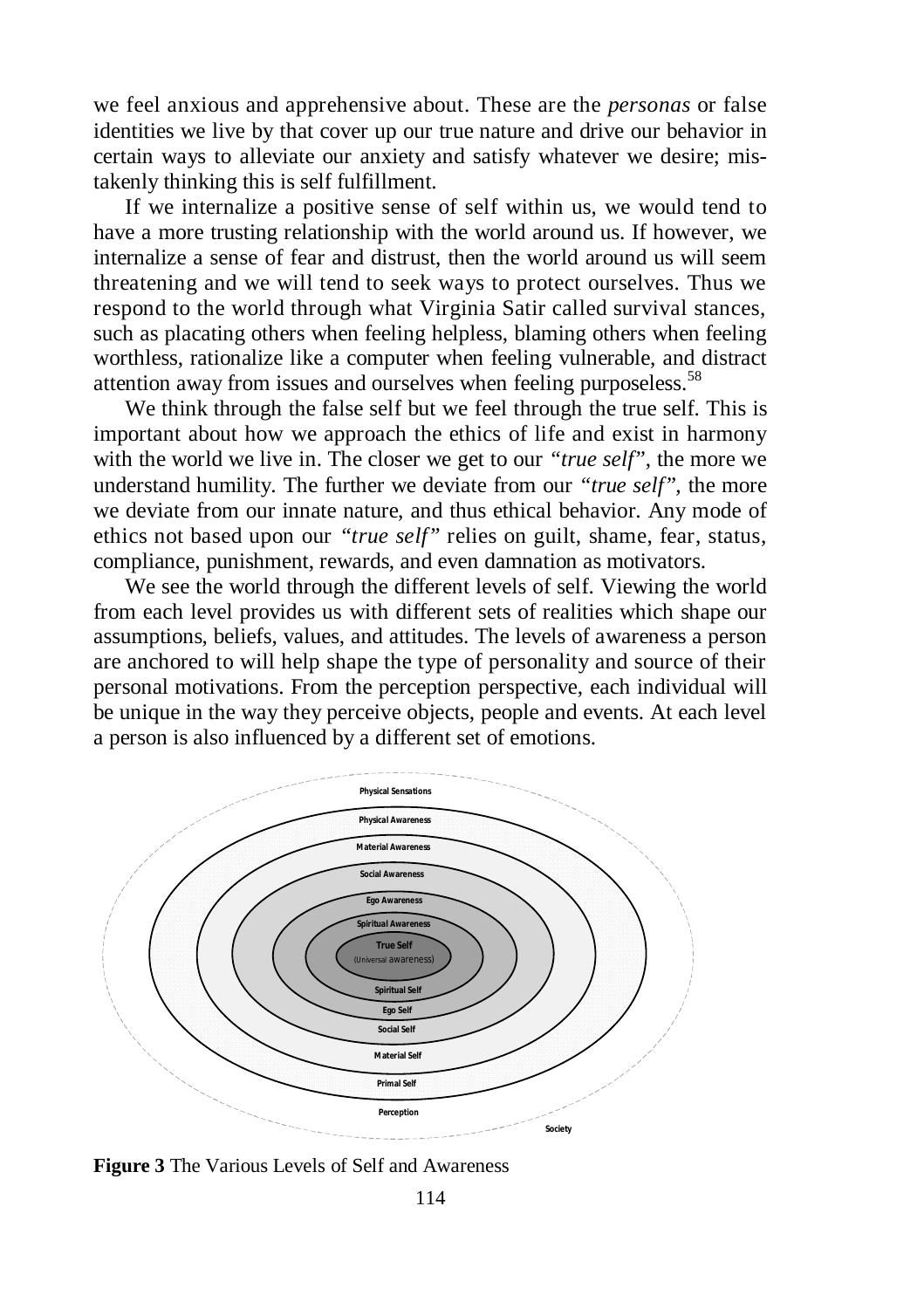# **11. The Emotional Orientation Matrix**

We view the world through the level of awareness we are anchored within and the various identities we have developed to cope with what we believe threatens us. Our awareness is also orientated toward the past and future and our perception of the degree of control we have over objects, people, and events (the environment). These are the psychological realms of our consciousness that influence what types of emotions we manifest towards objects, people, and events. Our reality exists according to our orientation within the matrix (see figure 4). The further away we move from the optimal region of awareness or *"the now",* the more our realities are distorted by the future, past, internal or external locus of control. The closer to the centre or *"now"* of the matrix, the less delusion exists upon our sense of awareness. At the center, or *"now"*, the past, present, future, and perception of our influence over the environment is integrated.

The past holds memories upon which we have emotions. In the past position we live with stories that generate feelings of blame, regret, guilt, pride, and/or nostalgia. We regret past mistakes or relish past successes, holding past situations in either a positive or negative light which becomes the basis for interpreting the present. Past stories explain what we feel today and influence our form of action. We project the past into the present and lose awareness about the reality of the present. For example, if we are competing in a squash tournament and draw up against someone who has consistently beat us, based on the past we will believe that we will lose again. Therefore we lose confidence and play like a defeated person. Our past becomes our fear, which we seek to avoid. Our past successes may influence us keep our routines the same because they have worked in past situations without questioning suitability for the present situation, often bringing rigidity to what we do. The past influences our relationships and controls our focus and attention on areas that have been successful for us. When we live in the past, memories determine how we feel in the present. It isn't the truth about the past that is important, it's what we believe.

The past is our memory which has been recompiled and reconfigured to fit in with our sense of self. In addition, our attachment to the past is reinforced by the stories, myths, symbols, heroes, values, and beliefs that are manifested through our culture. Consequently, it is extremely difficult to escape the influence of our past.

The future can represent excitement, hope, potential for dreams, aspirations, and plans to be realized. The future can also be a cold void of anxiety and uncertainty, which could be a source of fear. Some people develop anxiety about not being able to control the future. The future brings mortality, a grim reminder to many that we live a finite existence. Like the past, the future exists within the domain of our imagination, a vision, a feeling that someone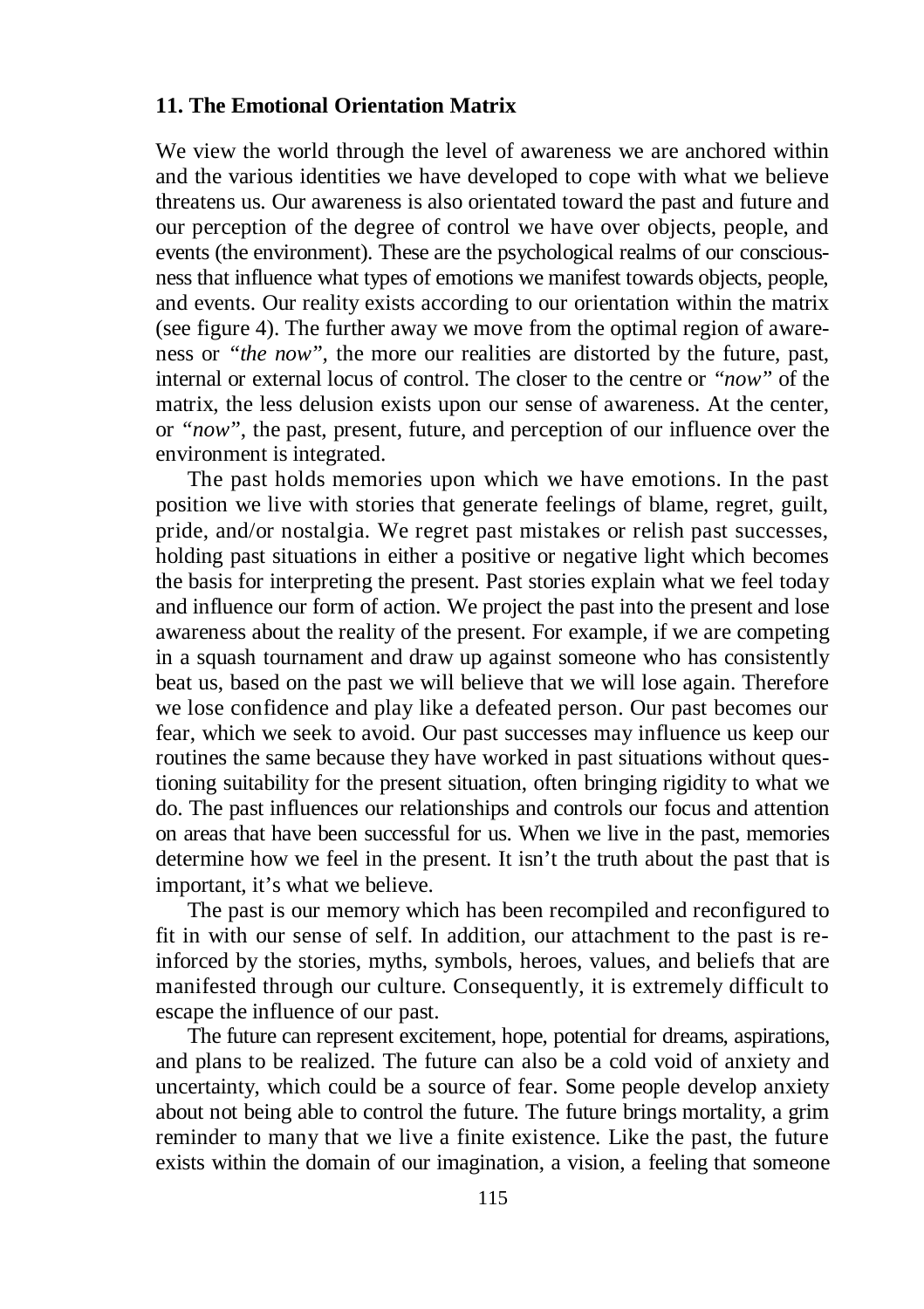may cling to suppress the anxiety of the present. The hope of the future can suppress the distresses of the present and becomes the basis for interpreting the present. We may install excessive controls to minimize uncertainty thus stifling creativity and initiative within an organization. We may keep postponing things like retrenchments that cause potential unhappiness to some other time to escape the pain. Alternatively we may justify our work in the present for something we visualize in the future, maybe at the cost of missing opportunities in the present. Some future orientation is necessary for holding visions that can be enacted upon, which is the basis of all change. However, total absorption within the future can delude the reality of the present, where nothing gets done.

The image of the future is constructed through our aspirations which can be powerful motivators and drivers of our behavior. This is reinforced by the cultural expectations for success from the society we live in, as we have seen that success is measured by material criterion.

The other axis of awareness is the locus of control. The locus of control is a person's perception of their influence over objects, people, and events within the environment. A person with an internal locus of control expects they have influence over objects, people, or events, while a person with an external locus of control expects that they have little control over objects, people or events. Consequently a person who believes that they can have some control over their grades at school who behave differently than someone who believes they have little or no influence. The locus of control tends to be specific to certain types of events and thus a person will differ in their perception of their locus of control across a range of different activities. One may have a high degree of self efficacy in one area and lack of self confidence in another.

Within the continuum of locus of control a person will develop feelings about responsibility, degree of influence, involvement of luck, fate, and chance, the value of hard work, the value of networking, what are the necessary attributes to achieve success, and generally whether the ability to succeed is within his or her own grasp. This strongly influences a person's perception of self efficacy, personal power, and self esteem. People with an external locus of control may feel they depend upon others for success. This belief may help groom them to become effective leaders who empower the staff, or to become compulsive and paranoid leaders who develop strict organizational controls due to lack of trust of their staff that stifle creativity and innovation. In the market and strategy area, people with an external locus of control will tend to seek soft markets and uncontested niches, as they feel vulnerable and even paranoid. They also have little trust in customers and suppliers, and tend to rely on distributors rather than directly intervening within the market. An external locus of control tends to make a person underestimate their skills and abilities.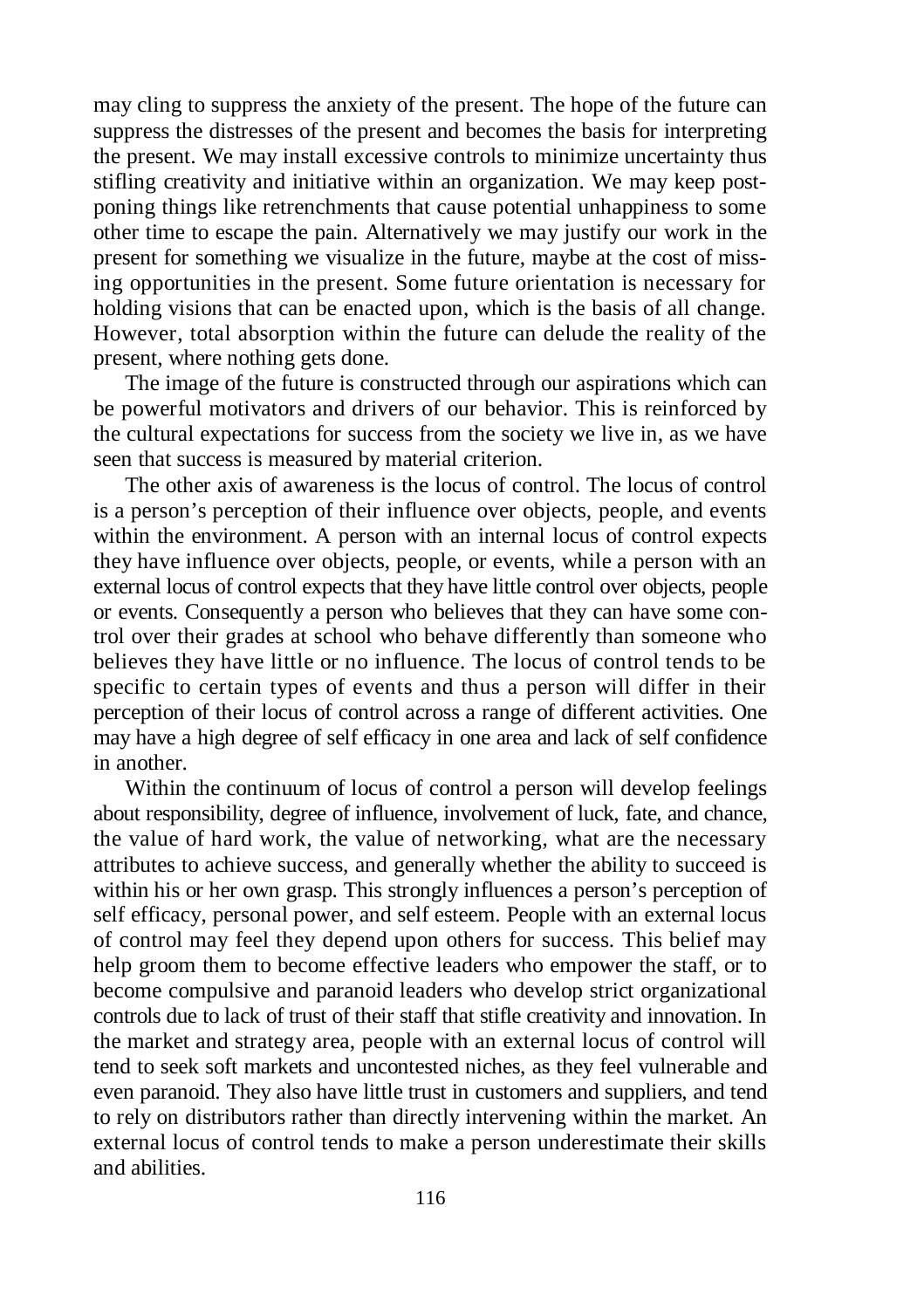On the contrary individuals with an internal locus of control tend to be fearless within the market, and like taking head-on challenges, where there are winners and losers. They tend to be aggressive, intervening directly into the market. This could be at the risk of being overconfident which if not checked, can lead to disaster. A high internal locus of control correlates very well with individuals within the ego-self where *"I"* and *"me"* perceptions may motivate grandiose visions and behavior.

Views towards sustainability originate here. People who believe that they can control nature may tend to discard the potential effects of nature when making decisions about activities like farming, whereas people who believe that nature cannot be controlled will develop their decisions based on a respect for the power of nature and possibly try to find ways to work in harmony with nature. However society has generally been developed on the belief that we have power over the environment, a view supported by the advent of *'technology'* and the *'green revolution'* after the Second World War. Society thought during the second half of the  $20<sup>th</sup>$  Century that they could control the destiny of the environment. Even today many in society are still in denial about our true impotency within the environment. Reality only emerges from a natural disaster like a tsunami, hurricane, drought, volcano eruption, flood, earthquake, or forest fire.

The now position is the optimal area of awareness. The past is a memory and the future is a fantasy. The only position of truth is now. Awareness is not about intelligence and knowledge it is about understanding and wisdom. Awareness accepts whatever arises within one's field of knowing. Awareness is not about analyzing in detail; it's about what appears and how you respond to it. <sup>59</sup> Interpreting *"now"* at a later time changes meaning. Within the now a person is not burdened by the emotions of the past or future orientation, so there are no feelings of remorse, guilt, regret, attachment to what worked in the past, no fear or anxiety about the uncertainty of the future. Likewise there are no feelings of overconfidence, grandiosity, inadequacy, or depression. The now position is free of distorting emotions that bias reasoning and thinking. This focuses psychic energy to the now as it is not wasted on physically and mentally draining emotions. Living with this high level of emotion continually drains psychic, intellectual, and physical energies. The centre of now is calm, focused, simplistic, connected, empathetic, and a place of humility. In contrast to the outer plain, the centre is an area full of energy.

However as the optimum region of awareness is a smaller circle within the matrix, a slight future orientation allows vision, and a slight past orientation allows learning.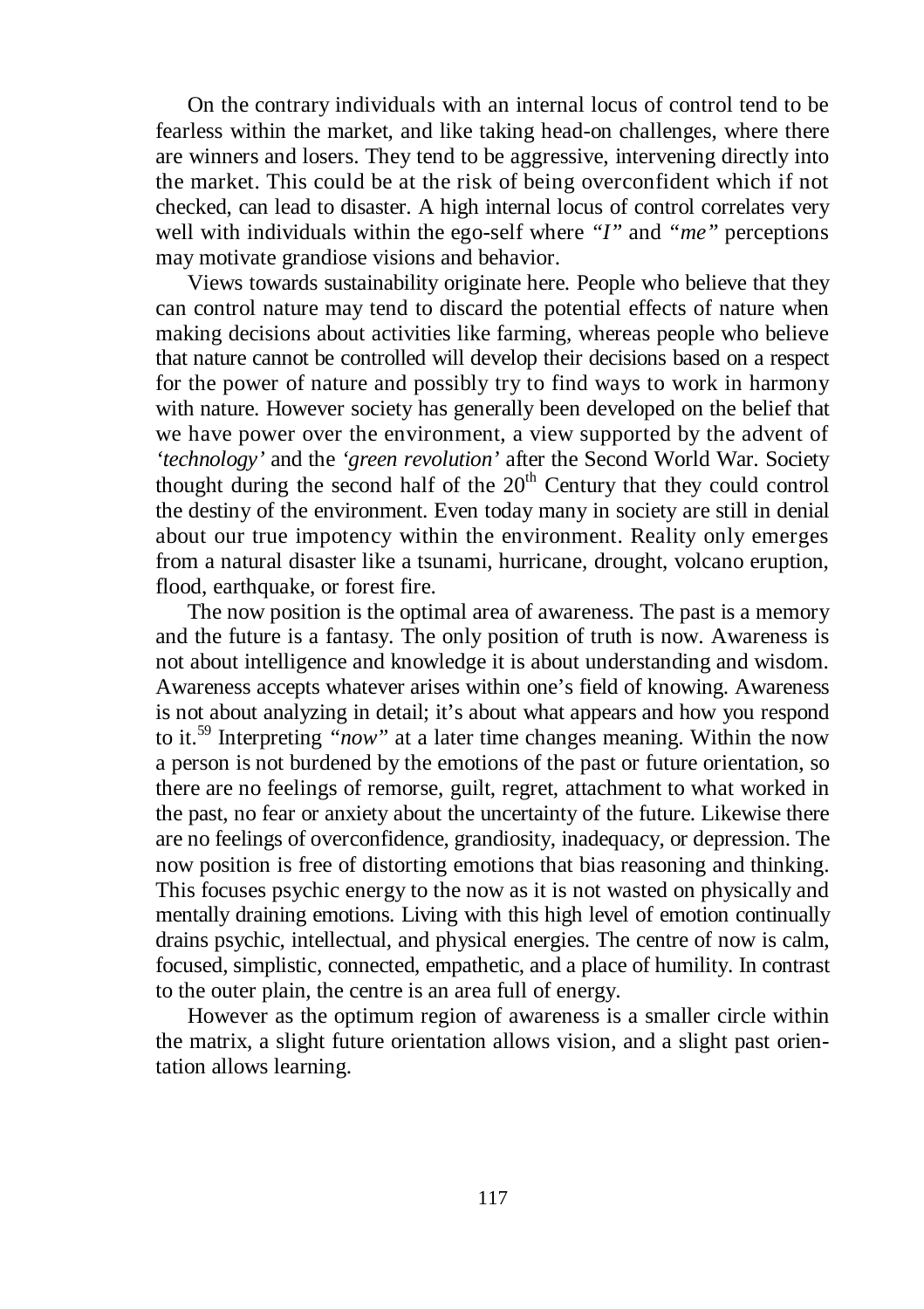

**Figure 4** The Emotional Orientation Matrix

### **12. Meaning and Reality**

Perception and emotion help shape the meaning of our environment. If we live within the fixed emotions of our reality construction, our meaning will remain one dimensional and rigid. It will be very difficult to see any other possibilities while our perceptions and thoughts are patterned in a particular way. If we believe that opportunity is about personal discovery, then finding new meanings is paramount to finding new opportunities.

We create meaning from what we touch, small, hear, see, and taste. Most meanings we create are within social contexts which are up to us to interpret. Take for example a parent who has aspirations for their children to go onto further education. What are the sub-conscious reasons behind these aspirations? This is not necessarily easy (even for trained psychologists) to determine without time to compare narratives and other signs given at other times by the parent. The potential motivations for the parent's aspiration for their children's higher education could be any one or even mixture of the following: keeping face, an attempt to impress the listener, keeping up with the *"Jones"*, deny an unhappy family life, a narrative device of optimism, showing off, meeting cultural expectations, or it is the truth. Thus we cannot assume with this simple example that meaning is always easily accessible to us. We can lose meaning through our perceptions, our interpretations, or lack of empathy with the person involved (see Figure 5).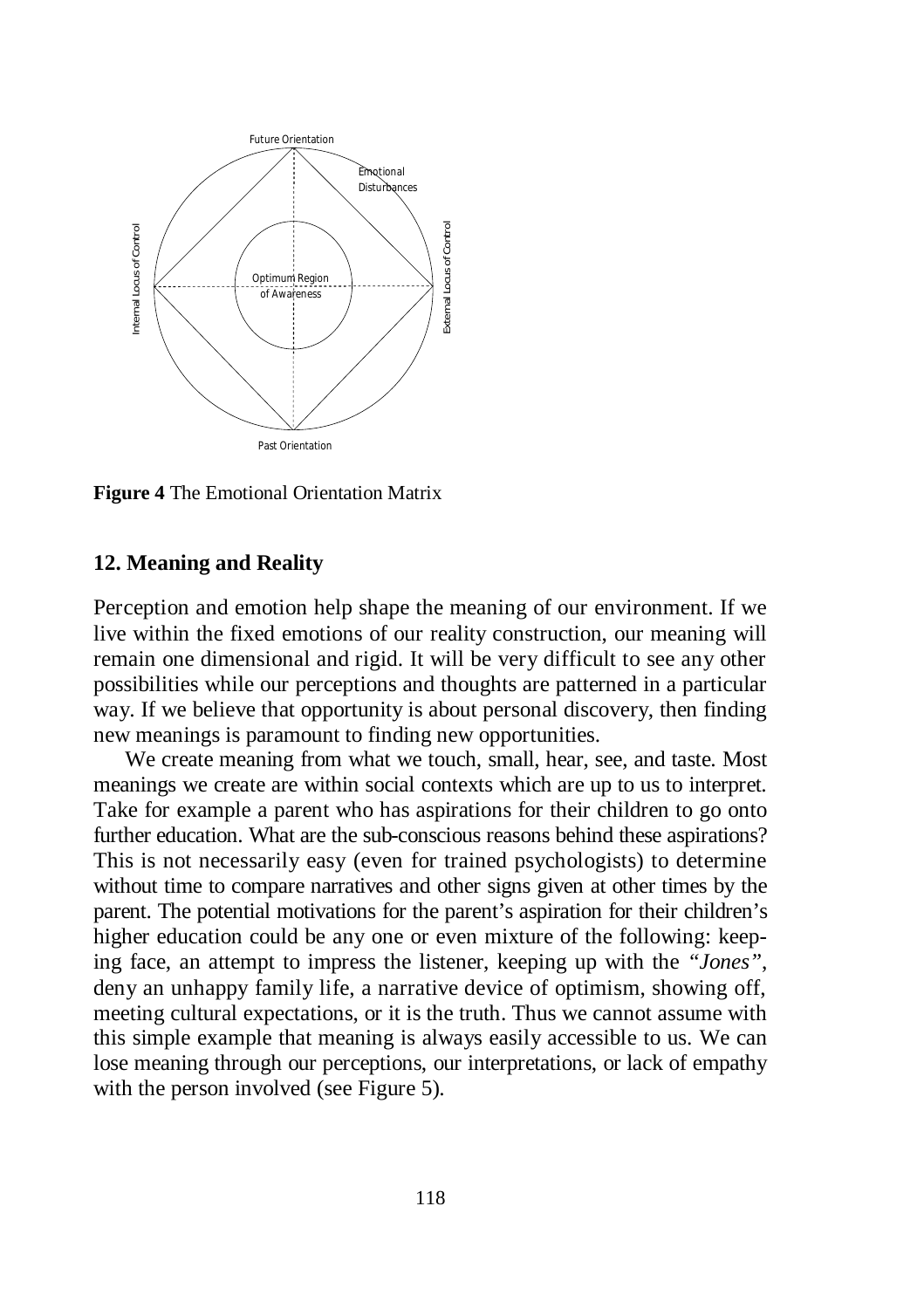

**Figure 5** Possible reasons why a parent has aspirations for their child to undertake further education

We need to discover, reflect upon and challenge the realities we think we see. Most people accept their perceptions of reality without question and consequently very few people actually test these realities, as we tend to think of reality as an absolute. Only the creative test reality through imagination, reflected in art, writing, poetry, invention, and even some forms of entrepreneurship.

One way to see other potential realities in everyday situations is to reframe the current prevailing emotions that exist in a situation. For example, if you look at a poor job done by your employees with anger and blame, you would tend to look repressively at them and seek ways to control them more, or take some other form of retribution. If however you look at the same situation with calmness, empathy, and forgiveness, you may find other reasons for your employees' poor performance, such as high work load, not understanding the importance of the job, or a response to some source of anger that triggered their poor effort. Rather than repress your employees further and increase the scope of the problem, the reframed perception brings a new reality to the source of the problem which may be solved in a positive way.

This involves moving your awareness to the now, not thinking from the past or the future. This means reading the situation as it exists now and not putting the emotions of your history into your interpretation. In the case above, this may involve dropping the assumption *that all workers are lazy*, which will create conditioned responses such as repressing and controlling the staff more. This assumption based on our experience impedes learning by experimenting with other potential solutions. Looking from *"the now"* elim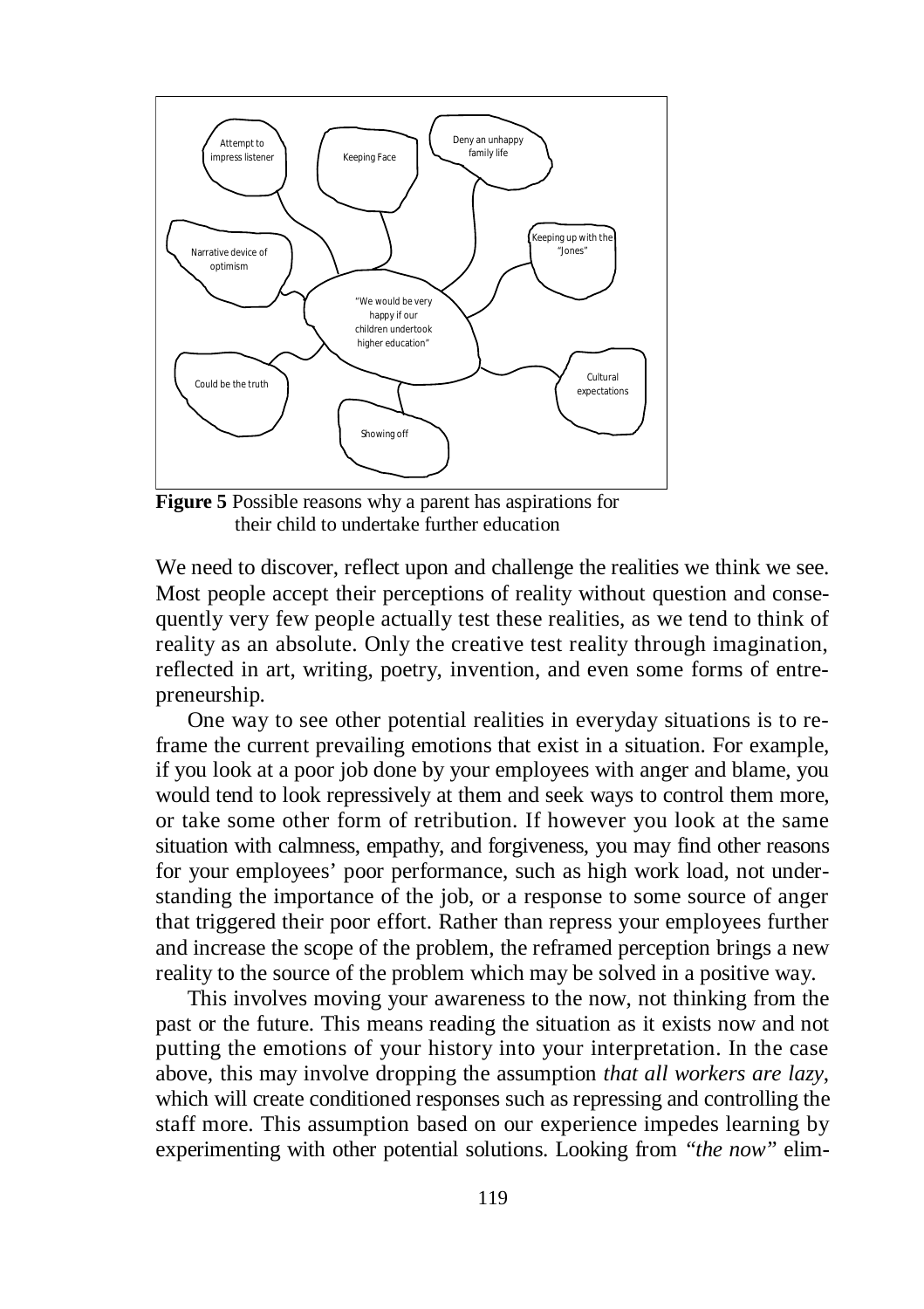inates predetermined assumptions, enabling a reframing of our thoughts into potentially positive solutions.

Handling both strategic and organizational situations requires a capacity for reflection without direct emotional influence and the baggage of yesterday and tomorrow's assumptions, so that meaningful insights can occur. We can thus disregard our old patterns of behavior in favor of new patterns. Once we can achieve this (and this requires mental discipline), we are able to eliminate the emotions that influence our thinking, in favor of humility, which opens up our mind to new possibilities. Approaching problems with humility is better than approaching with feelings of over-confidence or powerlessness at the other end of the spectrum. Making new meaning is about changing the narrative.

# **13. Complacency and False Urgency Change Our Perspectives of Reality**

A leader after a period of time often becomes tired and complacent. This is very common with entrepreneurs who have led the company from an initial start-up and corporate leaders who have been in their position for a long period of time. After some time, leaders and entrepreneurs become tired, run out of new ideas, lose their drive, and become complacent. Complacency is a characteristic that gradually sets into a person who becomes very comfortable, gets bored, and is tired of the same issues and problems each day. Work becomes a drag rather than the challenge it once was. Complacent leaders believe that they know all that is needed to be known about the market and cease to scan the environment for new threats and opportunities. Within this scenario, motivation slowly declines, self discipline, general focus and concentration wanes. The narrative of the leader becomes reflective of complacency and repetitive without the conviction that it had during the infancy of the firm. As a consequence, subordinates loss interest, their sense of creativity declines, productivity decreases, along with customer service, supplier and other stakeholder relationships. The future reality becomes a negative one rather than a positive one.

Complacent people will never see themselves as complacent as they will be proud of their past successes, believe that they are invincible, and that life will go on as it is. Sense of purpose becomes a sense of *status* quo and being lethargic as the firm begins to slowly decline. Complacency is based on fear and anxiety about being helpless and having no control over what is happening. People seek power over others to protect their own existence through controlling their immediate internal environment. This leads to ignoring the outside environment where strategy becomes very passive due to denial of change and the wish to cling to the past. $60$  People use up all their psychic energies to cope with the anxiety and fear of feeling helpless. This brings on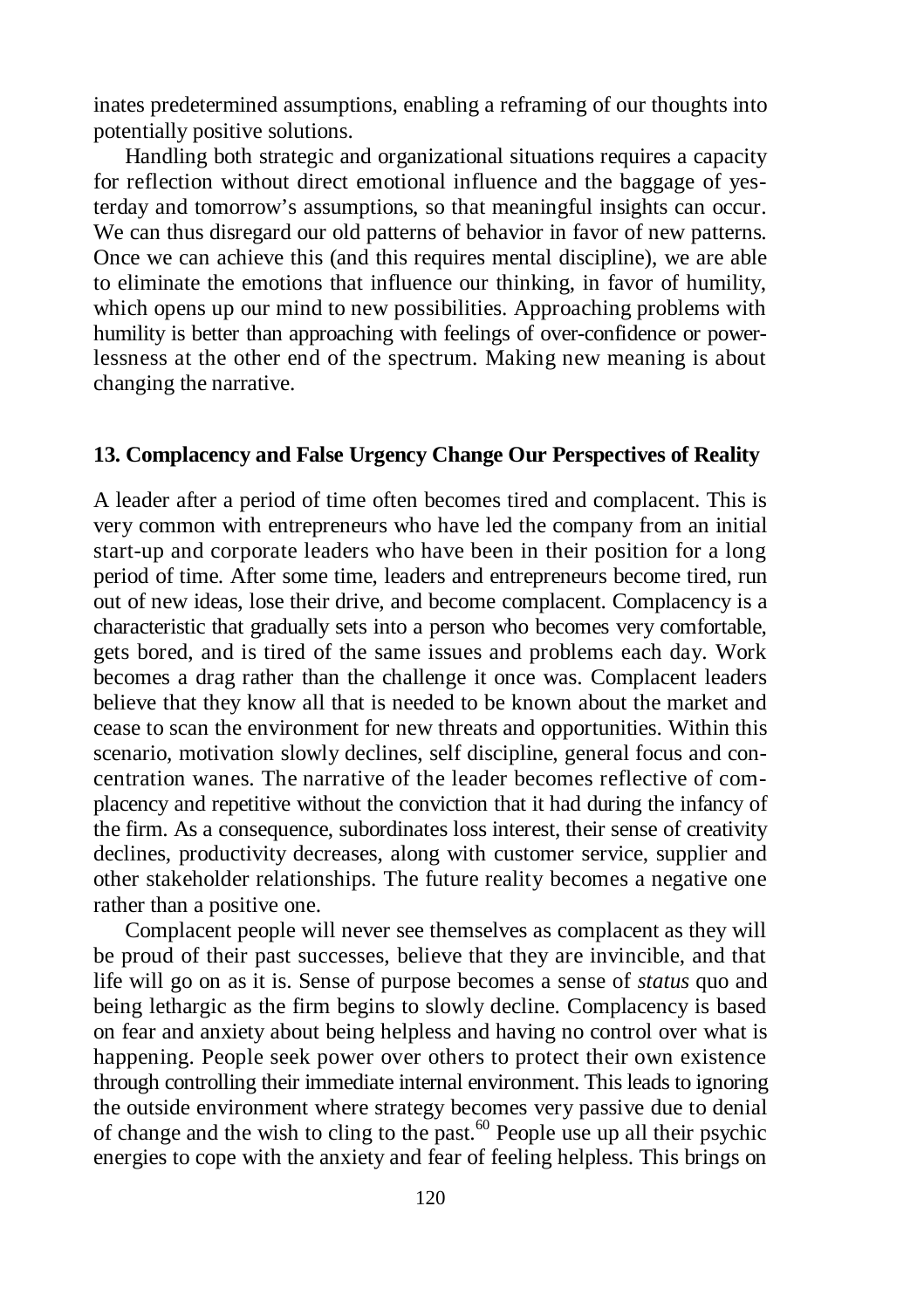narcissism, paranoia, rigidity, cynicism and politics where people become too *burned-out* to deal with the external environment.

John Kotter elaborated of the concept of *pseudowork* and described a phenomenon opposite to complacency called '*false urgency*'.<sup>61</sup> *False urgency* is a situation where the organization is busy undertaking tasks for things that are not important to its progress or survival. *False urgency* takes up a lot of energy for what many see as causeless activities. Employees become angry, anxious, frustrated and tired. Similarly, leaders who continually drive their staff to higher and higher levels of activity, drain their energy until fatigue sets in. Both these situations takeaway focus from the environment where potential threats and opportunities that may emerge are not seen, and if seen, ignored. Our emotional dispositions create our realities.

#### **14. Ethics, Sustainability and Our New Realities**

The development of our cerebral cortex gave rise to our higher levels of consciousness. <sup>62</sup> This gave humankind many new brain functions with the capacity for both social and environmental interaction. <sup>63</sup> We became thinking mammals that could take account of both the self and the environment in our actions. This brings back the question of *who are we?*

As we have seen *"I"* and *"me"* is a constructed identity and all of our behavior is construed within this identity. This is the false self that we live within which performs the role of a macro-defense guarding mechanism maintaining our survival, and suppressing the innate qualities of our true self. However this comes at great cost. The identity that we create to protect ourselves becomes our identity, and we don't even know it.

When we can escape the influence of our emotions, and this requires a massive effort focusing our attention, we begin through our innate empathy to develop an understanding of our self, others, and the environment. The intensity of *"I"* and *"me*" sublimes into the background with our emotions. The boundaries become blurred and we start coming in touch with part of our self that we are not normally aware of. For example, a *'macho'* male may find doors to his feminine side, a hardnosed accountant may develop compassion for others in need that he or she previously didn't realize were in need, and a person may come to the realization that they are hurting people with their behavior. These are all insights into other realities that we don't normally see. Eventually under all of our emotions we find a simple state of humility, awe at life around us, and a feeling of joy.

This is where we can see connections like never before. We see the world as a connected entity, connected by stories, interactions, proximity, phenomena, and being. When we buy a pair of shoes from a shop assistant in New York, Sydney, or London, we see the life of the person as a human that has mean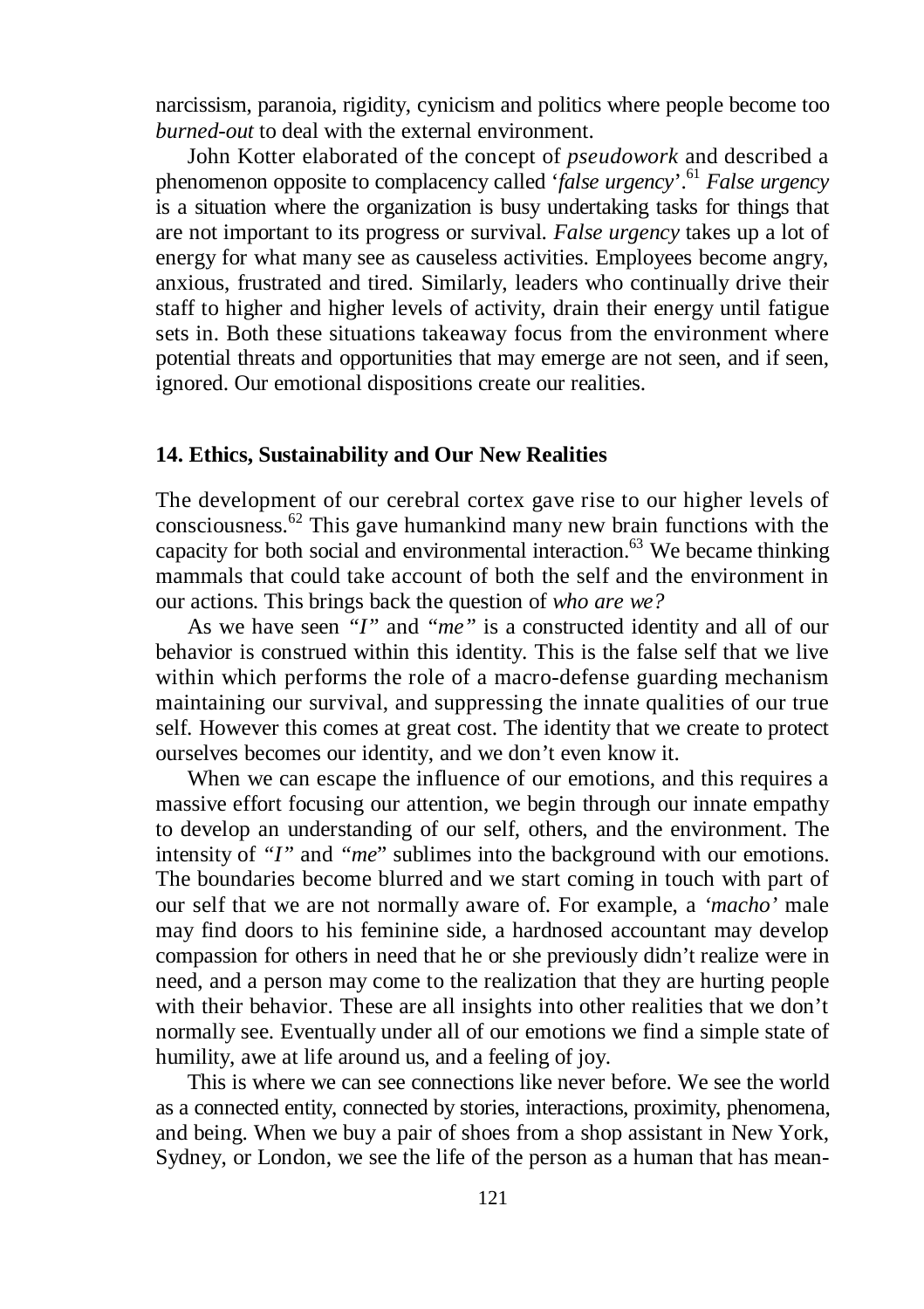ing. We see the organization he or she works for, the immigrant workers who work behind the store, their stories, disappointments and aspirations. We see the people assembling the shoes in factories in far off lands, their life and challenges, their children, and the schools they attend. We see the farmers grazing the cattle that will end up as leather for the shoes will use. This is all part of an interdependent chain of activity and being. This creates meaning. We are connected as one system.

If we accept these interconnections, interrelationships, and interdependencies, we have a *collective unconscious*. Jung went further and posed that there is a *collective unconscious* as a prehistoric collection of information, instincts, myths, stories, images, universal symbols that are universally understood across all cultures. The *'collective unconscious'* embeds all our ancestral experience and concepts of religion and morality. This inherited content is passed from generation to generation and is part of a transcendental reality, linking mind to mind and mind to nature. All people are born with this reservoir of our experience as a species. Although we are not conscious of it, this collective past influences our present behavior. Some experiences that may come from the *'collective unconscious'* include, love at first sight, *déjà vu* experiences, immediate recognition of some symbols, reactions to music *(like the drum beat)*, and near death experiences.

To Jung this proved some connection with all nature through the *'collective unconscious'*. Jung likens the external world to one of illusion, something similar to the world of *Maya* in *Hindu* theology. <sup>64</sup> Our egos *(jivatman)* are individual souls which are actually extensions of the one and only *Atman*, universal energy or God who allows an independent identity to manifest itself in part of himself. Through this we are all connected, independent, but interdependent. When we die we realize the illusion that we actually existed as we are part of God.

These ideas were considered esoteric at the time but are becoming integrated into the concepts of quantum mechanics today. <sup>65</sup> If we disagree with Jung, we can believe in institutionalized religion, a supreme being and our supreme place on Earth. Another alternative is that we are biological robots with brains that function in a similar manner to a computer with schemata as programs. When we die, the brain goes dead and our identity is lost, just like machine-code being erased from the RAM when a computer is switched off.

A realization of the humility of our true self will bring a profound realization of our interdependence with each other and the world around us.

This decreases our sense of *"I am"* and *"me"*, increasing our concern for all life. If we stare at the planets in the night sky and try to imagine the distances from Earth involved, we soon realize how insignificant we really are. We are just one person in the whole universe, so how can I focus on *'me'* without harming the whole. We have no worldly justification for our self centeredness, yet our emotionally attached self is usually painfully connected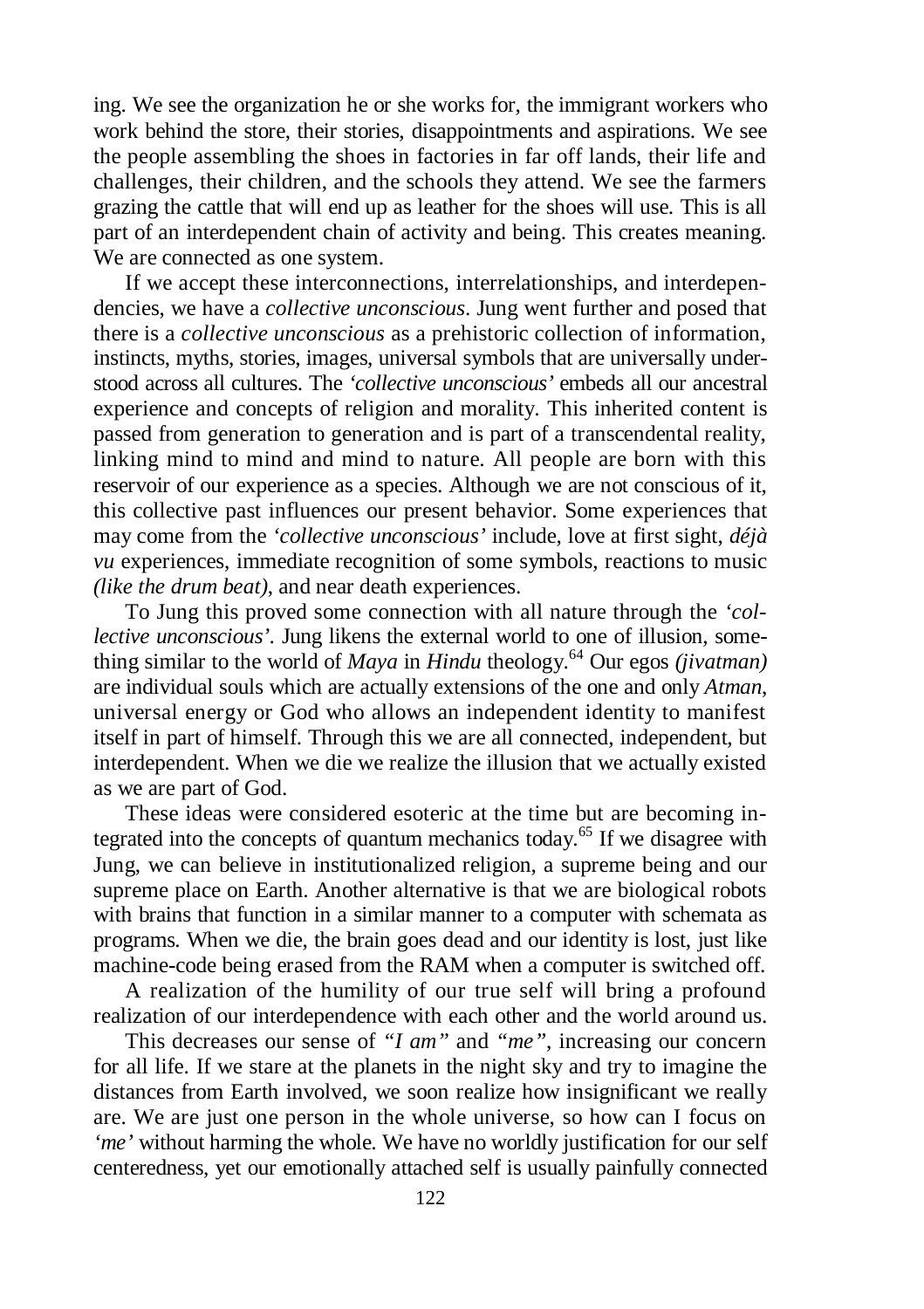to the emotions and desires that we have learned to have from our social constructions. This colors our sense of humility, takes away our awareness, sense of fairness to others and our innate sense of morality.

Our abstractions have evolved to a paradigm where everything is commoditized to the extent where relationships can be seen as a trade of favors, affection, support, sex, and service in exchange for the fulfillment of personal needs and wants by others. Value to the individual and others is the denominator and definer of relationships.

Our tendency as individuals is to make decisions that tend to benefit the self over decisions that fulfill ethical obligations to others. Again there is a conflict between *'what is best for me?'* and *'what is the right thing to do?'* which is usually answered according to the constructs of our self. Everyday decisions often have paradoxes due to their particular situational circumstances that are not covered by civic and legal codes. For example a salesperson desperately requiring a large order to achieve his or her budget, may accept an order from a customer knowing that his or her firm doesn't have the capacity to supply it, which would put the customer to great inconvenience. In such cases only decisions based upon our *"true nature"* without the influence of emotions will be able to govern ethical conduct. The ultimate test is whether we feel comfortable, where the answer will most often depend upon the level of self one is anchored to. <sup>66</sup> Most issues are complex situations, not easily addressed by ethical rules, thus relying on our intuition for solutions.

Some people don't realize we are doing destructive things that hurt others.<sup>67</sup> Sometimes this hurt can lead to grave and serious illness. If we switch our self from the usual *"I am"* to a different viewpoint, i.e., *the feeling of being superior, equal, or inferior to another,* from one of these viewpoints we can generate new sets of emotions. For example, if we take a superior view point to others we may generate intensive highhandedness. If we view others as equals we may generate feelings of jealousy and competitiveness, and if we view others from an inferior position, we may generate feelings of jealousy and envy. This helps us see the perspectives of our false sense of ourselves and the source of our behaviors. If we can substitute humility for our emotions (humility does not mean subservience or inferiority), we can see our relationships without the emotional intensities that existed before. We can see our inter-connectiveness, how our actions hurt people, and how we stray from our innate morality.

As we have seen, it's easy for us to be destructive. It's easy for us to be complacent. It's easy for us to follow society and go with the flow. What is difficult is to accept who we are, and from the humility of our self be creative. Humankind is good at being destructive and maintaining what is, as it feels secure. One of our deepest desires is to feel secure and this is what society and belongingness provides. Our innate sense of humility has been covered up by our primal sense of greed.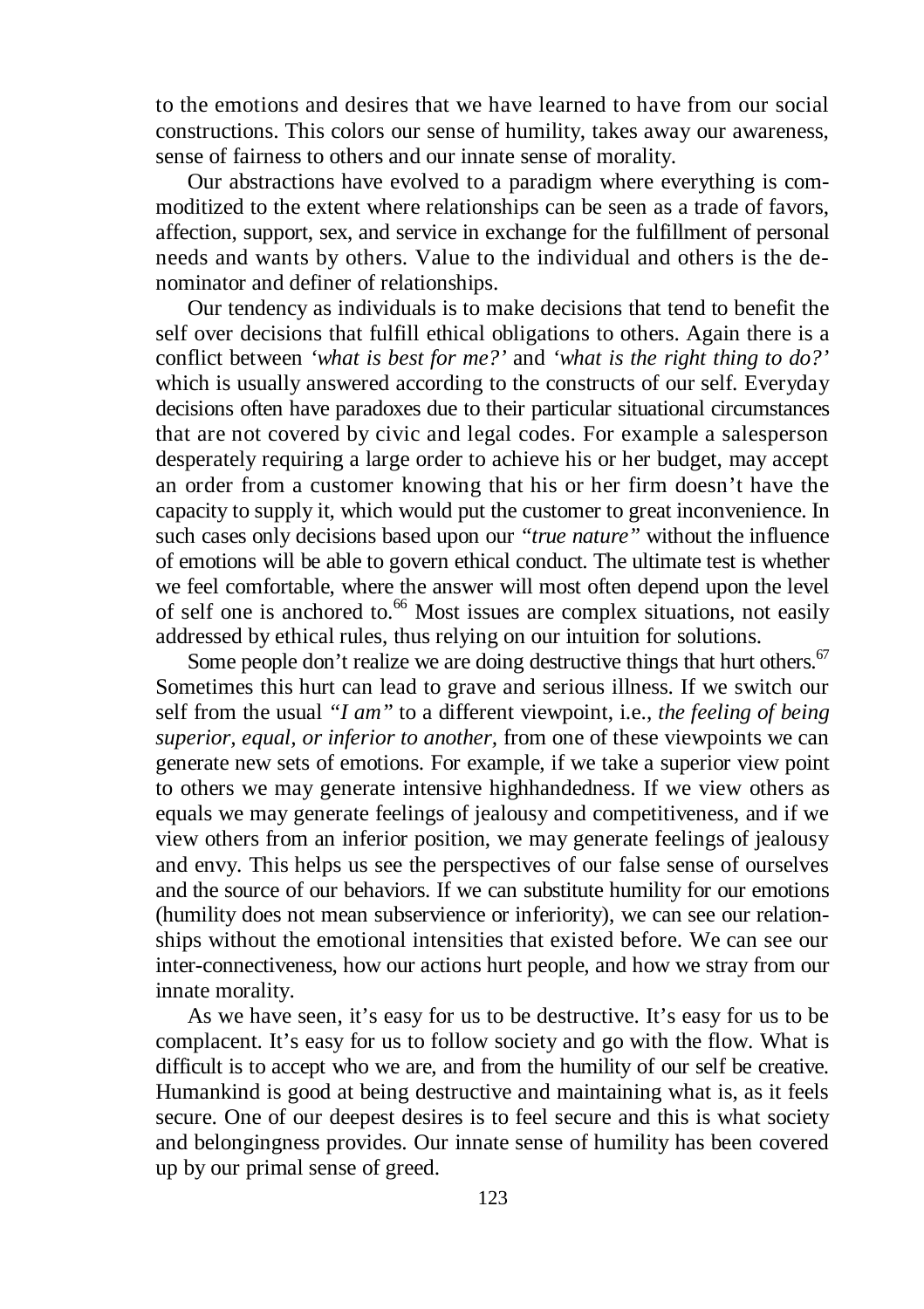On the scale of civilization, many nations have amassed more resources than they really need. This drives the economic system where greed translates into borrowing and consumption. All done because this is what society expects and we are shaped and nurtured by what society collectively values. As Garrett Hardin postulated, justice, liberation and natural self determination, serve to cover up the true motives of greed, envy, and power.<sup>68</sup>

Our economics paradigm is partly based on our greed, rational in the sense of being efficient. Therefore the cheapest and most economical way of doing things is the most desirable. As resources don't necessarily reflect their true costs and the cost of waste doesn't as yet form any part of the accounting system, our current methods of exploiting resources, farming, and manufacturing will always be unsustainable. Mines, logging, conventional mono-cropping systems, massive centralized urban development creating megacities, are affecting life as we know it, changing both the balances of the eco-system and the psycho-system of humanity. Our consumption has great costs whether we like it or not. Production and consumption are expressions of power. We have the power to utilize the resources of the Earth and produce what we want. This marking of the environment is not much different than cats marking their territories with their urine. Our behavior is just sophisticated animal behaviour. <sup>69</sup> We don't know any better as we are socially programmed to act this way.

Technology has enabled the exponential growth of consumption. Through technology we have been able to extract more resources from our biosphere and let go of the wastes back into the troposphere with the blessings of institutionalized religion which deemed mankind the master of all species on the Earth. The digging up of our resources, amassing them for ourselves, and dumping the wastes after our consumption is just the reality created by our primal and material self on a global scale. And just as our primal and material self operates, all this was done without much thinking as a collective being. Rather this is being done through our ignorance and reptilian greed – disconnected from our reasoning. Our cerebral cortex is still dominated by our reptilian brain which keeps us territorial animals, greedy to amass more resources for select groups, without the ability to see consequences of our actions.<sup>70</sup> Our discoveries, knowledge, development have all been undertaken in the fear of survival and in the fulfillment of our collective ego to show how great we are over others, with the narrative of *"we are superior to you*.*"*

Our existence through socialization and religion on Earth has been arrogant, when we are actually only one of many passing species calling the Earth our home. Humans have been on the earth for about 100,000 years, only a very short time in relation to the age of the universe, which is approximately 4,000 billion years old. Civilization only developed around 4,000 years ago, yet over the last 200 years, the biosphere has been threatened in a profound way, unprecedented by any other species over the last billion years.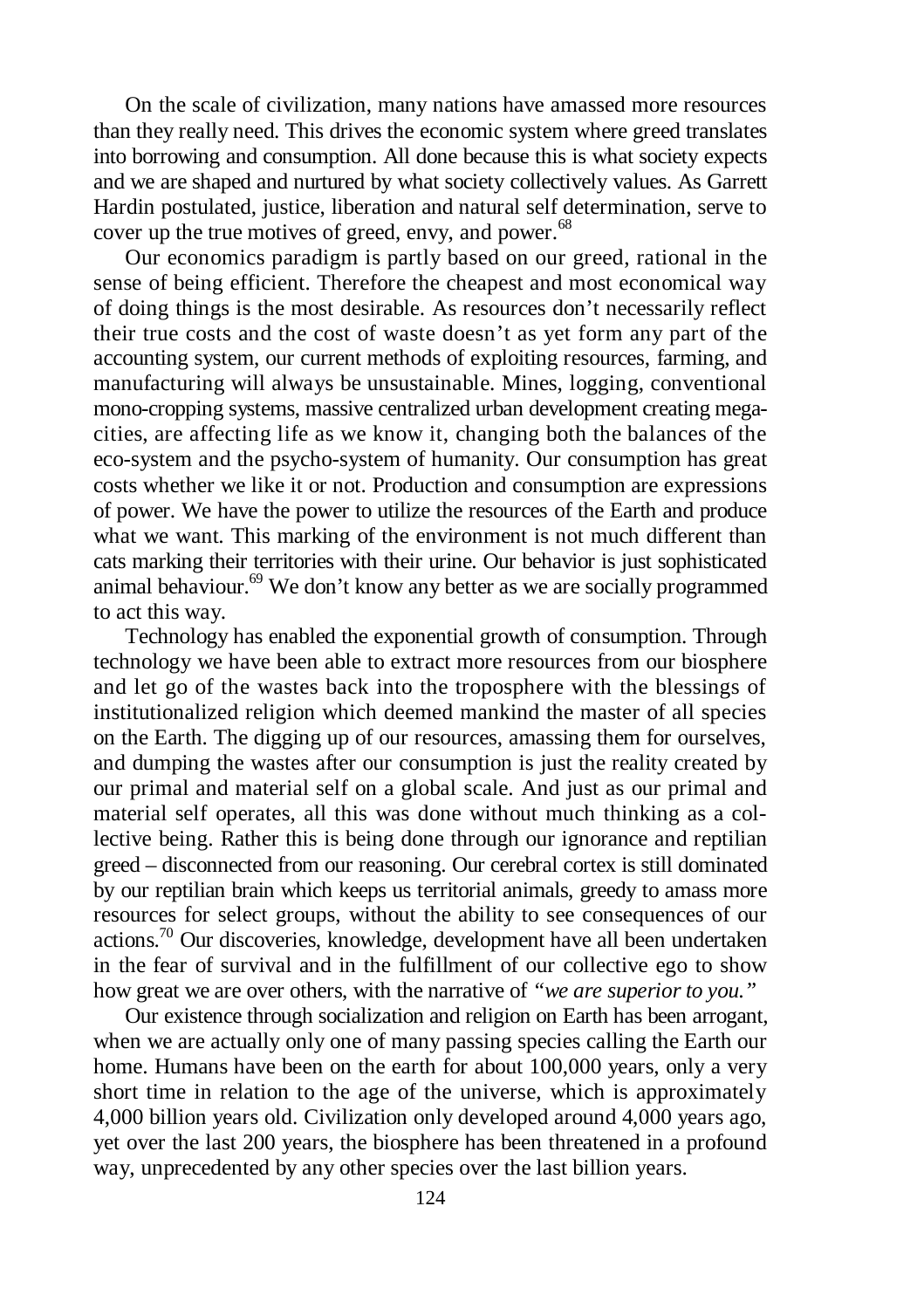Nature has created almost two million species of which humankind are only one of them. The earth has been inhabited by an additional 7.8 million species which don't exist today. Humankind depends upon the other species and environment for survival, yet humankind has developed its own arrogance and ignorance of the environment, enforced by collective beliefs, which are reinforced by culture, religion, morals, and laws. It is the system of current ethics and beliefs that are restricting us, as life on Earth is sustainable, but we are not.<sup>71</sup> This narrow ego-centric sense of who we are is only a social construction that has been at the centre of our humanity, holding back progress. For example, up until the Seventeenth Century, we thought that the Sun, Moon, and planets of our solar system all revolved around the Earth.

We actually own nothing. *"I am"* and *"me"* is only a passing entity that is custodian of an illusion. We share the Earth, can never control it, we can temporarily occupy it, but the moment we think we own it, our awareness falls into one of the domains of our self that deludes our perceptions and sense of morality. A custodian rather than an owner has a responsibility of mutual respect to share the resources of the Earth and consider the other custodians. Taking would be on the basis of need rather than want. Therefore our ethics and responsibilities are not civic, are not philosophical, are not doctrine, are not dogma, they are part of our innate true nature.

Our emotions enable us to take specific paths within a universe full of multiple possibilities of reality. It is here that our emotions override our innate sense of morality taking us away from the potential universe that our true self could prevail within. As emotions are universal to different cultures common archetypes of greed, indulgence, envy, jealousy, need for power and control, etc., take us down a universe of reality that is parallel but different from a universe of innate humility. The universe is a state of mind and through the dominating archetypes of emotion, they become physical ones with phenomenon occurring according to the laws of the archetype governing it.<sup>72</sup> We are locked through socialized psychic constitutions with certain sets of emotions that endlessly go around and around creating the same history, without any possibility of seeing that we are hurting others.<sup>73</sup>

It is the archetypes that we see the world through that gives meaning to the world.<sup>74</sup> This defines our own reality and potential future possibilities. The values we put on things are the "truths" – all reality is our construction. As Jung postulated, mankind is the second creator of the world and gives it objective existence. 75

#### **15. Towards New Ethics and Sustainability**

The problem with the above arguments about ethics and our responsibilities towards sustainability is that the ideas of self humility are too far away from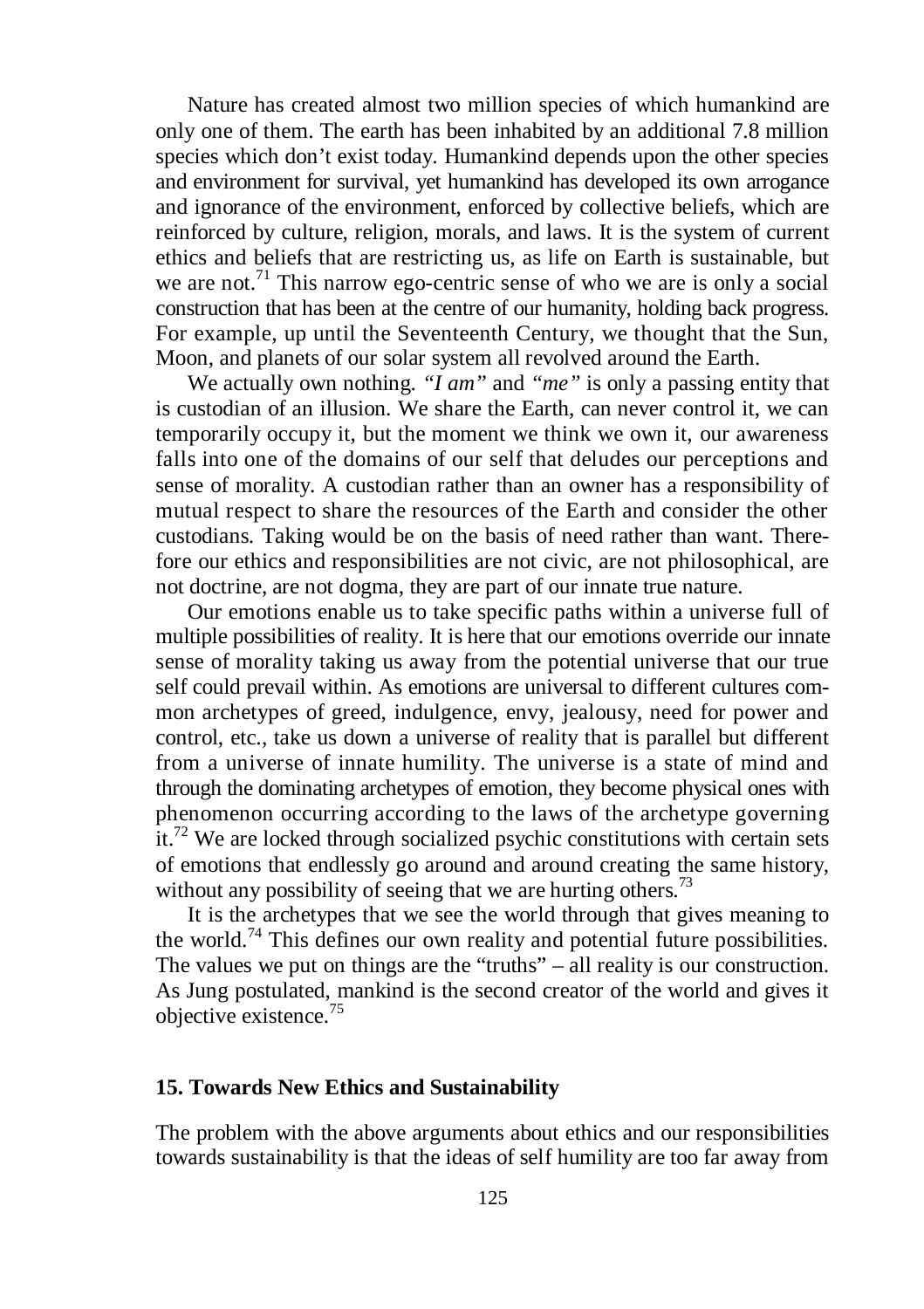the mainstream of world philosophical thought. This was unlike the American Indian, Australian Aboriginal, and New Zealand Maori civilizations that saw their role in life to act as custodian of the land for future generations. These were sustainable civilizations that only demised because of invasion and massacre. The contemporary world is caught up in the narrative of economic development and progress.

The ego-centric focus on *"I"* and *"me"* prevents humanity even understanding what the true problems really are. Current liberal ethics that most societies are based upon have little room for personal enlightenment. Institutionalized religion sees personal enlightenment as an affront to traditional theology and is therefore not condoned. Our personal sense of sustainability is confused with the myths that religion has given us, deeming ourselves as the master of all species, where in fact we are just one of the species and caretaker of the earth for the next generation. Through our technical progress we feel that we can control nature, which we can't, so when we realize that we are not immortal and don't control nature, we either become spiritual beings, work hard to build a legacy to surpass our own death, or become psychotic trying to deny the truth.

Environmental destruction simply continues because it creates profits for those in control of the resources and the global markets that demand them. Powerful organizations both control and depend upon this. As we saw with the 2008 bail outs of US corporations, they are a protected species, not just embedded within the fabric of capitalism, but they are capitalism itself. We have also seen that central planning does no better of a job than the capitalist model,<sup>76</sup> and the capitalist model itself is under threat.<sup>77</sup>

The capitalist system, although providing growth, has failed in providing wellbeing and equity in most national scenarios and on a global basis. Economies are facing grave macroeconomic imbalances that are reflected in high rates of unemployment, massive budgeting deficits, highly unstable currencies, balance of payments imbalances, and highly volatile resource, commodity, and equity markets. In addition most country's resources have been exploited at rates that will see their depletion within a relatively short time span. A by-product of the current capitalist system is the increase of carbon and other 'greenhouse' gases released into the atmosphere and waterways to the extent never seen before in the history of world evolution. This has been accompanied by high rates of urbanization, the loss of traditional ways of life, the declining rate of biodiversity on the planet, stress, frustration, crime, mental illness and suicide. Absolute poverty in the underdeveloped world is still in mammoth numbers and relative poverty is on the rise in the developed world.

The prevailing nature of ego-centric organizations and the geo-political divide and their *conquering mentality* is driving this destruction even further. Our unsustainable practices are linked to the myths that humankind has created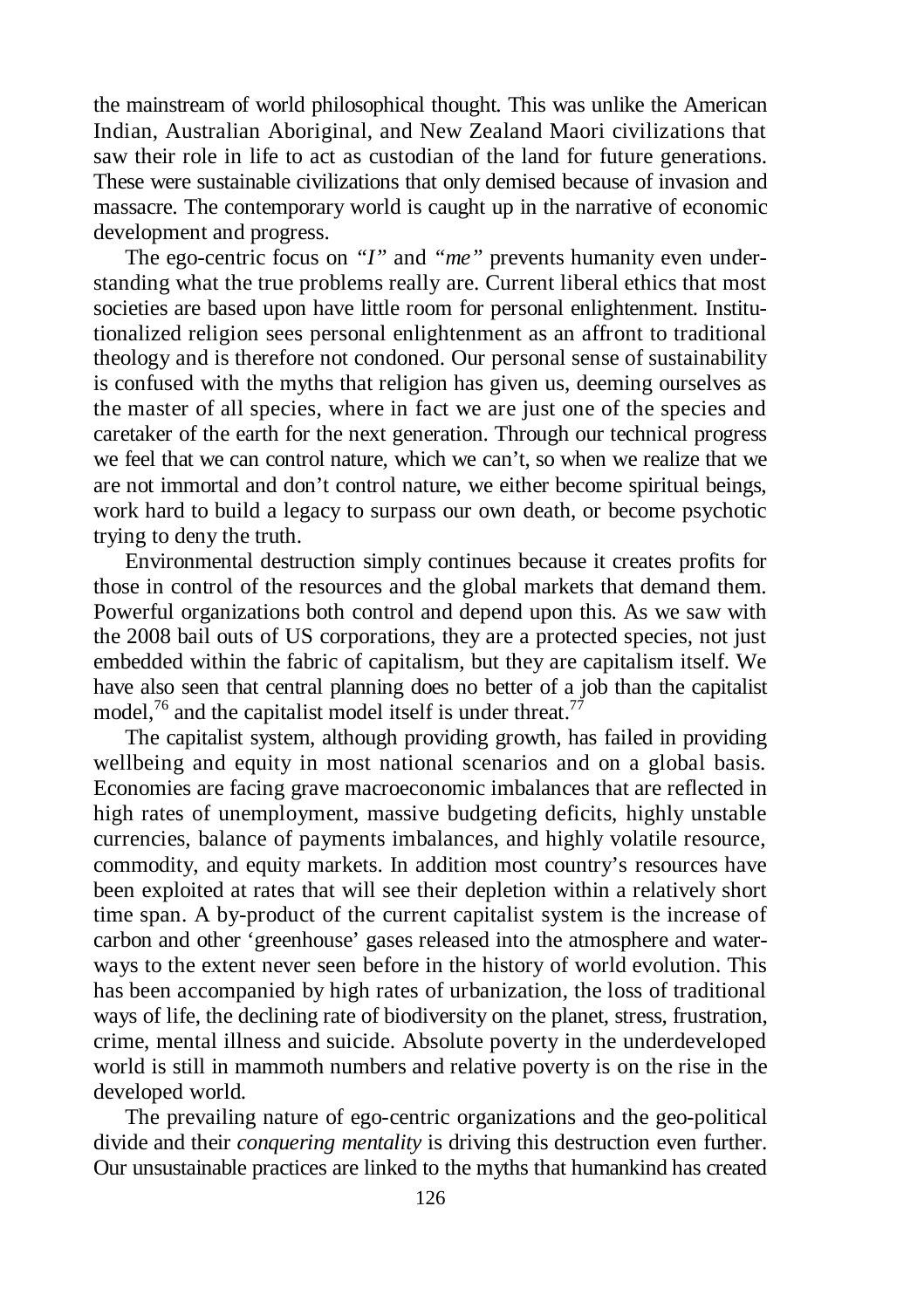to cope with our mortality and powerlessness. We live with a *"scorched Earth mentality"*, with little concern for the coming generations after us*.* Current solutions on the table for solving climate, food, population, resource, and sustainability issues are like what Ulrich Beck called *"a bicycle brake on an international jet."* 78

The restriction of plastic shopping bags, reduction of air conditioning temperatures, and the use of biodiesel are measures that won't make a significant difference. These measures look and sound good on the surface, and are measures governments and corporations are employing as a fallacy to *save the world.* For every plastic shopping bag saved, a tree is being illegally chopped down in a tropical rainforest somewhere without any hesitation at all. More ecological problems are caused by the primitive rather than industrialized practices. 79

Most popular literature on sustainability is devoid on the morality of the issue and offer a functionalist and instrumentalist approach within the narrative of branding, strategy, competitive advantage, and market. They offer solutions to the symptoms rather than the root causes of the problems.

There needs to be a paradigm change in our logic and narrative that can transcend our rigid and culturally set ways of doing things to a new level. The current ecological crisis is primarily a crisis of our own ideas and approaches to the human-nature nexus. We have measured success and wealth by what we have, therefore a new definition of wealth and success is required. Our development must take account of both the present and the future to meet our entire needs and keep the environment in equilibrium. This means redefining the goals of humanity which would result in new cultural and social traditions that can form the foundations of a new society. This will involve replacing technological dominating, reductionist, mechanistic orientation with an anti-mechanistic orientation that promotes a new social order.<sup>80</sup> Anything else would be superficial, appeasing, and stopgap.

Ethics and sustainability cannot be treated as being independent of everything else within our lives. These concerns must be integrated into the person before they can be integrated into the organization. To think otherwise would be a big mistake.

Our economic system is supported on the basis that human beings are rational and calculate matters according to their own interests. This translates into selfishness and greed where natural resources are harvested and used wastefully, often in the most uncreative ways. Likewise technology increases productivity and enables the production of surpluses which can benefit many. If this waste did not exist and our resources were distributed fairly, poverty would no longer exist today. The problems of the world can be fixed by a matter of redistribution. In addition, through proper practices more than double the population of today can be fed through agriculture. By definition there can be no sustainability without equity.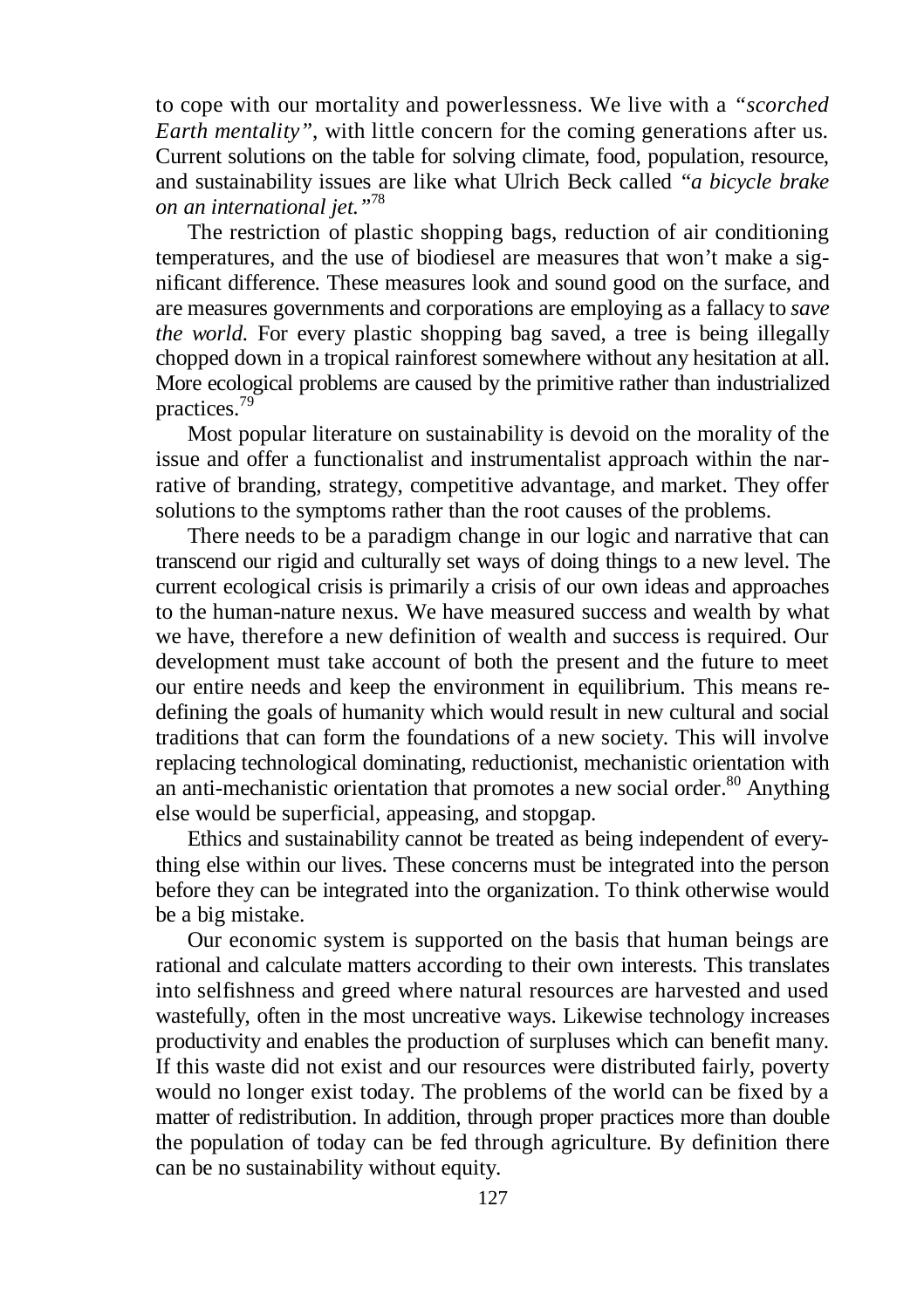However in actual fact poverty is not the real problem, it's only a symptom. The real problem is the hijacking of our innate humility by our emotions. Most attempts to solve world poverty have failed because they have been motivated by fame and gain by many of the World's institutions. How many times have they tried? How many times have they failed?

Leadership is a matter of morality, rather than a tool for looking after sectional interests. Even our concept of freedom is based on individualism. Liberal parliamentary democracies are adversarial in nature where the winner takes all.

The world is always changing according to the doctrine of natural selection. Natural selection is the basis of competition through the Schumpeterian concept of *creative destruction* that has driven our evolution and development.<sup>81</sup> According to the doctrine of natural selection the species struggle for survival culminates with only the fittest surviving. However we are finding out plants, animals, and even the biosphere works in cooperation rather than competition with other entities to survive. We still live in a state of blissful ignorance; the metaphor of *Adam and Eve taking the forbidden fruit of sustainability*. <sup>82</sup> Our current practices as a species have evolved out of our lack of awareness and cultural ignorance of the consequences for survival. We still have not developed the correct practices required for survival in our global situation today. The shifting balance of power between humankind and the Earth is a question of great importance. Natural selection is about trial and error until a species determines the current practices that are necessary for survival.<sup>83</sup> Our constructed human paradigms need to change.

### **16. Towards a New Mastery**

To run any enterprise a person needs skills and abilities. The ideal entrepreneur according to Kao is enthusiastic, creative, a risk taker, have a strong drive to succeed, have broad vision and an eye for detail, be assertive and also friendly, cool headed, and able to make assessments and decisions in a calm manner and quickly, and have a strong motivation to overcome hurdles. <sup>84</sup> In addition to having the cognitive attributes necessary for entrepreneurship, a person must have a range of skills to successfully start-up, develop, manage, and grow their business. These core skills include basic finance, marketing, manufacturing, and interpersonal skills. If the entrepreneur has knowledge and experience of entrepreneurship, he or she will very quickly be able to build up a set of personal competencies.<sup>85</sup>

Personal competencies can be considered higher level characteristics encompassing personal traits, behavior, knowledge, and groups of skills.<sup>86</sup> For example, swimming is a skill and synchronized swimming can be considered a competency. Competencies are much wider than skills, expertise, motivation,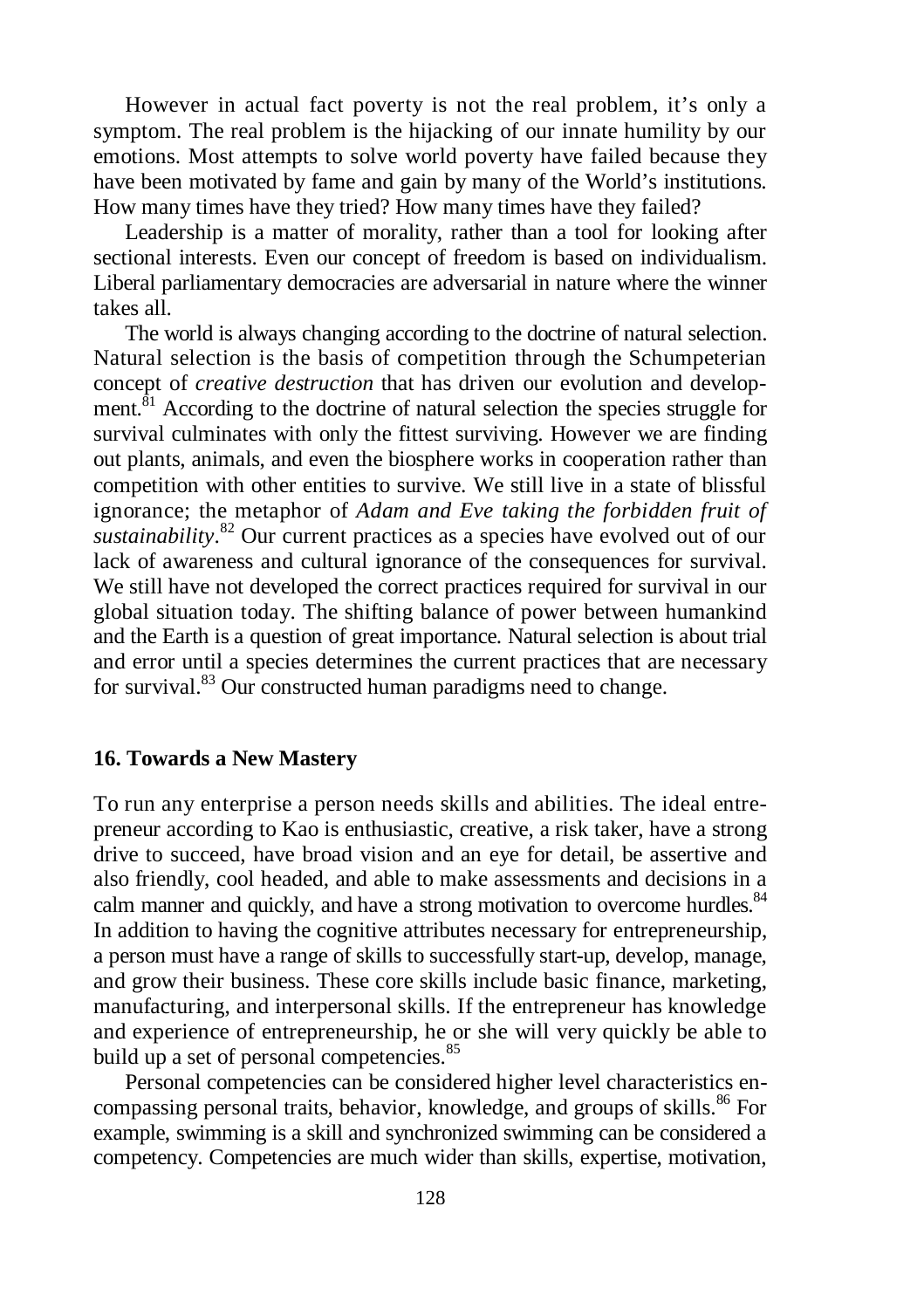personal traits, self concept, knowledge, and acumen, as they combine to form a platform for future behavior. Personal competencies are also situational and socially defined. For example, the ability to find where schools of fish exist is a maybe a very important competency for an Eskimo in Alaska, but useless to a stockbroker in Wall St. New York. Personal competencies are the total ability of a person to perform a job or a task successfully. $87$  They are a set of attributes that are relevant to the exercise of successful activities, in the case of entrepreneurship, the creation, growth and survival of a firm. Personal competencies have important implications for firm performance.

To develop our personal competencies, one must develop what Peter Senge calls *'personal mastery'.* Personal mastery is concerned with personal growth and development so that real learning can take place. Personal mastery involves using our skills and competencies at the highest possible level where we achieve creative fulfillment and spiritual growth.<sup>88</sup> Personal mastery enables a person to see things more objectively without biases and other cognitive blocks. An individual with personal mastery has vision and the desire to be creative. He or she remains curious and inquisitive about why things occur the way they occur. People with personal mastery are aware of their strengths and weaknesses and their ability to achieve. They are on a continual quest to learn and improve. Personal mastery also brings true courage and commitment to pursue the personal objectives a person may have.

To develop personal mastery, one must work on a series of 'principals and practices' According to Senge, these principles and practices include:

 One must develop a sense of vision, *'a big picture'* of what they want out of life. This goes much further than goals and objectives that don't carry the same deep meanings about life that a vision contains. Visions are intrinsic that gives one a sense of purpose, motivating action and persistence.

 One must create tension inside to generate energy to pursue the vision from where they are today.

 We must overcome our own deep feelings of powerlessness and recognize our own coping and defense mechanisms.

We must see our true selves and our respective dysfunctional behaviors, and

 To master a large repertoire of skills so that they can be carried out almost sub-consciously*,* i.e., *the task is integrated with the self*. 89

People with personal mastery are able to integrate intuition and reason which is where personal competencies can be utilized very effectively. Competencies are thus multidimensional constructs.<sup>90</sup> They are deeply rooted in a person's background, being acquired through education, training, and experience.<sup>91</sup>

To truly achieve this requires awareness. Seeing through our dysfunctional behaviors needs awareness. Vision needs awareness, living in the now and a balanced locus of control. This is vital in tapping our psychic and physical energies.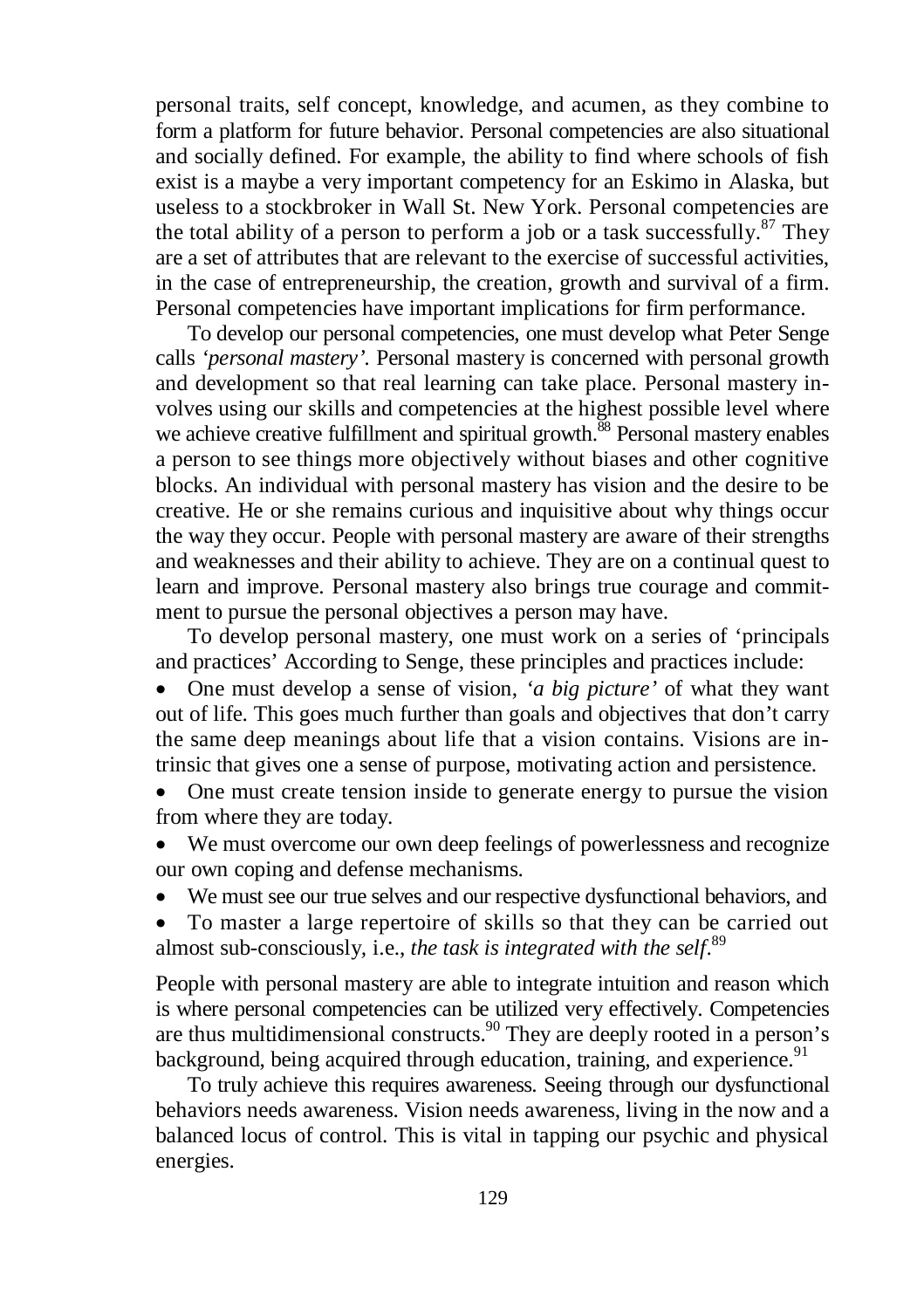We must also forget about our past stories of successes and failure so we can look at any opportunities in unique ways, rather than the ways of the past that emotionalize what we see. We must also eliminate the hopes and excitement we might have for the future so that we can evaluate the issues without allowing expectation to influence us.

Through mastery we don't mean perfection, as perfection itself is just another form of emotional defense. Perfection may stop learning, which is vital to any opportunity, strategy, and organization. The goal should be balance between all the competencies we have, rather than perfection in any one area. It's the journey we must value, not the end. Reaching the end is just another delusion which puts finality to something, where it may just be the beginning. Systems never have beginnings and ends. Believing one has reached the end will stifle initiative, creativity, and ingenuity in favor of complacency.

Intellect triggers rational consideration and adversarial debate about issues which brings up our defenses preventing feeling and intuition. Mastery is not based on intelligence and knowledge. It's about experience and the feelings one derives. It's possible to read everything and gain instruction about how to drive a car. But until one has actually sat in the car and tried to drive it, one will never experience the feeling of what it is like to drive a car. Without experience intelligence and knowledge has little use. Awareness is the key to feeling. If we are not aware, we can never experience. Intelligence and knowledge without awareness is just like a book on a shelf. Without the knowledge from the book being used and felt, it is primarily useless. Mastery is not about success, it is also about failure and learning. True mastery is about persistence and perseverance.

Once our awareness develops, we will start to see the multiple perspectives the environment offers. Just like the line drawing of the cube at the beginning of this chapter, everything has multiple perspectives. However these multiple perspectives can bring contradictions and confusion. Our intelligence and knowledge cannot easily make sense or meaning out of it. Only our feelings from experience and intuitive skills develop a perspective from which we can make meaning. We have to learn that life is not based on fact, but perspective. The major decisions made in business and war, have been made from perspective, rather than the facts. Perspective defines our reality and how we respond accordingly, which is counterintuitive to how we have been made to believe we should think. We need awareness to have true wisdom.

The simple act of listening shows how we sometimes wander through life with a low level of awareness. How many times when someone is speaking to you, are you preoccupied with other things? How often do we daydream when others are speaking? How often do you believe that what you think is right and what the other has to say is not worth listening to? How often are you just waiting for an opportunity to espouse what you think? How often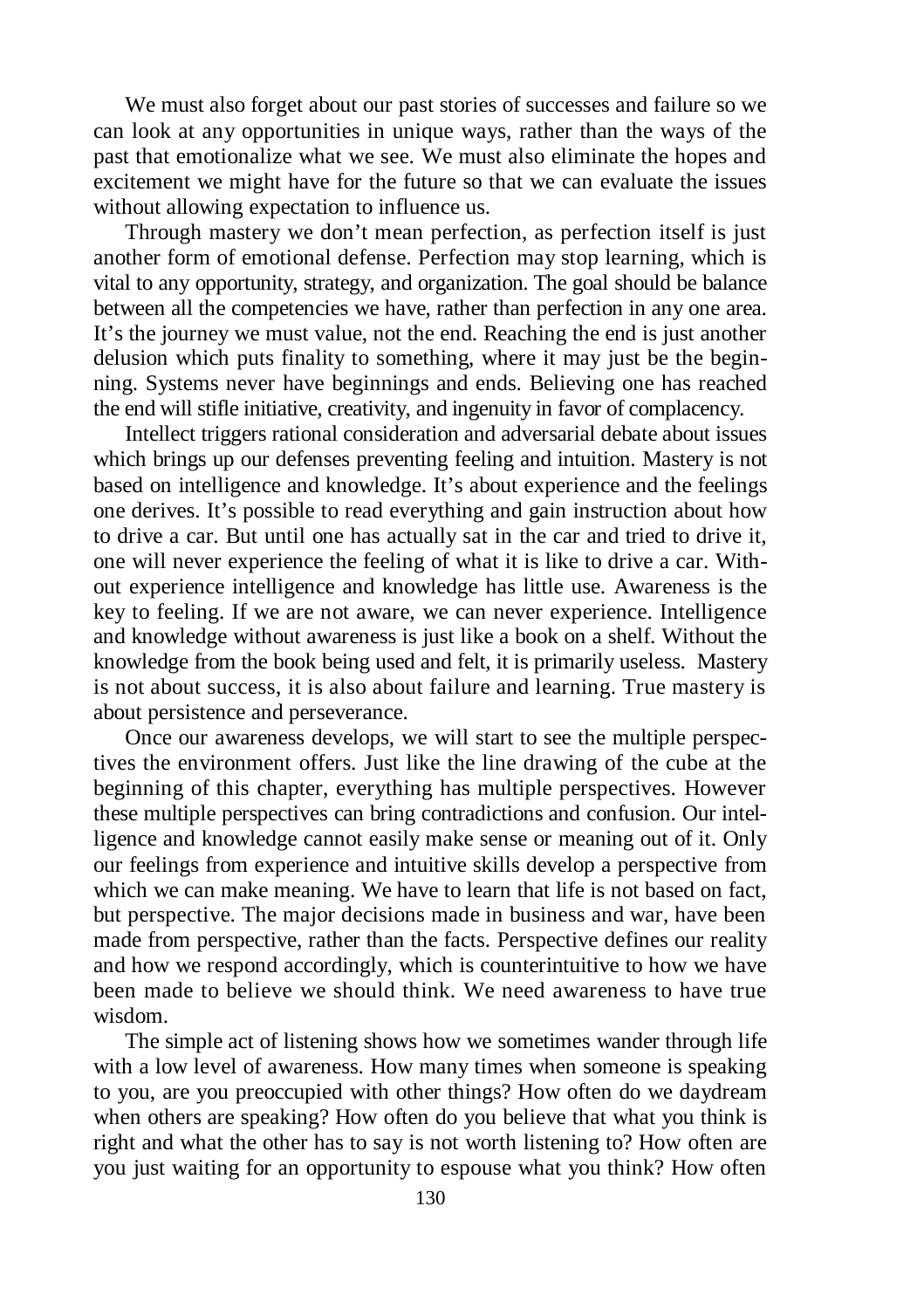are you just thinking of rebuttals, arguments against what a person is saying rather than actually listening to the content of what they are actually saying? How often are you making judgments about the person speaking or what they are saying? How often are you looking for an opportunity to disagree, agree, or run away? How often are you evaluating and comparing what a person is saying against what you believe? How often do you fail to seek clarification about something you don't understand? Do you try and control the interaction by trying to dominate the conversation? Our listening habits usually show that our level of personal awareness is low and we are influenced by so much of our own emotion just in the act of listening to someone. This is at the cost of seeing new perspectives and exercising our ability to empathize with others.

The ability to listen effectively is a powerful tool in developing awareness, empathy, humility, and consequently understand new perspectives. Listening is much more than hearing, it involves being attentive to what others say, observing emotion, behavior and body language, facial expressions, and fighting off our own internal distractions that lessen of ability to listen. Listening requires much more discipline, attention, and concentration than we expect. Think about it, how much self discipline do we need to really effectively listen to someone? Once we have achieved the discipline, attention, and concentration really needed to listen, we realize how powerful a tool listening is in understanding what a person has to say, and from where emotionally a person is saying it. Listening skills can be developed and refined through active and reflective listening techniques, where the listener repeats, paraphrases and reflects upon what the speaker is saying as a means of clarifying the message that the speaker is intending to convey to us.<sup>92</sup>

Mastery is a personal struggle. When we are aware that our thinking is slipping into the negative, focus on thinking uplifting thoughts, as the brain can only process one thought at a time. In this way, through disciplined practice, one can reduce the negativity within the mind, by changing the thinking flow, in a similar way one changes slides on a projector.

Our identity begins to evolve, becoming sustainable and able to flow with the forces of change around us. We are aware of our own emotions and what delusions they try to develop in us. Once we can see through these delusions, our ego-centric tendencies begin giving way to a real sense of humility. Our innate sense of morality emerges. We see the crisis of meaning around us, the lack of morality, greed and selfishness, capitalism for what it really is, and the unsustainable ways of our society. We begin to question society's dreams and replace them with our own, gaining our personal freedom from the repression of our society, our freedom to have and follow our own aspirations. This is where our personal transformation takes place and we reincarnate or regenerate into a new sense of self and orientation towards life.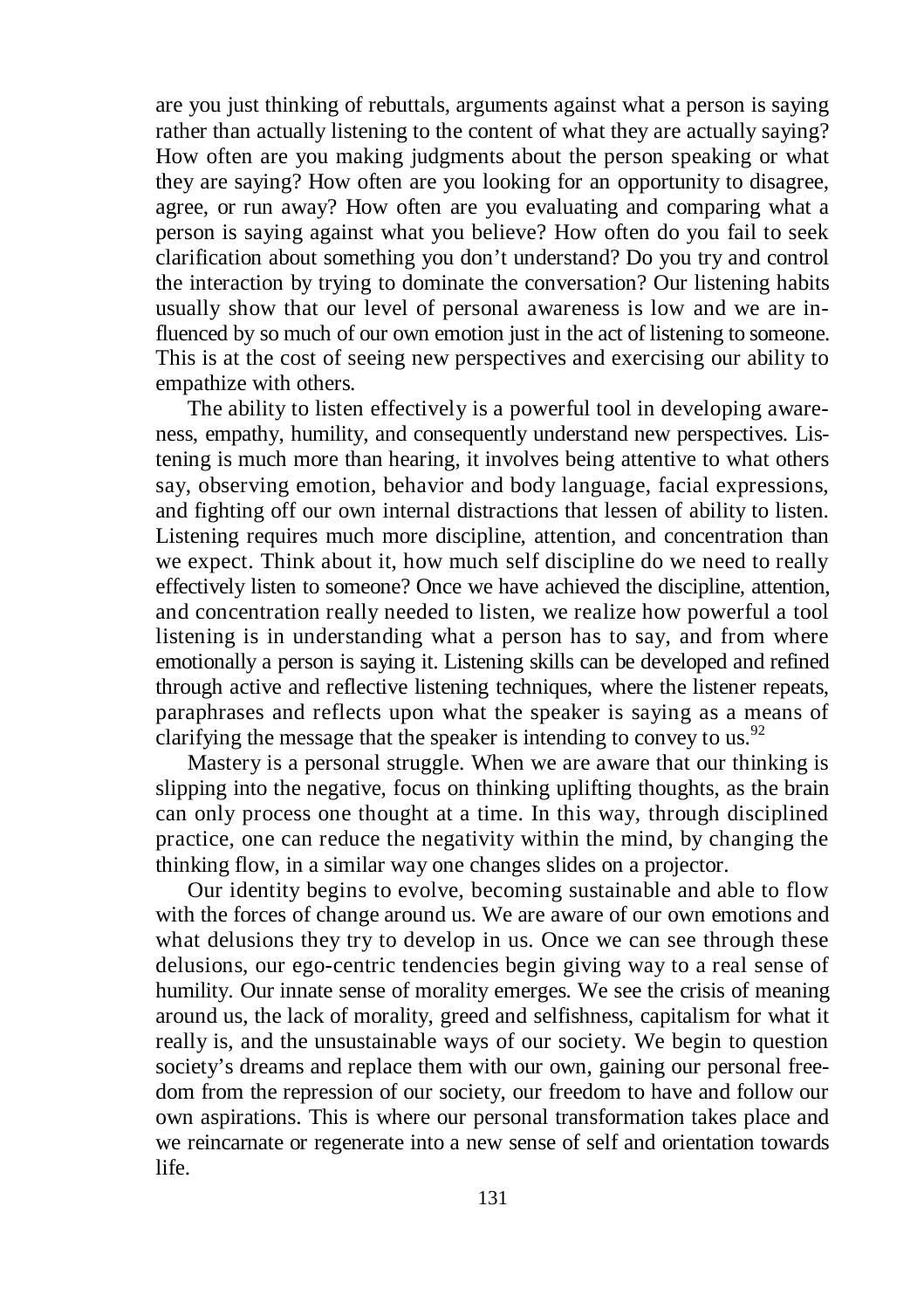It is only when we have this personal ability to change that we can work through the pain of changing organizations. Leadership is about shifting style to fit changing situations, although values and ethics will remain as solid as a rock. Liberation is about awareness to see new ideas, opportunities within a complex environment and have the confidence to transcend our current *state of mind* through enacting upon our new perceptions. The most probable ethical leadership qualities that will have importance to management for perhaps the rest of this century may include:

 A leader must have empathy to understand. However this empathy must not be mechanical, it must be a *way of being.* People need the quality of the leader's presence in the *'here and now'* committed wholeheartedly to the interaction.

 A leader should always have an ethical framework within his or her mindset that looks at possibilities that maximize benefits for the Earth and welfare of the people.

• These ethics should be applied consistently without any lapse. This may often mean that many decisions may not make financial gain for the firm in the short term. This may also mean that some decisions may not have a clearly immediate ethical path to follow. This will be a quality that will be extremely critical to the survival of firms in the future.

 A leader must perform his or her duties without fear or favor to stakeholders. Decisions and appointments must be merit based, fair, transparent, sincere, and not in any deceitful way to the public.

- A leader should never exploit others.
- A leader should ensure that his or her organization puts more resources back into the community that it takes out.

 A leader must be close to his or her people, working alongside (if possible), and interested in what is happening. Leading by example is the most powerful way to win respect and change the assumptions, beliefs, and values of a firm when needed.

- A leader should be very self disciplined and never lose their temper, succumb to anger, or show their stress, etc., to others.
- A leader should not be motivated by personal gain and fame.
- A leader should show humility and not arrogance, and
- A leader should not be deluded by past successes and rest on their or the company's laurels.

Research has shown that high ethical standards on peoples' behavior has a high influence on the level of trust by potential customers, suppliers, financiers, and employees, the public and business partners and as such creates opportunities for a firm that may not have otherwise existed.<sup>93</sup>

The mistake people make is that they may do these things once, when this must be a continual process, a journey, not an end. Just look at the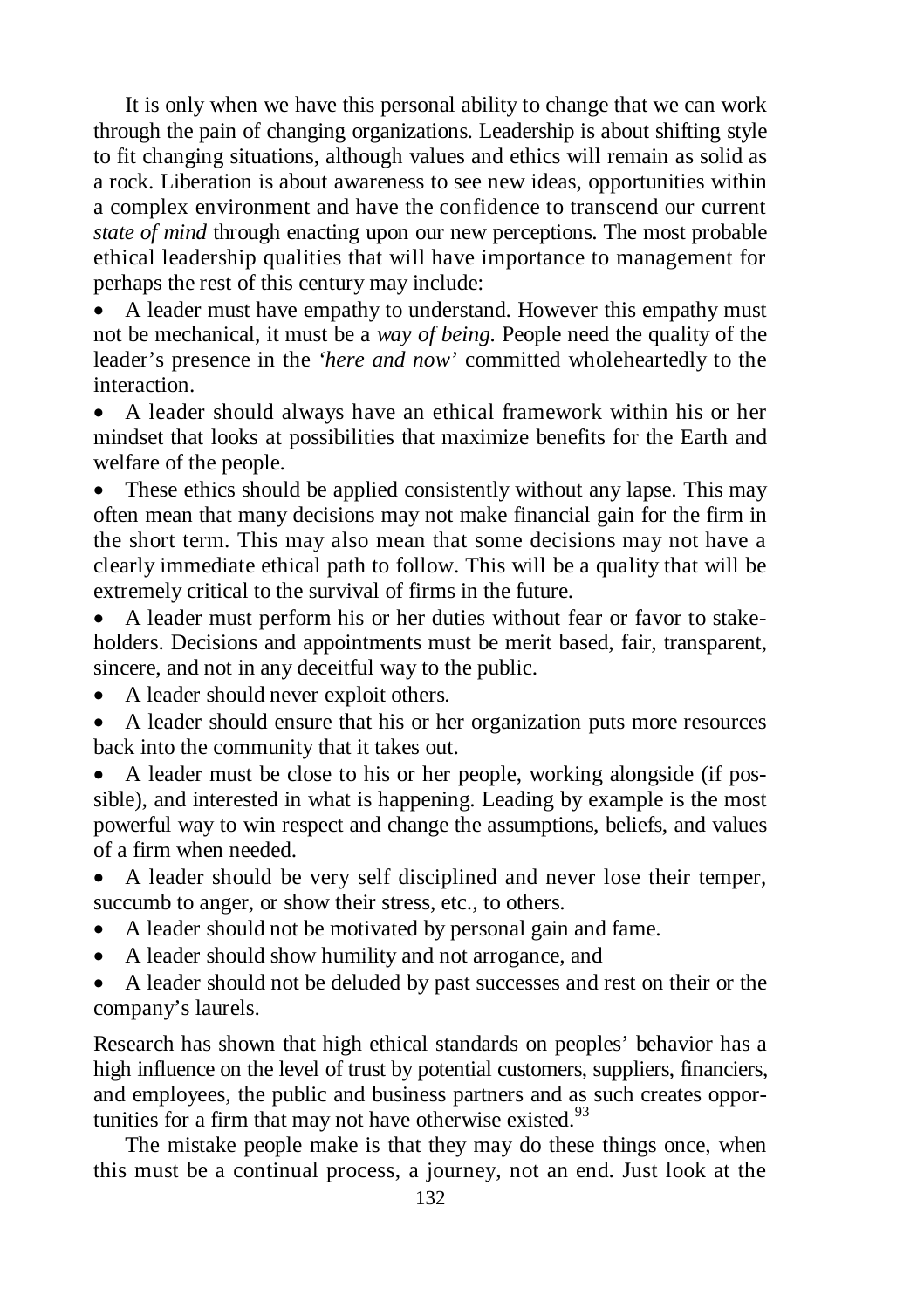number of declining *Fortune List* companies. Morality and sustainability are linked to survival, and survival is linked to adaptation, which humans are loathed at doing.

#### **NOTES AND REFERENCES**

1. Pascale, R.T. (1978), "Zen and the Art of Management," *Harvard Business Review* 6(2): 153–162.

2. Spinelli, E. (2007), *Practicing Existential Psychotherapy – The Relational World*. London: Sage, 12.

 3. When a person stares too hard or takes the environment too literally, much meaning will be lost, i.e., *analysis is one-dimensional perception.*

4. Klein, M. (1975), *Envy and Gratitude and Other Works 1946*–*1963.* London: Hogarth Press, 287.

5. Young, G.E., Klosko, J.S., & Weishaar, M.E. (2003), *Schema Therapy: A practitioner's Guide.* New York-London: The Guildford Press.

6. Smetham, G. (2011), *The Grand Designer: Discovering the Quantum Mind Matrix of the Universe.* Brighton: Shunyata Press.

7. Dawkins, R, (2006), *The God Delusion.* London: Black Swan.

 8. Hawking, S., & Mlodinow, L. (2010), *The Grand Design.* London: Bantam Books.

9. Bohn, J.D. (1983), *Wholeness and the Implacable Order.* London: Routledge & Kegan Paul. Also see: Chase-Dunn, C., & Lerro, B. (2004), *Social Change and Evolution.* Indianapolis, IN: Pearson Education, Ch. 1.

10. Lovelock, J. (1979), *GAIA: A New Look at Life on Earth.* Oxford: Oxford University Press.

11. Berger, P. & Luckman, T., (1966), *The Social Construction of Reality: A Treatise in the Sociology of Knowledge.* Harmondsworth-Middlesex: Penguin.

12. Goleman, D. (2006), *Social Intelligence: The Revolutionary Science of Human Relationships.* New York: Bantam Press.

13. Teilhard de Chardin, P. (1955), *The Phenomenon of Man.* New York: Harper & Row (translation).

14. Harris, T.A. (1967), *I'm OK* – *Your OK.* New York: Avon Books.

15. Hattie, J. (1992), *Self Concept.* Hillsdale, NJ: Lawrence Erlbaum.

16. Reed, S.K. (2007), *Cognition: Theory and Applications*. 7<sup>th</sup> edn. Belmont, CA: Thomson-Wadsworth.

17. For a good discussion on fight, flight, freeze and the influence of emotions upon our lives, see Jawer, M.A. & Micozzi, M.S. (2009), *The Spiritual Anatomy of Emotion: How Feelings Link the Brain, Body, and the Sixth Sense.* Rochester, VT: Park Street Press.

 18. Descartes, R. (1644), *Les Principles de la philosophie*. Translated by Miller, V.R. & Miller, R.P. (1983), *Principles of Philosophy.* Dordrecht: Reidel.

19. Leibniz, G.W. (1720), *The Monadology.* Translated by R. Lotte (1925). London: Oxford University Press.

20. McGinn, C. (1989), "Can We Solve the Mind-Body Problem?" *Mind* 98(391): 349–366.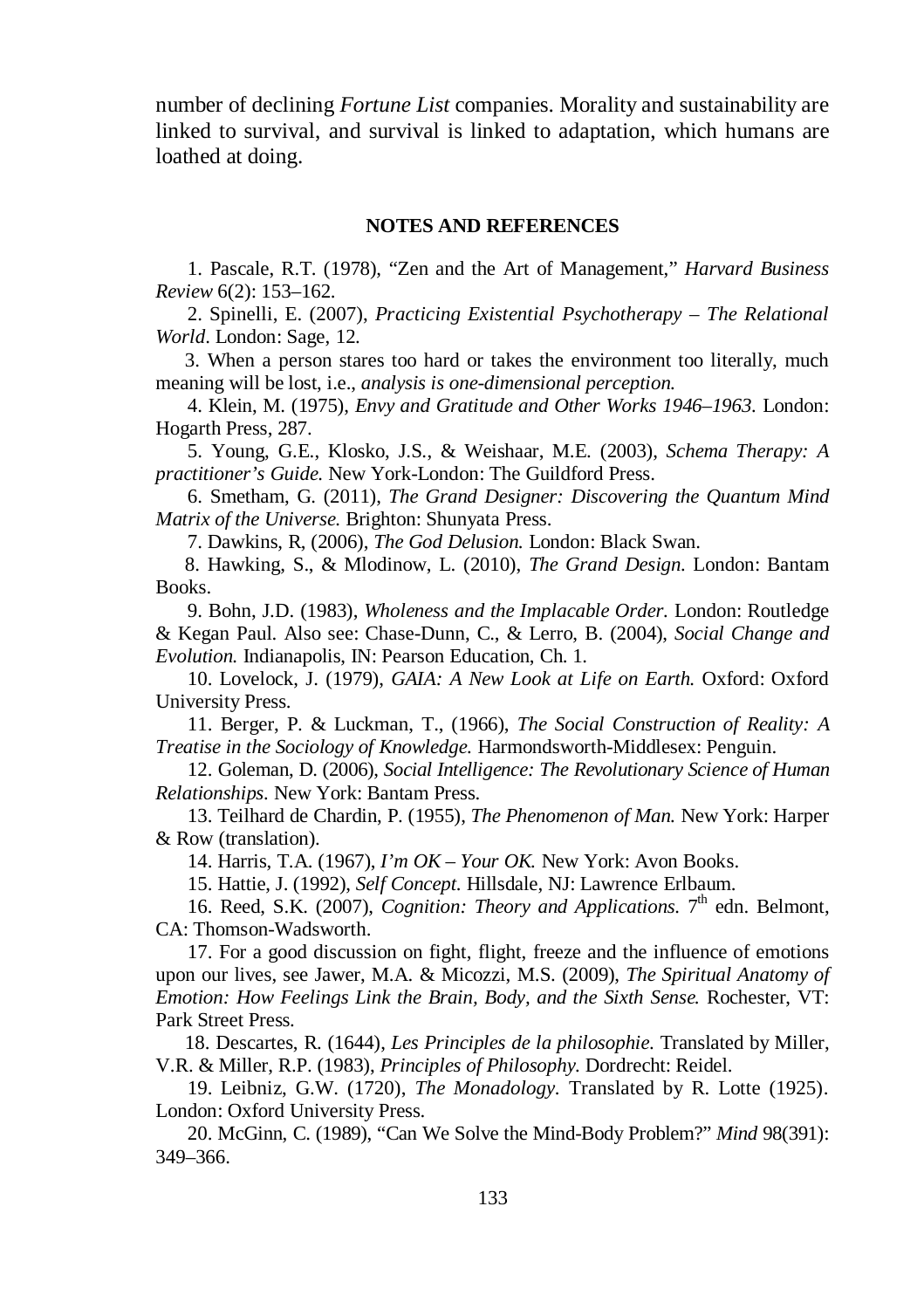21. Nagel, T. (1979), *Mortal Questions.* Cambridge: Cambridge University Press.

22. Trefil, J.S. (1997), *One Hundred and One Things You Don't Know about Science and No One Else Does Either.* Boston, MA: Mariner Books.

23. Frankl, V. (2006), *Man's Search for Meaning.* Boston, MA: Beacon Press.

24. Becker, E. (1972), *The Birth and Death of Meaning: An Interdisciplinary*  Perspective on the Problem of Man. 2<sup>nd</sup> edn. New York: Free Press.

25. Polanyi, M., & Prosch, H. (1975), *Meaning.* Chicago: University of Chicago Press.

26. Erikson, E.H. (1975), *Life History and the Historical Movement.* New York: Norton.

27. Dennet, D. (2003), "Explaining the 'Magic' of Consciousness," *Journal of Cultural and Evolutionary Psychology* 1(1): 7–19.

28. Broadbent, D.E. (1958), *Perception and Communication.* London: Pergamon Press.

29. Broadbent, D.E. (1957), "A Mechanical Model for Human Attention and Immediate Memory," *Psychological Review* 64: 205–215.

30. See Deutsch, J.A. & Deutsch, D. (1963), "Attention: Some Theoretical Considerations," *Psychological Review* 70: 80–90, & Norman, D.A. (1968), "Toward a Theory of Memory and Attention," *Psychological Review* 75: 522–536.

31. Kahneman, D. (1973), *Attention and Effort.* Englewood Cliffs, NJ: Prentice Hall.

32. Pang, J. (1972), "Towards a Certain 'Contextualism' II (Foresight & Hindsight) vs. Insight," *Philosophia Mathematics* S1–9(2): 158–167.

33. Baron, R.A. & Ward, T.B. (2004), "Expanding Entrepreneurial Cognition's Toolbox: Potential Contributions from the Field of Cognitive Science," *Entrepreneurship, Theory and Practice* 28(6): 553–575.

34. The metaphor of seeing things through tinted or colored glasses has been used for hundreds of years to describe various delusions or biases people may have. L. Frank Baum's character Dorothy in the *Wonderful Wizard of Oz* asked the guardian of the gates why everyone has to wear green glasses in the Emerald City. The guardian replied so everything in the Emerald City would look green, so that people would think it really is an Emerald City (Baum 1999, pp. 130–131). Today for example, green is associated with envy, i.e., *"green with envy"*, blue is associated with depression, *i.e., "the blues"*, and rose or red is associated with optimistic delusion, i.e., *"a rosier world".* Popular media has adapted this metaphor and used many *ad hoc* terms like *'green glasses', 'Dole-colored glasses' and 'private sector glasses'*, etc. Baum, L. F. (1999), *The Wonderful World of Oz.* Lawrence: University of Kansas Press. (Republished)

35. Ucbasaran, D., Westhead, P., & Wright, M. (2004), "Human Capital-based Determinants of Opportunity Identification," Bygrave, W., Brush, D., et al. (eds.), *Frontiers of Entrepreneurial Research.* Wellesley, MA: Babson College, 430–444.

36. Although some psychologists recognize that some human motives and behaviors seem to be unlearned, a criteria of an instinct, the term instinct is rarely accepted today in modern psychology because humans have the ability to override these motives and drives.

37. Sorokin, P.A. (1942), *Man and Society in Calamity.* New York: E.P. Dutton, 81.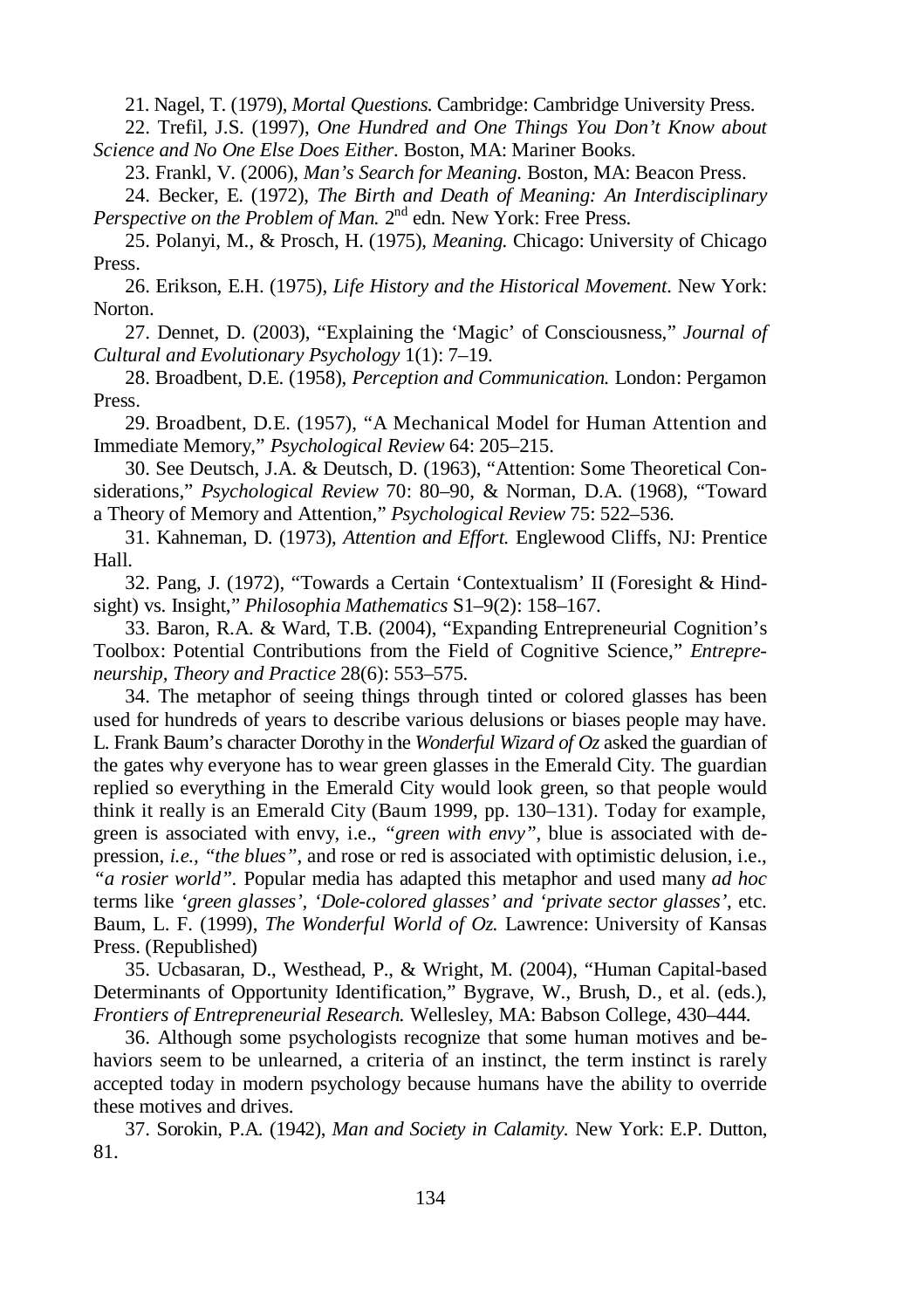38. Otto, F. (1938), "The Drive to Amass Wealth," *Psychoanalytic Quarterly* 7: 69–95.

39. The attention-seeking (dramatic) typology is manifested when a person is hyperactive, impulsive and dramatically venturesome in their lives. They work tirelessly to impress others, often appearing flamboyant, craving novelty and excitement. Attention-seeking (dramatic) leaders are usually great charmers of people they want to impress. They continually seek positive feedback and admiration of their actions. They are very opinionated on topical issues, but lack substance to support their ideas and will change their position to suit their audience. They have very low self-esteem and rely on others to suppress this. Being at the centre of attention relieves this tension and the insecurity they feel. Consequently it is hard to get along with these people unless one helps to fulfill this craving for attention. These leaders tend to surround themselves with people who will always agree with them.

40. Baumeister, R.F. & Leary, M.R. (1995), "The Need to Belong: Desire for Interpersonal Attachments as a Fundamental Human Motivation," *Psychological Bulletin* 117: 497–529.

41. Schachter, S. (1958), *The Psychology of Affiliation.* Stanford: Stanford University Press.

42. Hollis, J. (2007), *Why Good People Do Bad Things: Understanding Our Darker Sides.* New York: Penguin Books.

43. Drummond, G. (1998), "New Theorizing about Organizations: The Emergence of Narrative and Social Theory for Management," *Current Topics for Management* 3(2): 93–122.

44. Man, T.W.Y. & Lau, T. (2005), "The Context of Entrepreneurship in Hong Kong," *Journal of Small Business and Enterprise Development* 12(4): 464–481.

45. The word *ego* is a metaphorical concept, which originated in psychotherapy, that describes the phenomenon of emotions and our schemas (schema may also be a metaphorical concept) interacting with our experiences to manifest our disposition towards various types of feeling, thinking, actions, and behavior.

46. A person's intelligence may prevent them from considering new information on the pretence that they believe they already know what needs to be known. Thus learning, particularly if this new information comes from a non-traditional source is inhibited – *"The cup is full*.*"*

47. Deacon, T. (1997), *The Symbolic Species.* London: Penguin Press.

48. There is abundant research into this area, for example see: Haynes, S.G., McMichael, A.J., & Tyroler, H.A. (1978), "Survival after Early and Normal Retirement," *Journal of Gerontology* 33(2): 269–278.

49. Some of these traits are based on Maslow's view of the self-actualized and Zohar & Marshall's view of spiritual intelligence. See Maslow, A.H. (1987), *Motivation* and Personality. 3<sup>rd</sup> edn. New York: Harper & Row; Zohar, D. & Marshall, I., (2004), *Spiritual Capital: Wealth We Can Live By.* London: Bloomsbury.

50. Moss, R. (2007), *The Mandela of Being: Discovering the Power of Awareness.* Novato, CA: New World Library, 271–272.

51. Vedral, V. (2010), *Decoding Reality: The Universe as Quantum Information.* Oxford: Oxford University Press, 200.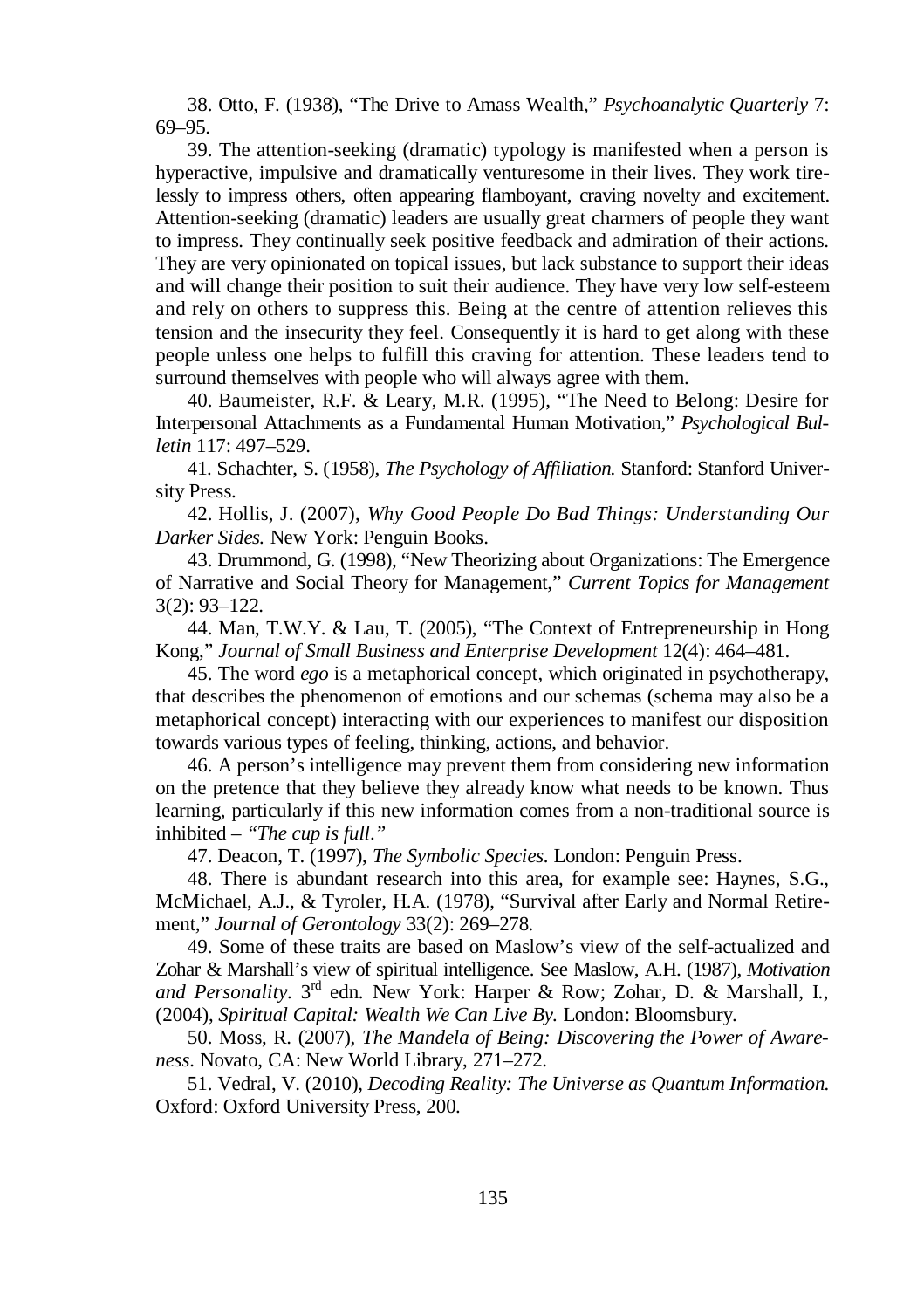52. Batros, J. (2011), "The relational Group World: An Existential Leap," paper presented to the OD Professionals Conference *Stories from the Field, Working with Groups*. Melbourne Convention Centre, Melbourne, 16<sup>th</sup> September.

53. Strawson, G. (1999), "The Sense of the Self," in Crabbe, M.J.C. (ed), *From Soul to Self.* London: Routledge, 126–152.

54. Hunter, M. (2011), *Opportunity, Strategy & Entrepreneurship: A Meta-Theory*, Vol. 1. New York: Nova Scientific, 37.

55. Langer, E.J., & Moldoveanu, M. (2000), "The Construct of Mindfulness," *Journal of Social Issues* 56(1): 1–9.

56. Corbett, A.C., & McMullen, J.S. (2007), "Perceiving and Shaping New Venture Opportunities through Mindful Practice," in Zacharakis, A. & Spinelli, S. (eds.), *Entrepreneurship: The Engine of Growth*, Volume 2*.* Westport CN: Praeger Perspectives, 43–64.

57. Langer, E.J. (1997), *The Power of Mindful Learning.* Reading, MA: Addison Wesley.

58. Satir, Virginia (1972), *Peoplemaking.* Palo Alto, CA: Science & Behavior Books.

59. Batchelor, S. (2010), *Confession of a Buddhist Atheist.* New York: Spiegel & Grau.

60. Bardwick. J. M. (1995), *Danger in the Comfort Zone: From the Boardroom to the Mailroom – How to Break the Entitlement Habit That's Killing American Business*. New York: American Management Association, 41.

61. Kotter, J. (2008), *A Sense of Urgency.* Boston, MA: Harvard Business Press.

62. Eccles, J.C. (1992), "Evolution of Consciousness," *Proceedings of the National Academy of Sciences of the United States of America* 89(16): 7320–7324.

63. Baars, B.J.A. (1993), *Cognitive Theory of Consciousness.* Cambridge: Cambridge University Press.

64. Burke, T.P. (2004), *The Major Religions*, 2<sup>nd</sup> edn. Malden, MA: Blackwell, 16.

65. Rosenblum, B. & Kuttner, F. (2011), *Quantum Enigma: Physics Encounters*  Consciousness, 2<sup>nd</sup> edn. New York: Oxford University Press.

66. There are also a number of other influences upon our ethics. Our state of knowledge restricts our level of ethics. For example if we are not aware of ethical occupational health and safety ethics, we cannot practice them. We are also influenced by our cultural norms within society, operating with set value frameworks. This is reinforced by what our peers do. Attitude, intent, and motivation also play key roles in ethics, which are influenced by the level of our self awareness. Consequently ethical behavior will be situational.

67. Sharma, R. (1997), *The Monk Who Sold His Ferrari: A Fable about Fulfilling Your Dreams and Reaching Your Destiny.* New York: HarperCollins, 177.

68. Hardin, G. (1993), *Living Within Limits: Economics, and Population Taboos.* New York: Oxford University Press.

69. Kochmer, C. (2011), *A Personal Tao.* Olympia, WA: Amberjack Software LLC.

70. Bajrektarevic, A.H. (2008), *From Rio to Johannesburg: Diplomacy of Sustainable Development.* Institute of Diplomacy and Foreign Relations Malaysia (IDFR), Kuala Lumpur, 25<sup>th</sup> November.